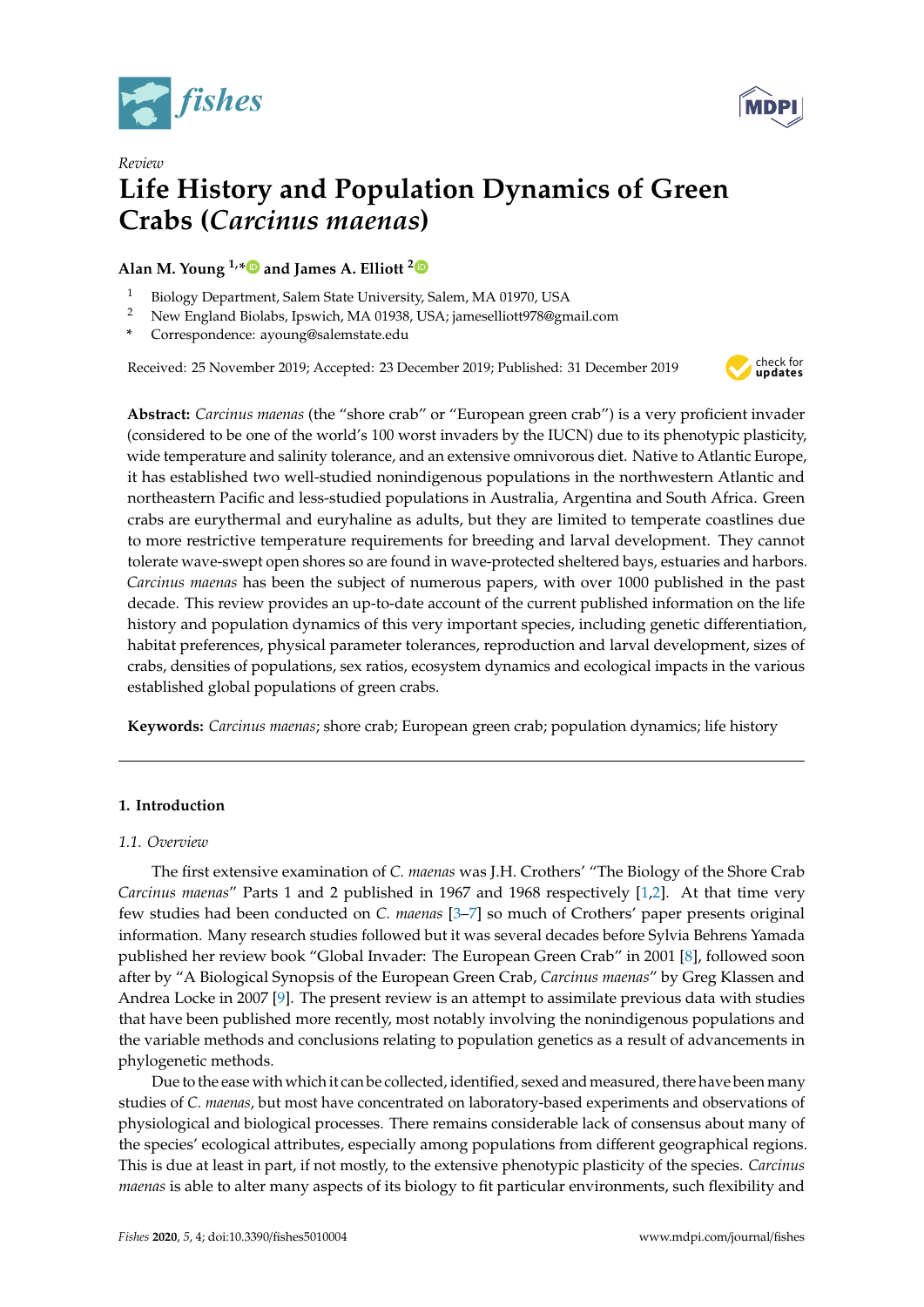adaptability making it an ideal invader. In addition, there are evolutionary differences in physiology among the various source populations such as from northern Europe or south-central European regions. It has not yet been determined if physiological differences in crabs from different areas is correlated with the three different genetic lineages in the native range (northern Europe, western Europe, and off-shelf of the Faroe Islands and Iceland) [\[10](#page-26-6)[,11\]](#page-26-7). Genome-wide studies are exposing the complexity of the genetic background of this species [\[12–](#page-26-8)[18\]](#page-27-0). Whenever possible this review will provide the consensus view on a particular topic, but in most cases there is so much variability in published data that no consensus is possible and we will instead present a variety of results from different studies.

Of the numerous studies on *C. maenas* (a literature search conducted by Darling 2011 revealed 1393 papers published in the first decade of the new millennium) the vast majority have involved three main populations—the native population in Europe and the two prominent nonindigenous populations in the northwestern Atlantic and northeastern Pacific. Studies of *C. maenas* populations in the native European population span most of the range but we are not aware of any published reports from Iceland aside from inclusion of some crabs from this area in genetics studies or from the northwestern Africa region of the native range other than a sample of 40 crabs from Morocco analyzed for DNA [\[13\]](#page-26-9). Most of the northwestern Atlantic studies have been conducted on Atlantic Canada and New England populations, with data from south of those regions included in only a few publications. In both the native and northwestern Atlantic populations, the numbers of crabs in the southern part of the ranges are greatly reduced, making collecting sufficient specimens for study difficult. Research in the northeastern Pacific has involved most of the range, including studies from British Columbia, Washington, Oregon and California. There are relatively few studies on the established nonindigenous populations in South Africa, Argentina or Australia. This review examines published papers by various researchers studying *C. maenas* in the native European and northwestern Atlantic and northeastern Pacific nonindigenous populations, where relevant studies from each major population will be discussed in appropriate sections to follow, with occasional mention of data from other populations when available and appropriate.

# *1.2. Native European Population*

The native range of *Carcinus maenas* (where it is commonly known as the "shore crab") is the northeast Atlantic coastline, from Mauritania in northern Africa to Norway, the British Isles and Iceland [\[2](#page-26-1)[,10,](#page-26-6)[11](#page-26-7)[,19,](#page-27-1)[20\]](#page-27-2). It is the most common intertidal decapod crustacean in Europe. In its native region, *C. maenas* is considered to be an important and profitable species, commercially fished for use as bait or food [\[21](#page-27-3)[,22\]](#page-27-4). A decade ago the biology and population dynamics of *C. maenas* in the UK was reviewed in response to concerns that its abundance was declining due to overfishing and that a maintenance program might be needed to insure sustainability [\[22\]](#page-27-4). In contrast, in other parts of the globe *C. maenas* is thought of as a very destructive invasive species and is considered to be one of the world's 100 worst invaders by the International Union for the Conservation of Nature (IUCN) [\[9,](#page-26-5)[23–](#page-27-5)[28\]](#page-27-6). It was the first marine organism to be designated as an aquatic nuisance species by the Aquatic Nuisance Species Task Force (ANSTF) [\[29\]](#page-27-7). The Latin name "*Carcinus maenas*" translates as "raving mad crab" and is known as "*le crab enragé*" in France. The common translation of *maenas* from Latin to English as "sprats" is not accurate. In Greek mythology, 'maenads' were the female followers of Dionysus and their name literally translates to "the raving ones" because of their frenzied state associated with rituals involving wild dancing and copious amounts of wine. Later, in Roman mythology the Latin feminine noun '*maenas'* was used, meaning 'frenzied or raging woman.' Perhaps it is this meaning that Linnaeus had in mind when he named the crab *Carcinus maenas* (P. Sean McDonald, U. Washington, personal communication). There are invasive populations in various locations throughout the world, where the species is referred to as the "European green crab," just "green crab" or sometimes "European shore crab" [\[20,](#page-27-2)[30–](#page-27-8)[32\]](#page-27-9).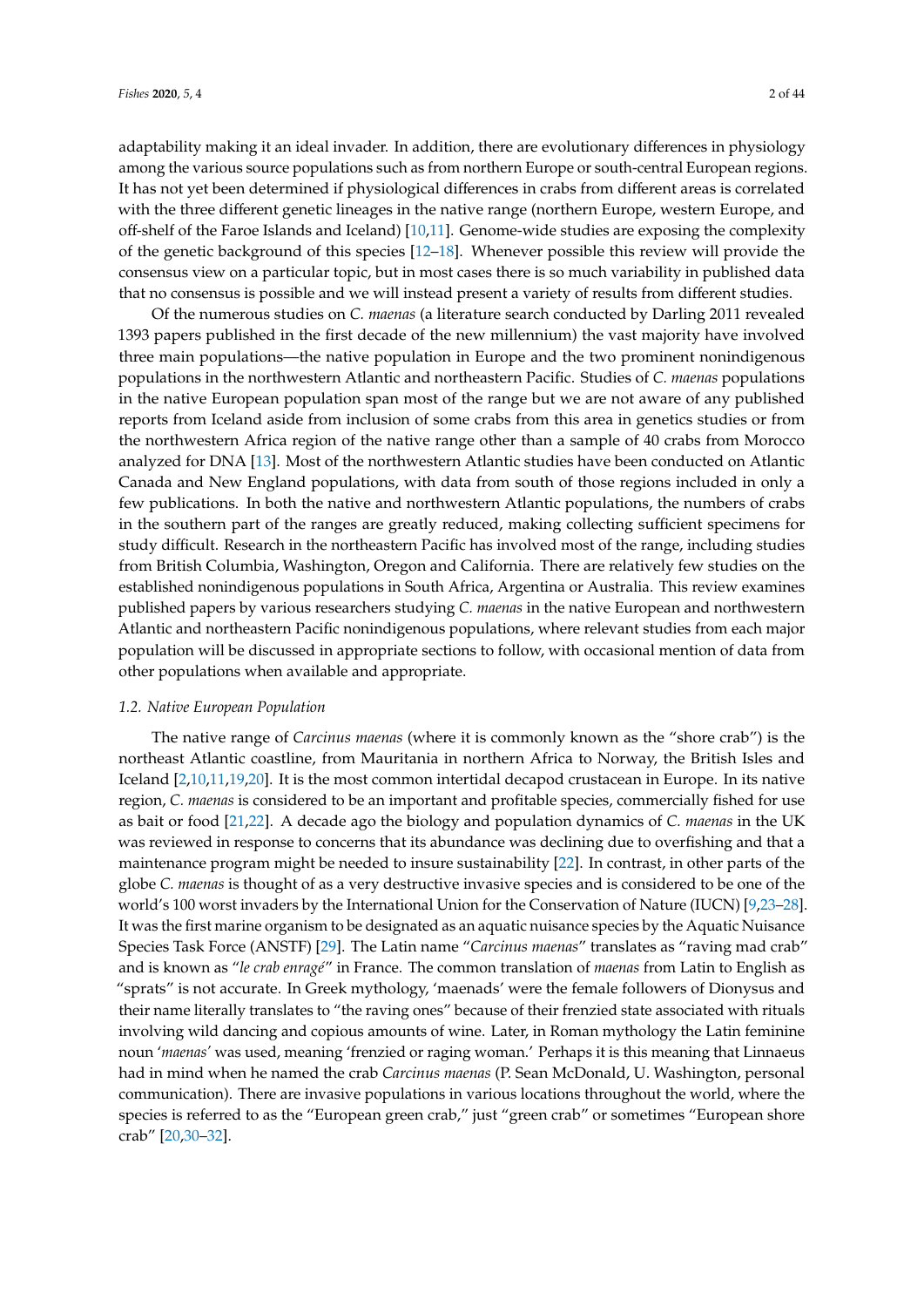### *1.3. Northwestern Atlantic Nonindigenous Population*

*Carcinus maenas* was first discovered along the mid-Atlantic United States (location not given but assumed to be New Jersey or New York) in 1817, presumably carried from Europe in solid ballast or on the outside of wooden ship hulls, [\[10](#page-26-6)[,20](#page-27-2)[,33–](#page-27-10)[37\]](#page-27-11). This part of the range now extends over approximately 1000–1200 kilometers of coastline [\[28](#page-27-6)[,38,](#page-27-12)[39\]](#page-27-13). The species spread southward to Chincoteague Bay, Virginia, with occasional sightings of individuals further south, but further southward expansion of the population apparently is limited by both temperature and the predatory blue crab *Callinectes sapidus* [\[40\]](#page-28-0). However, *C. maenas* has expanded mostly northward, arriving in northeastern Massachusetts, New Hampshire, and southern Maine waters in the 1890s or early 1900s, and eventually reaching southern Nova Scotia, Canada by the early 1950s, Prince Edward Island by 1997, and Newfoundland by 2007 [\[8](#page-26-4)[,9](#page-26-5)[,20](#page-27-2)[,31](#page-27-14)[,32](#page-27-9)[,41–](#page-28-1)[44\]](#page-28-2). The species' expansion northward from southern Nova Scotia was found to be associated with a second introduction, from northern Europe, probably Norway, around 1980, rather than being a northward expansion of the original introduction in the early 1800's that was derived from a source in south-central Europe [\[10](#page-26-6)[,17,](#page-26-10)[18,](#page-27-0)[27,](#page-27-15)[45](#page-28-3)[–47\]](#page-28-4). A model of the invasion dynamics predicted that the two lineages would overlap only in the neighborhood of the invasion fronts, a region approximately 100–200 km wide [\[48\]](#page-28-5) but in fact the original and later introductions have extensively interbred, leading to genetic admixture throughout much of the species' northwestern Atlantic range [\[10](#page-26-6)[,14](#page-26-11)[,17,](#page-26-10)[45,](#page-28-3)[46,](#page-28-6)[49\]](#page-28-7).

# *1.4. Northeastern Pacific Nonindigenous Population*

In 1989–90 a well-established breeding population of green crabs was discovered on the northeastern Pacific coast, in San Francisco Bay in California [\[36\]](#page-27-16). Populations have become successfully established only 125 km to the south in Elkhorn Slough in the Monterey Bay area, but have spread over 1500 km northward in just 12 years, reaching the west coast of Vancouver Island, British Columbia, Canada by 1999 [\[31](#page-27-14)[,50](#page-28-8)[–52\]](#page-28-9). In Oregon and Washington estuaries, *C. maenas* continues to be found in low densities but the crabs are abundant in the inlets of the west coast of Vancouver Island [\[53\]](#page-28-10). More recently, crabs have been found in the Salish Sea (Sooke Basin in 2012, Westcott Bay and Padilla Bay in 2016), and Puget Sound (Dungeness Spit, Sequim and Whidbey Island in 2017) [\[53,](#page-28-10)[54\]](#page-28-11). There have been occasional sightings of individual crabs elsewhere in the Puget Sound but they are rare and probably do not represent breeding populations [\[53,](#page-28-10)[54\]](#page-28-11). The northeastern Pacific population is genetically depauperate and represents a secondary introduction from the initial northwestern Atlantic introduced population [\[10,](#page-26-6)[12,](#page-26-8)[55\]](#page-28-12). The likely transmission route was juvenile or adult crabs transported in seaweed packed around baitworm shipments and live lobsters shipped from New England to California restaurants [\[36,](#page-27-16)[56,](#page-28-13)[57\]](#page-28-14), with subsequent range expansion by larval transport via ocean currents, especially after warm El Nino winters [\[50](#page-28-8)[,51](#page-28-15)[,53](#page-28-10)[,58](#page-28-16)[,59\]](#page-28-17). Movement into the Salish Sea has been slow due to two physical barriers: estuarine circulation normally moves water out of the Sea and water temperatures are typically less than the 10 ◦C lower thermal tolerance for larval development. Only during periods of El Nino does the current flow reverse and the temperature rise above 10 ◦C [\[53\]](#page-28-10). Several sites are areas of oyster aquaculture so it is possible that shellfish transplants may play a role in some range expansion [\[51](#page-28-15)[,53\]](#page-28-10). By whatever means, further expansion northward along the northeastern Pacific coast is thought to be inevitable [\[59–](#page-28-17)[62\]](#page-29-0).

#### *1.5. Other Nonindigenous Populations*

The northwestern Atlantic and northeastern Pacific populations are the most-studied invasive populations. Additional secondary and tertiary introduced populations are now located in South Africa, Australia and Argentina [\[31,](#page-27-14)[63\]](#page-29-1). Green crab populations are established in South Africa between Saldana Bay to the north and Camps Bay to the south after being introduced in 1983 to the Table Bay Docks area in Cape Town, likely from northern Europe via ballast water [\[64](#page-29-2)[–68\]](#page-29-3). In Australia the population extends from near Sydney in New South Wales south to Port Phillip Bay, Victoria; Bruny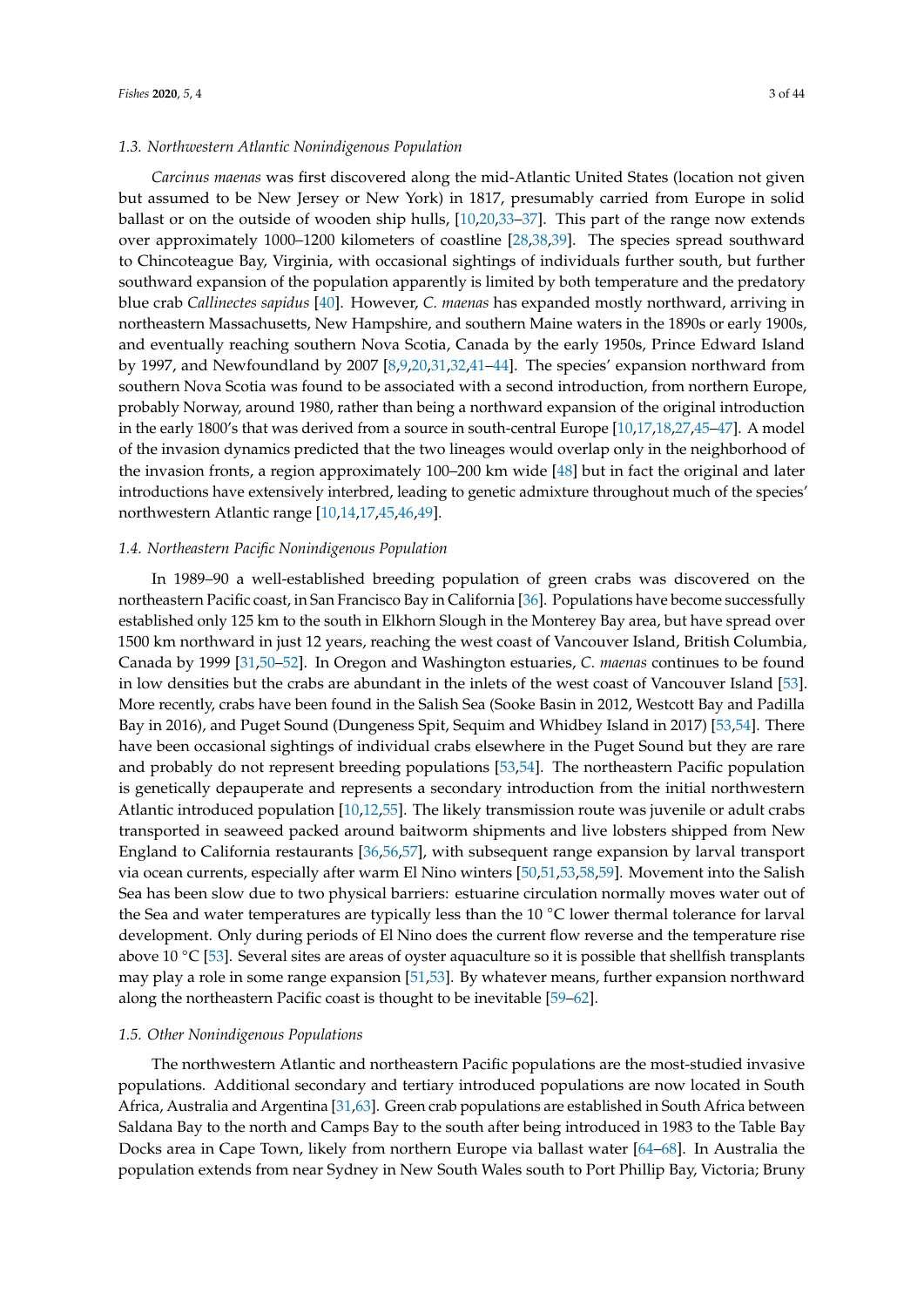Island, Tasmania and the Coorong, South Australia, likely introduced into Port Phillip Bay, Victoria, from Atlantic Europe in the late 1800's via solid ballast and hull fouling [69-[80\]](#page-29-5). Occurrence outside its normal range in Tasmania is often in association with aquaculture activities [\[76\]](#page-29-6). There is a population in Atlantic Patagonia, Argentina, from Camarones Bay north to San Jorge Gulf, introduced from Australia or Tasmania in 1999 via ballast water [\[81–](#page-29-7)[83\]](#page-30-0). Although there have been reports of an established population of *C. maenas* in Japan, the Japanese population apparently represents hybridization between C. maenas and its congener in the Mediterranean, C. aestuarii (=C. mediterraneus) [\[8](#page-26-4)[,10](#page-26-6)[,27](#page-27-15)[,63](#page-29-1)[,76,](#page-29-6)[84\]](#page-30-1) and will not be included in this review.

# *1.6. Additional Introductions and Potential Invasion Sites 1.6. Additional Introductions and Potential Invasion Sites*

There are established populations of green crabs on every continent except Antarctica but There are established populations of green crabs on every continent except Antarctica but introductions into tropical regions including Brazil, Panama, Hawaii, the Red Sea, Sri Lanka, introductions into tropical regions including Brazil, Panama, Hawaii, the Red Sea, Sri Lanka, Madagascar, Union of Myanmar, Pakistan and India have not resulted in established populations [9,20] Madagascar, Union of Myanmar, Pakistan and India have not resulted in established popul[ati](#page-26-5)[on](#page-27-2)s because females require temperatures at or below 18 °C to successfully incubate the[ir](#page-26-0) [egg](#page-30-2)s [1,85]. Based on temperature and salinity information from both native and established invasive ranges of *C. maenas*, one study identified several new sites at risk of invasion: coastal areas of Chile, China, Russia, Northern Japan, the Yellow Sea, Alaska, Namibia, Uruguay, southern Brazil, and Ne[w Ze](#page-30-3)aland [86] ([see](#page-3-0) Figure 1). Perhaps all that is needed is a means of introduction into these new environments, especially of a lineage, possibly one from northern Europe, that is adapted for the conditions, such as colder waters, in these new [regi](#page-30-3)ons [86] ([Carl](#page-30-4)ton [87] discusses the many possible vectors).

<span id="page-3-0"></span>

Figure 1. Worldwide distribution of green crab (Carcinus maenas) populations as of 2019. Solid icons represent established populations with dates of introduction. Open icons indicate potential locations represent established populations with dates of introduction. Open icons indicate potential locations for future invasions. for future invasions.

# **2. Population Genetics 2. Population Genetics**

population affinities and differences. An early goal of using molecular methods in the study of green crabs was to provide insight into the differences within the native range between *C. maenas* along the Atlantic coast and C. aestuari (formerly C. mediterraneus) in the Mediterranean Sea, differences that had been well characterized morphologically [\[8\]](#page-26-4), and genetically [\[27\]](#page-27-15). Over the years, *Carcinus* populations have been studied with an evolving suite of genetic markers including allozymes [\[88\]](#page-30-5), mitochondrial 16S [\[89\]](#page-30-6) and cytochrome c oxidase I (COI) genes [\[11](#page-26-7)[,46](#page-28-6)[,90\]](#page-30-7), microsatellite markers [\[10](#page-26-6)[,12](#page-26-8)[,14](#page-26-11)[,63,](#page-29-1)[91,](#page-30-8)[92\]](#page-30-9), and SNPs  $[15,16,18,49]$  $[15,16,18,49]$  $[15,16,18,49]$  $[15,16,18,49]$ . Increasingly high resolution studies of population genetics have led to a greater understanding of intraspecific and interspecies diversity. For example, an initial analysis of 19 greater understanding of interspective and interspective and interspective and  $\epsilon$  and  $\epsilon$  and  $\epsilon$  and  $\epsilon$  and  $\epsilon$  and  $\epsilon$  and  $\epsilon$  and  $\epsilon$  and  $\epsilon$  and  $\epsilon$  and  $\epsilon$  and  $\epsilon$  and  $\epsilon$  and  $\epsilon$  and  $\epsilon$  and  $\epsilon$  an allozyme loci led to the conclusion that the genetic differentiation between *C. maenas* and *C. aestuarii* One of the newest research frontiers is the advancement in the use of genetic markers to elucidate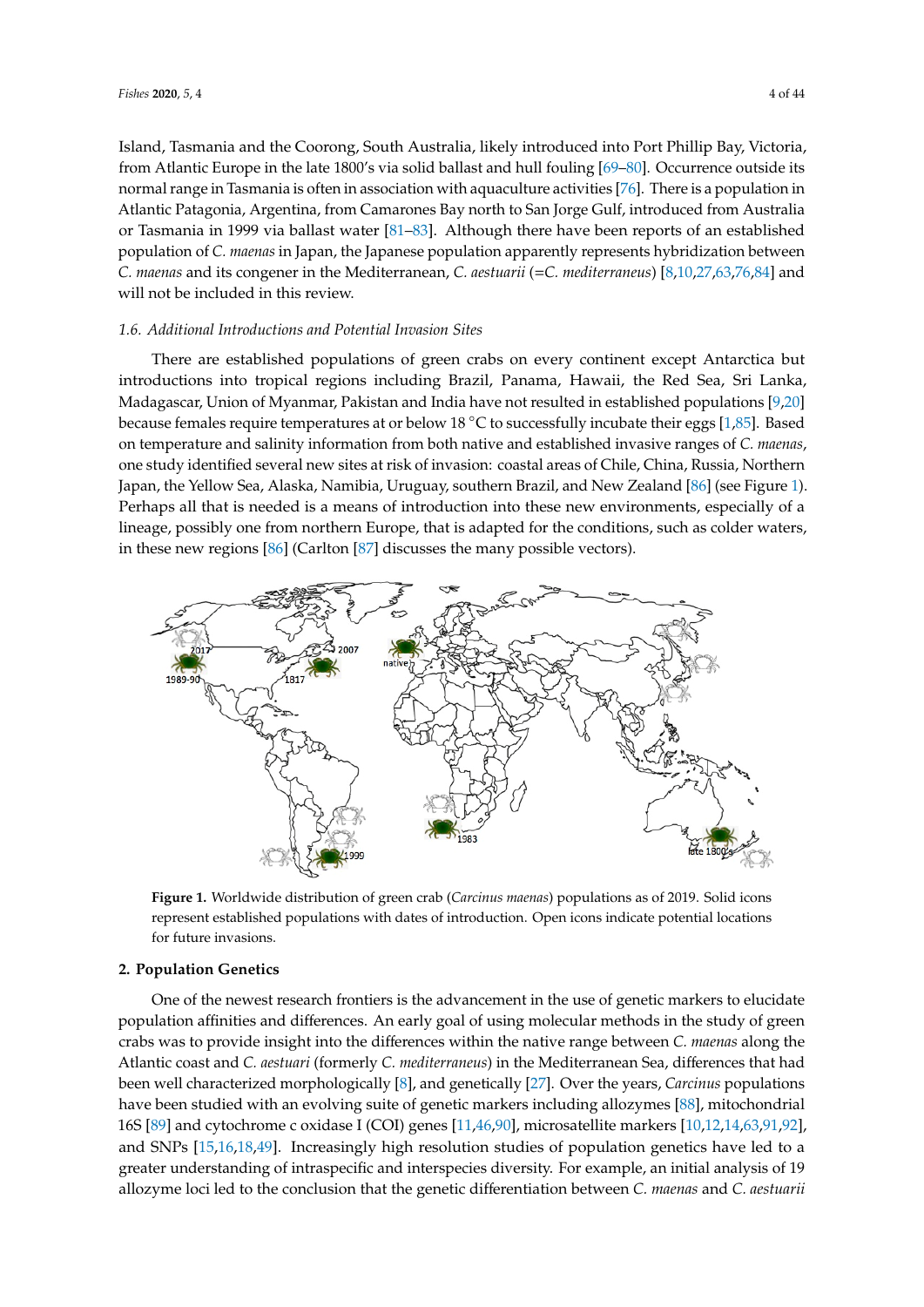was insufficient to warrant independent species status and a designation of two subspecies of *C. maenas* was recommended [\[88\]](#page-30-5). However, later work identified species-diagnostic differences in partial sequences of the 16S small subunit rRNA gene [\[89\]](#page-30-6), supporting the now accepted idea that *C. maenas* and *C. aestuarii* indeed are separate species, although they can hybridize.

A more comprehensive study based on the mitochondrial cytochrome c oxidase subunit I (COI) gene revealed considerable divergence between northwestern Atlantic populations and a single Mediterranean population, confirming a species-level taxonomic distinction, as well as significant intraspecific differentiation between populations from Iceland and the Faeroe Islands and those from continental Europe [\[11\]](#page-26-7). Within continental Europe, the COI data supported weak but significant differentiation between crabs from northern Europe (Norway, Sweden, Finland, Denmark, Germany, and Poland) and those from southwestern Europe (the Netherlands, Belgium, France, Spain and Portugal [\[11\]](#page-26-7). This divide is not clear-cut, and the United Kingdom population contains a mix of haplotypes from both the northern Europe and southwestern Europe groups [\[93\]](#page-30-10). Using microsatellite markers in the native European population, *C. maenas* from Faeroe Islands and Iceland were found to be genetically differentiated from continental populations when using microsatellite markers, and like earlier mitochondrial markers, also showed a significant partitioning of genetic variance between northern Europe (including Germany and Scandinavian populations) and western Europe (including the Netherlands, England, and Atlantic Iberian populations) [\[10\]](#page-26-6).

Along the northeastern Pacific coast, microsatellite markers were used to assess the genetic diversity in 1040 *C. maenas* samples from 21 sites representing the major episodes of population establishment and expansion in that region [\[12\]](#page-26-8). It was concluded that *C. maenas* in this population likely derived from a single introduction of a small number of founders to San Francisco Bay, California, from the western Atlantic, supporting an early conjecture based on observations of crabs in live seafood shipments arriving in the western US from the northeastern US [\[36\]](#page-27-16). The use of both mitochondrial and nuclear markers in reconstructing invasion pathways for *Carcinus* serves as a valuable illustration of the utility of multiple genetic markers and multiple analytical methods in genetic studies of biological invasions [\[27\]](#page-27-15).

An updated genetic analysis of seven populations from the native European, northwestern Atlantic, and northeastern Pacific ranges, using a panel of 10,809 transcriptome-derived nuclear SNPs, identified significant population structure that was previously undifferentiated with earlier markers [\[15\]](#page-26-12). This SNP panel represented a considerably larger portion of the genome than previous approaches, covering at least 1673 regions, and identified both neutral and non-neutral mutations in the SNP panel in an attempt to predict what genes may support a successful invasion. By all measures, genetic diversity was highest in the European native range and lowest on the northeastern Pacific coast [\[15\]](#page-26-12), consistent with serial bottlenecking caused by introduction from Europe to the US east coast, and from the east coast to the US west coast. The data revealed significant genetic structure between all locations, even between invasive populations that appeared undifferentiated when using mitochondrial DNA and microsatellites [\[10\]](#page-26-6).

There have been several attempts to reconstruct introduction histories for invasive *Carcinus* populations using population genetics [\[27\]](#page-27-15) (see "Introduction" section). The first introduction of green crabs outside of Europe was to the northwestern Atlantic in the early nineteenth century [\[36\]](#page-27-16), where they spread northwards along the coastline, eventually reaching a stable northern range limit near Halifax, Nova Scotia by the 1970s [\[32\]](#page-27-9). In the late 1980s, a second introduction of green crabs from northern Europe to northern Nova Scotia occurred in concert with a rapid expansion of the species up the coast, where it achieved high densities by the 2000s [\[45\]](#page-28-3). This second invasion in the northwestern Atlantic was derived from a native northern European source that was genetically distinct from the earlier invasion [\[45\]](#page-28-3).

The introgression cline of east coast US has been most extensively studied with a number of markers being used. The first such investigation used only the COI marker, and reported a strong genetic cline along the Scotian Shelf with a prominent Mid-Atlantic haplotype that diminished in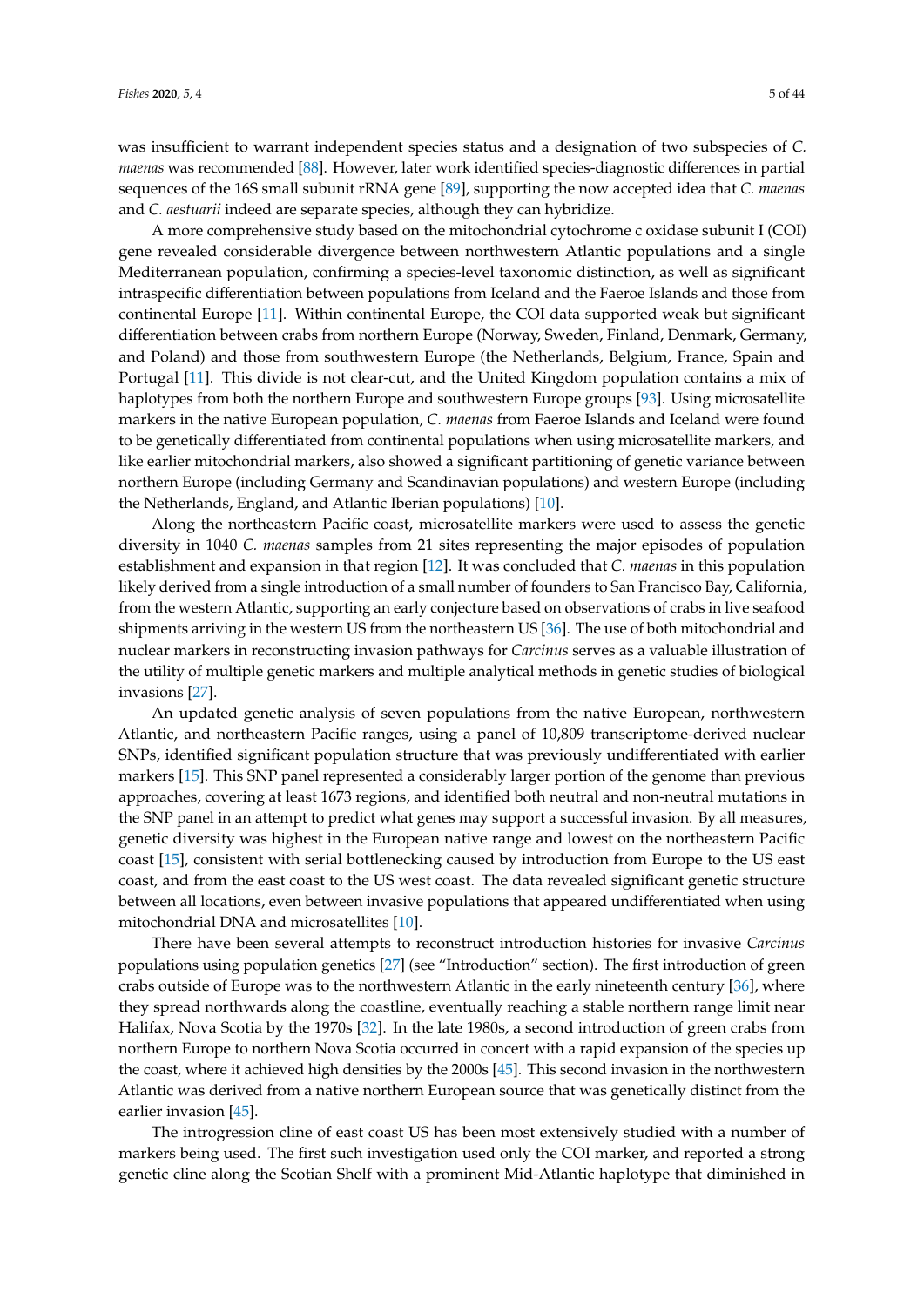frequency from south to north [\[45\]](#page-28-3). The structure of the cline was attributed to differentiation through selection in the northern part of the eastern US range and/or contact of two invasion fronts through a more recent invasion of new genetic lineages in Nova Scotia [\[45\]](#page-28-3). The aforementioned microsatellite markers [\[92\]](#page-30-9) yielded a slightly different result. Although analyses of both mitochondrial and nuclear genetic loci indicated admixture between the two invasion fronts, two marker systems disagreed in the geographic extent of the admixture zones [\[46\]](#page-28-6). While COI data suggested that genetic introgression from the more recently introduced northern *C. maenas* population has extended well into the western Bay of Fundy [\[45\]](#page-28-3), microsatellite data show very little evidence of admixture at northern Bay of Fundy sites, and introgression of northeastern Nova Scotian alleles is low even at sites along the southern Bay of Fundy [\[46\]](#page-28-6). Still, vessel traffic and shipping were considered the most likely vector candidates for the Newfoundland introduction [\[46\]](#page-28-6), agreeing with previous conclusions [\[45\]](#page-28-3).

Over time, it was predicted that continued patterns of dispersal and connectivity would result in a persistent southward shift [\[90\]](#page-30-7), however this would later be found to be incorrect with an advance in genetic markers [\[49\]](#page-28-7). The original hypothesis was that larval dispersal alone could not explain the displacement of *C. maenas* clines, where introgression occurred more rapidly for mitochondrial DNA relative to nuclear markers, suggesting demographics (e.g., gene surfing) or natural selection (e.g., thermal tolerance) may be influencing invasion dynamics [\[14,](#page-26-11)[45\]](#page-28-3). Although an analysis of SNPs revealed that there was not a southward shift in genetic cline as previously predicted [\[90\]](#page-30-7) both neutral and selective processes were attributed as drivers of introgression and all marker types resolved a common spatial genetic pattern, where current clines for COI, microsatellites, and SNP allele frequencies overlapped in cline center and width [\[16,](#page-26-13)[18,](#page-27-0)[49\]](#page-28-7). The application of multiple genetic markers to elucidate invasion history is well supported from the study of the introgression cline of the eastern US coast, as the understanding of green crab invasion dynamics has changed with increasingly high-resolution markers.

Molecular genetics methods offer new insight into the population dynamics of *C. maenas*, and have proved to be a very useful tool in understanding genetic lineages in many marine invasive species. With advancements and improvements in the extent of the genome that can be characterized using high-throughput sequencing, further genomic research may help to elucidate the species' invasion history and, most importantly, shed light on the species' potential future expansion.

# **3. Habitat Preferences**

*Carcinus maenas*is able to occupy a variety of sheltered habitats such as estuaries, harbors, and other wave-protected areas but are not able to survive on open shore wave swept coastlines because they lack sufficient vertical tenacity and ability to grip onto rocky substrates [\[8](#page-26-4)[,83](#page-30-0)[,94\]](#page-30-11). Megalopae settle out of the plankton in protected areas of the intertidal zone. Juvenile crabs prefer gravel or cobble areas or mussel beds where they can shelter under rocks and seaweed to avoid predation and cannibalism [\[8](#page-26-4)[,95–](#page-30-12)[106\]](#page-30-13). Juvenile crabs frequently display striking colors and mottling patterns that may help to camouflage them in geometrically complex habitats with variable substrates [\[107](#page-31-0)[,108\]](#page-31-1). As crabs age they move into lower intertidal and subtidal zones, where they are able to shelter under rocks and boulders and macroalgae in rocky areas and amidst eelgrass and fouling communities or in burrows along *Spartina* banks in estuaries. Both juveniles and adults prefer areas with high structural complexity [\[109](#page-31-2)[–111\]](#page-31-3) and avoid open sandy areas that do not offer any refuge, although adults are common in muddy sands where they can burrow for concealment [\[112](#page-31-4)[–114\]](#page-31-5). Mussel beds on mudflats offer optimal refuge from predators such as large crabs, fishes and birds [\[109\]](#page-31-2). In an experiment conducted on the Swedish west coast predation mortality of tethered crabs was 80–90% in open sand habitats and much lower in mussel beds and vegetated areas that provided shelter [\[101\]](#page-30-14). Adult *C. maenas* are very tolerant of low oxygen levels as well as temperature and salinity variations (see "Tolerances" below) so are able to remain in moist burrows above the neap high tide line for up to 10 days until water returns with the next spring high tide [\[8\]](#page-26-4). Adult crabs forage over extensive areas of their habitat, travelling as much as 2 km in 6 h [\[115\]](#page-31-6), but do not return to a home shelter after excursions [\[116\]](#page-31-7).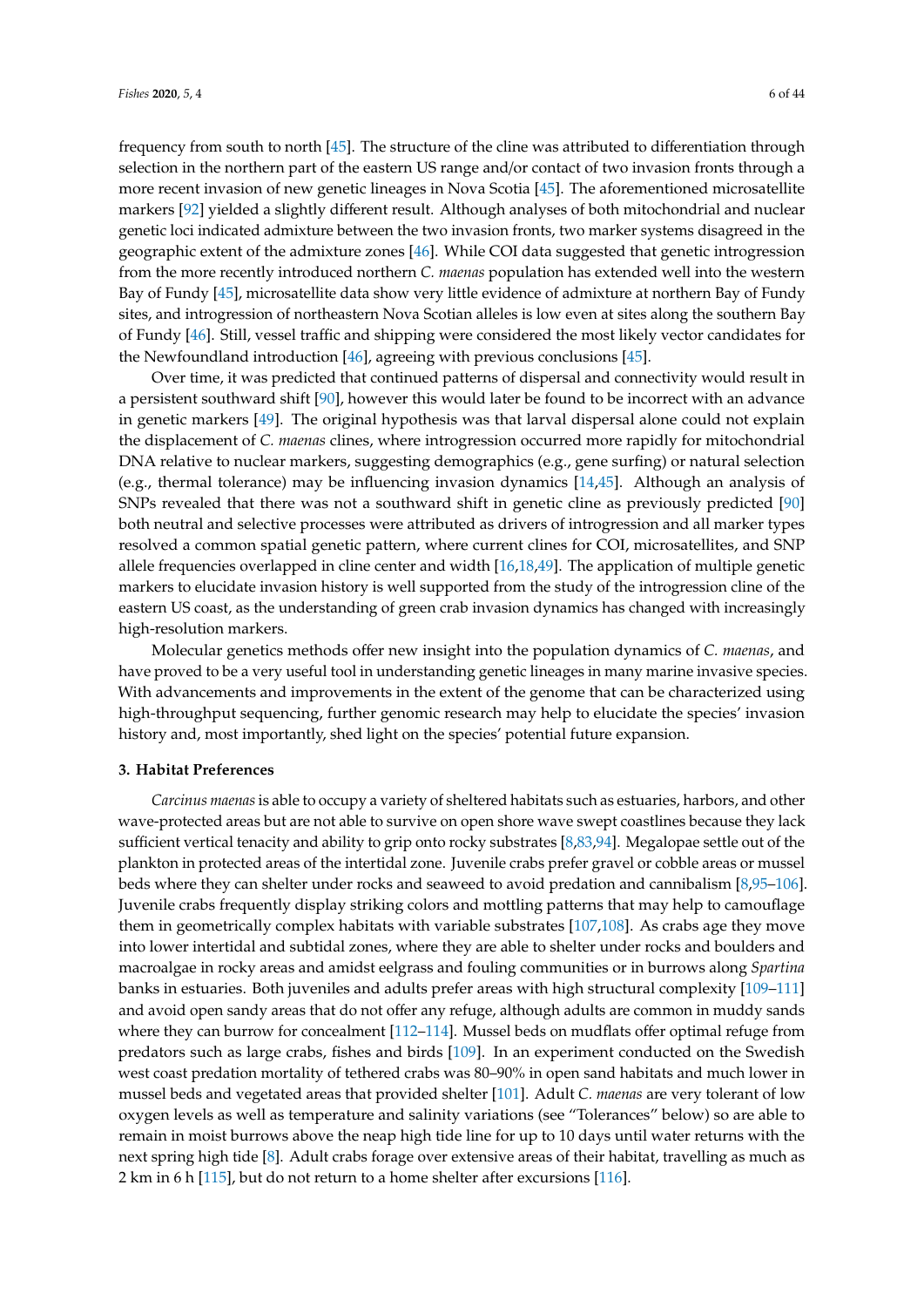Adult *C. maenas* can be found to depths of 10 m or greater [\[117–](#page-31-8)[119\]](#page-31-9) but they are most commonly found at depths not exceeding 6–7 m and their numbers diminish greatly below this depth [\[2](#page-26-1)[,5](#page-26-14)[,9,](#page-26-5) [75](#page-29-8)[,113,](#page-31-10)[120](#page-31-11)[–124\]](#page-31-12). In some locations they migrate into deeper water during the cold winter months but in other areas many appear to remain in the shallow subtidal throughout the year, although numbers are reduced [\[113](#page-31-10)[,125\]](#page-31-13). Following a colder than normal winter the density of the population is reduced [\[113](#page-31-10)[,126](#page-31-14)[,127\]](#page-31-15) and many crabs can be found dead inside their *Spartina* bank burrows (M. Fregeau, Salem State U., pers com), evidence that they did not migrate. During the summer months females tend to be found in higher salinity subtidal areas except when they congregate in shallow water to mate.

#### **4. Tolerances**

#### *4.1. Temperature*

*Carcinus maenas* can tolerate a wide range of environmental conditions, due at least in part to its phenotypic plasticity, whereby it can alter its physiology and other responses to match local conditions [\[128\]](#page-31-16). For example, *C. maenas* is eurythermal, able to survive short-term exposure to temperatures between 0 and 33–35 ◦C [\[3,](#page-26-2)[8,](#page-26-4)[9,](#page-26-5)[96,](#page-30-15)[126,](#page-31-14)[129\]](#page-31-17). Adult *C. maenas* exposed to air on mud flats at low tide are able to evaporatively cool their bodies by as much as  $2 °C$ , making them more resistant to high temperature than a subtidal relative, *Portunus marmoreus* [\[130\]](#page-31-18). A critical thermal maximum (CTMax) of 35.1 ◦C was estimated for crabs collected in Portugal [\[131\]](#page-31-19) and of 35.8 ◦C for North Sea crabs caught in the fall and acclimated to 22 ◦C [\[132\]](#page-32-0). Crabs from California near the southern part of the northeastern Pacific range had higher thermal tolerance (36.2 ◦C) than those near the northern limit in British Columbia (34.7 °C) [\[39\]](#page-27-13). Green crabs, like many species that inhabit variable hot environments such as estuaries and intertidal zones, have high levels of heat shock proteins (e.g., HSP70) that are important components in the cellular defense against proteotoxic stress [\[131\]](#page-31-19). The abundance of green crabs has declined after harsh winters in their native range [\[98](#page-30-16)[,133](#page-32-1)[,134\]](#page-32-2) as well as in nonindigenous populations [\[113,](#page-31-10)[126](#page-31-14)[,135](#page-32-3)[,136\]](#page-32-4). Adult *C. maenas* from British Columbia survived an 18-week duration period in the lab at temperatures at or below 5 °C [\[137\]](#page-32-5). The maximum temperature tolerated for breeding is 26 ◦C [\[138\]](#page-32-6) and for brooding eggs, 18 ◦C [\[8\]](#page-26-4), restricting sustainable populations to sub-polar and temperate coasts in both the northern and southern hemispheres where temperatures range from −1 ◦C to 22 ◦C [\[20,](#page-27-2)[36,](#page-27-16)[39\]](#page-27-13). There are no populations of *C. maenas* in tropical or sub-tropical environments, despite introductions in many such locations [\[20\]](#page-27-2). This likely explains why nonindigenous populations have expanded only slightly southward but much more extensively northward from introduction sites.

The minimum temperature for growth is 10 °C [\[8,](#page-26-4)[139\]](#page-32-7). The lower temperature limit for feeding is generally considered to be  $7 \text{ °C}$  [\[8\]](#page-26-4), although Ropes [\[112\]](#page-31-4) concludes that at temperatures as low as 7 ◦C crabs from Massachusetts do not suppress feeding but activity and presumably feeding probably cease at some temperature below 7 °C. In most populations, adult crabs migrate offshore when the water temperature drops below  $8\degree C$  in winter and then return as the water warms in the spring [\[2](#page-26-1)[,4](#page-26-15)[,5](#page-26-14)[,125](#page-31-13)[,140–](#page-32-8)[146\]](#page-32-9). Audet et al. [\[147\]](#page-32-10) report that *C. maenas* in Prince Edward Island waters may feed at temperatures below 6 °C but only in the fall, not in the spring, and Eriksson et al. [\[96\]](#page-30-15) indicates that feeding may occur below 7 ◦C but almost ceases below 3–4 ◦C for crabs in Sweden [\[96\]](#page-30-15). The lower temperature limits reported for the Sweden population may represent the more cold-tolerant Scandinavian lineage identified by Roman [\[45\]](#page-28-3) and introduced to northern Nova Scotia. It is quite possible that it is this lineage that is represented in the PEI population studied by Audet et al. [\[147\]](#page-32-10) and is presumed to be more cold-tolerant than the southern European lineage found in the nonindigenous populations in the northwestern Atlantic south of Nova Scotia and in the northeastern Pacific region. To date no tolerance studies have been conducted with *C. maenas* from northern Nova Scotia and Newfoundland to determine if they are indeed more cold-tolerant than their southern relatives.

Larvae exhibit higher physiological tolerance to temperature fluctuations than adults [\[85,](#page-30-2)[148\]](#page-32-11) and juveniles are more tolerant of temperature variations than older individuals [\[28](#page-27-6)[,107](#page-31-0)[,149,](#page-32-12)[150\]](#page-32-13). deRivera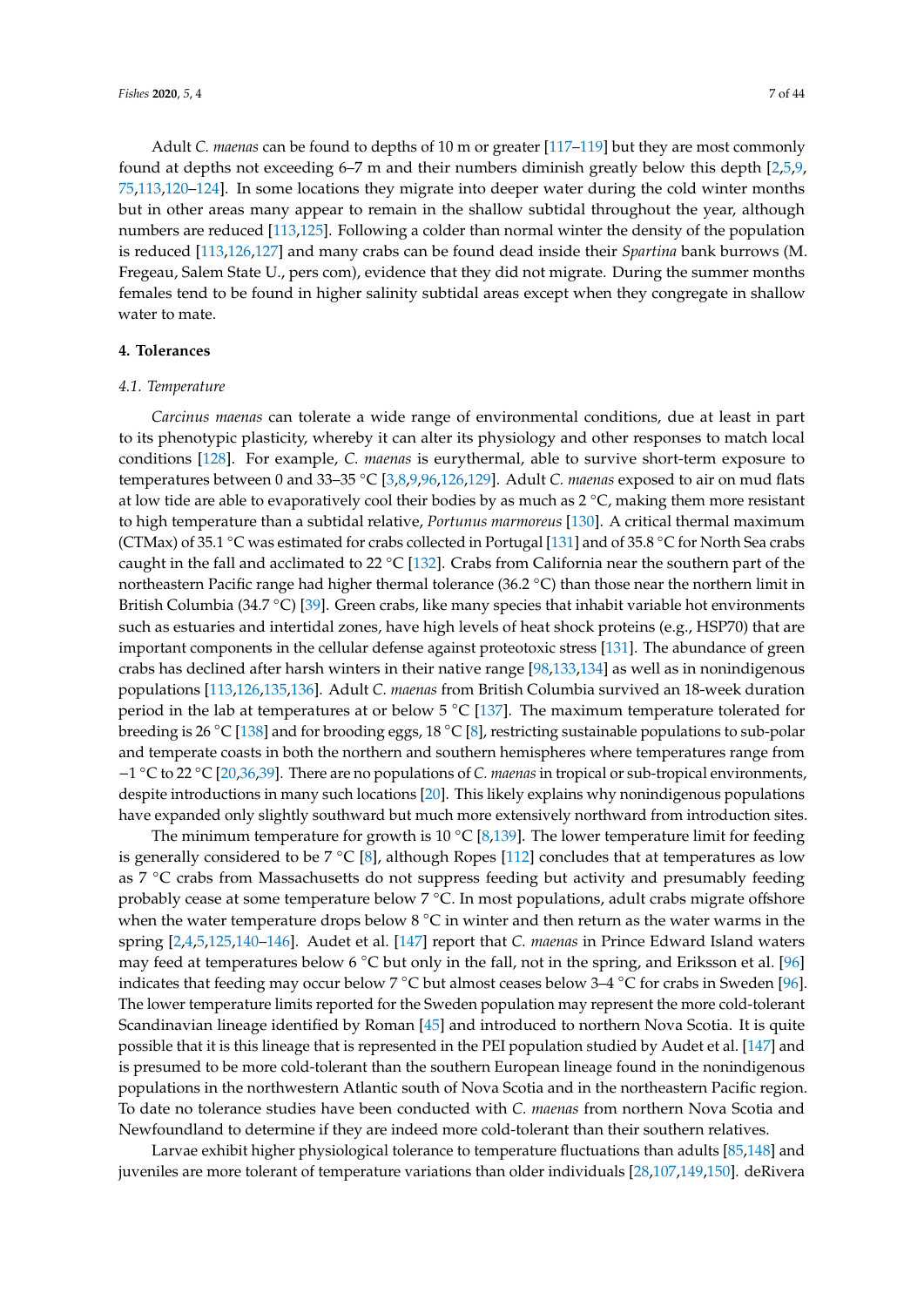et al. [\[85\]](#page-30-2) found that mortality of cultured larvae at temperatures below 12.5 ◦C was very high due to extended exposure to cold. Development time is temperature dependent in that it takes 62 days at 12 ◦C and only 32 days at 18 ◦C for a crab to complete its early development to where it is considered an adult [\[151\]](#page-32-14).

# *4.2. Salinity*

*Carcinus maenas* is also euryhaline, with the long-term adult survival minimum salinity variously reported as  $11\%$  [\[8\]](#page-26-4),  $9\%$  [\[152\]](#page-32-15),  $5\%$  [\[96](#page-30-15)[,140\]](#page-32-8) or  $4\%$  [\[3\]](#page-26-2). At high salinity the crab is an osmotic conformer but becomes an osmotic regulator at a critical low salinity [\[153\]](#page-32-16). It is important to consider the synergistic effect of temperature and salinity in combination because stress due to sub-optimal values of one variable can result in diminished survival at sub-optimal values of other variables. Broekhuysen [\[3\]](#page-26-2) found that in water of about 15% *C. maenas* died at a temperature of 0.6 ◦C in about thirty days but at a temperature of 9.7 ◦C no deaths occurred. Perkins et al. [\[154\]](#page-32-17) reported that *C. maenas* were commonly found in salinities of 1.4–3.2‰ at 8.0–11.0 °C for periods of at least 8 h and, while crabs maintained at a temperature of 6.6–10.0 ◦C died rapidly in salinities of 1–2%, they survived for at least 34 days at salinities at or above 3%. *Carcinus maenas* does not acclimate rapidly to reduce salinity and still exhibits an increase in oxygen consumption after 3–4 days of immersion [\[155\]](#page-32-18). Newly molted crabs are green in color but as an intermolt period progresses the color transitions through yellow and orange to red. Green phase crabs are known to be more tolerant of low salinity than red phase crabs and males are generally considered to be more tolerant than females [\[140,](#page-32-8)[146](#page-32-9)[,156–](#page-33-0)[159\]](#page-33-1) although Himes et al. [\[125\]](#page-31-13) found that females in a Maine population were more tolerant than males. These differences in tolerance to low salinity as well as to oscillating salinities result from greater expression of the osmoregulatory genes behind ion transport (Na<sup>+</sup>/K<sup>+</sup>-ATPase, cytoplasmic carbonic anhydrase) in green phase *C. maenas*, making the green morphotype more tolerant than red [\[125\]](#page-31-13). In the native range, green crabs are more common in estuarine and intertidal habitats while red crabs are more common in the more saline waters of open shore and subtidal environments [\[2](#page-26-1)[,150](#page-32-13)[,160\]](#page-33-2). Bessa et al. [\[111\]](#page-31-3) found that the green color morph comprised 93% of all crabs caught in an estuarine study site in Portugal. Furthermore, red females are more abundant than red males at estuarine sites [\[2,](#page-26-1)[146](#page-32-9)[,150](#page-32-13)[,157\]](#page-33-3). These different distributions were not seen, however, in the nonindigenous population in southern Maine, where there was an even distribution of green phase crabs across sex in the intertidal and red phase crabs of both sexes were present in the intertidal throughout the year and at nearly the same abundances as green phase crabs during the summer months [\[125\]](#page-31-13). Adult *C. maenas* can tolerate short-term exposure to high salinities of up to 54% [\[1,](#page-26-0)[3](#page-26-2)[,8](#page-26-4)[,96\]](#page-30-15) but the preferred salinity range based on laboratory choice experiments performed with Isle of Man crabs is reported to be 27–40% [\[115,](#page-31-6)[161\]](#page-33-4), and Broekhuysen [\[3\]](#page-26-2) indicated that crabs are rarely found in salinities  $> 31$ ‰.

In contrast to the pattern for temperature, larvae are less tolerant of salinity fluctuations than juveniles but juveniles are still more tolerant than adults [\[28,](#page-27-6)[149,](#page-32-12)[150,](#page-32-13)[158,](#page-33-5)[159,](#page-33-1)[162\]](#page-33-6). Anger et al. [\[163\]](#page-33-7) found that *C. maenas* early larvae from the North Sea showed reduced respiration at low salinities, suggesting a very low or lacking osmoregulatory capacity, but salinity tolerance increases with successive larval stages to megalopae and euryhalinity is finally achieved in juveniles [\[152](#page-32-15)[,164\]](#page-33-8).

#### *4.3. Oxygen*

As long as they remain moist and at a moderate temperature, *C. maenas* adults are able to survive out of water for at least 10 days [\[2,](#page-26-1)[165\]](#page-33-9). In response to lower oxygen tension they are able to breath air by reversing the direction of the scaphognathite beat to cause air to enter the branchial chamber via the normally exhalent openings and exit through the normally inhalant Milne-Edwards openings, a process referred to as "bubbling" [\[2,](#page-26-1)[9](#page-26-5)[,166](#page-33-10)[–168\]](#page-33-11). Perhaps this ability allowed green crabs to be introduced from New England into California by transport in shipments of live bait worms and seafood packed in wet seaweed [\[20](#page-27-2)[,27\]](#page-27-15). Red phase crabs leave the water and begin bubbling at much higher oxygen tension, are less able to compensate for hypoxia and die more rapidly in anoxic conditions than green phase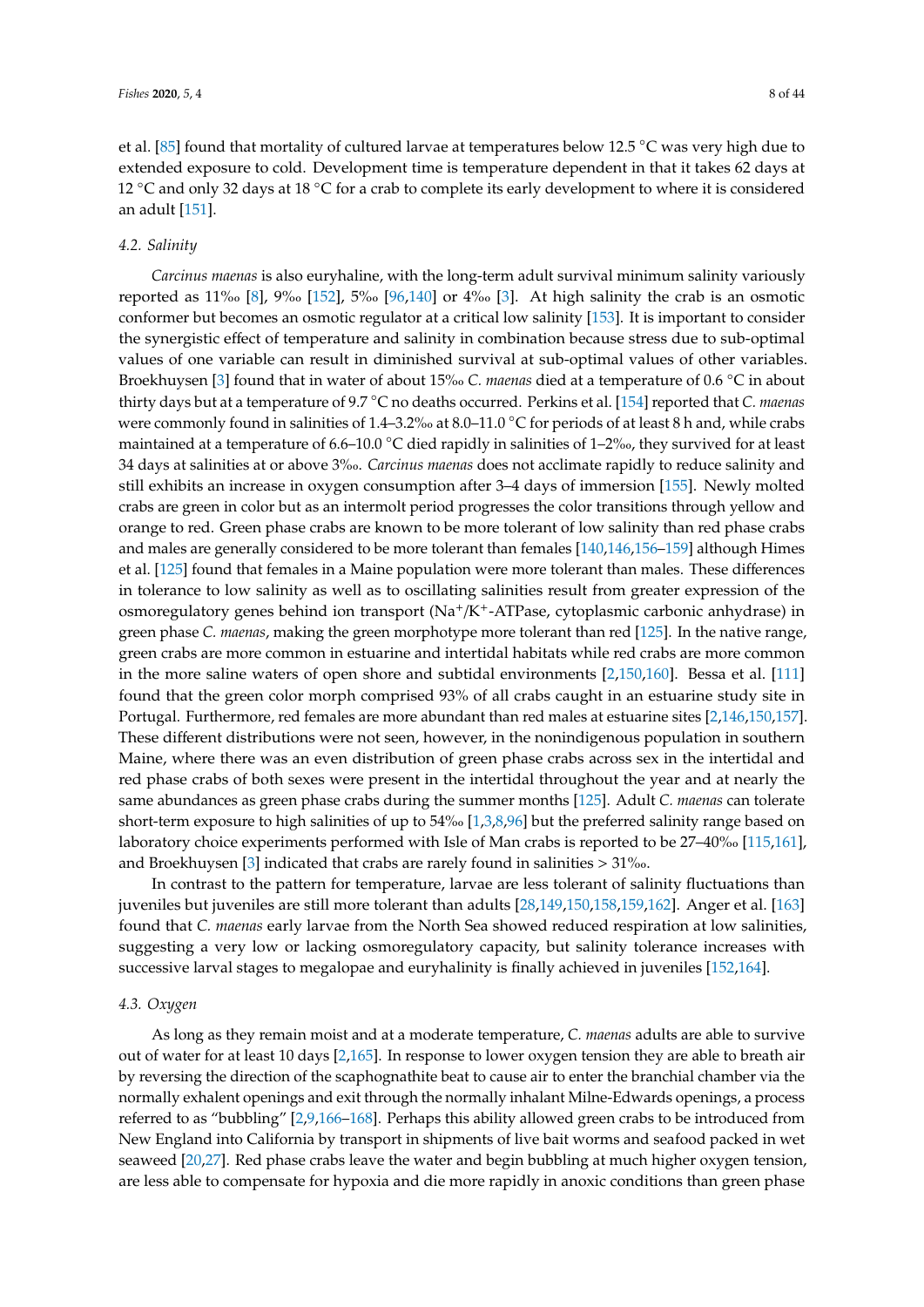crabs [\[167](#page-33-12)[,169\]](#page-33-13) and therefore avoid the intertidal zone. Adult *C. maenas* are less able to compensate for low levels of oxygen when their oxygen consumption rate is high, especially during ebb tide [\[169\]](#page-33-13). Under conditions of declining oxygen tension, the degree of respiratory independence shown by *C. maenas* is dependent on the animal's level of activity and inactive animals can maintain respiratory independence down to a  $P_{\mathrm{O}_2}$  of 60–80 mmHg [\[170\]](#page-33-14). Both male and female adult crabs from Helgoland, Germany, increased their respiration with increases in temperature as expected for an ectothermic animal, but had relatively low Q10 values, suggesting that *C. maenas* has a capacity to stabilize its metabolic rate under physically diverse habitats [\[171\]](#page-33-15). Large numbers of crabs move into the intertidal to forage during high tide [\[2,](#page-26-1)[118,](#page-31-20)[167\]](#page-33-12) and some remain in the intertidal during low tide [\[2\]](#page-26-1) so can experience hypoxia. As is the case with other animals living in tidepool environments, *C. maenas* can continue to function even in extreme hypoxia by a variety of mechanisms (see McMahon [\[172\]](#page-33-16)).

#### **5. Reproduction and Development**

#### *5.1. Molting*

During its life cycle, *C. maenas* molts about 18 times, four during the zoea and megelopa larval stages and 14 after the larval stages [\[173\]](#page-33-17). The molting cycle consists of an intermolt period (termed diecdysis if short, anecdysis if longer) during which *C. maenas* feeds actively, followed by a relatively shorter molting period (ecdysis) when the old exoskeleton is shed to increase the body size. The molting process itself takes approximately 2–3 h [\[3\]](#page-26-2), followed by a hardening of the carapace that varies with temperature from 3–4 days at 16 °C to 16 days at 10–11 °C [\[3\]](#page-26-2). As stated previously, newly molted crabs are green in color but as an intermolt period continues the color transitions through yellow and orange to red. It is accepted that green phase crabs are devoting energy to growth (so molt more frequently) whereas red phase crabs are devoting energy to reproduction (so are molting and growing much less) [\[2](#page-26-1)[,113](#page-31-10)[,125,](#page-31-13)[158,](#page-33-5)[174–](#page-33-18)[177\]](#page-33-19). Many red crabs are in a terminal anecdysis and will not molt again. Those that do molt usually become pale green or yellow in color but some females have been reported occasionally to remain red immediately after ecdysis [\[178,](#page-33-20)[179\]](#page-33-21). Red morphotypes generally present a heavier and thicker carapace while green morphotypes are lighter and thinner [\[173\]](#page-33-17). It is likely that a crab's energy allocation shifts once it molts but that has not been examined. It is believed that molting occurs throughout the year for *C. maenas* in all populations, although Queiroga [\[180\]](#page-34-0) suggests that the actual molting period in the native European range is only between February and October, rather than all year. In any case molting is age and temperature dependent, and the process peaks at certain intervals [\[150\]](#page-32-13). Several studies describe peak molting times for populations in the Netherlands, South Wales and France as between May and June [\[3](#page-26-2)[,5,](#page-26-14)[7\]](#page-26-3), but in Mondego estuary, Portugal, the peak is April to June for males, and July to October for females [\[150\]](#page-32-13).

For the western Atlantic population molting in male *C. maenas* in Prince Edward Island, Canada, occurs in a synchronized molting window during July [\[181\]](#page-34-1). In New Hampshire and Massachusetts *C. maenas* populations, molting in males is most common during the summer whereas molting in females is most common during the fall months [\[113,](#page-31-10)[182\]](#page-34-2). In British Columbia within the northeastern Pacific range mature and older males with new shells were found from January through November, being most common from April through July and again in September and least common in August; numbers of new shell mature and older female crabs peaked in June and July, decreased in August and peaked again in September [\[59\]](#page-28-17). A recent molt of a large male crab (74 mm CW) was collected in August 2016 in Roche Harbor, Wescott Bay, Washington [\[8\]](#page-26-4).

In comparison, male *C. maenas* in the Southern Hemisphere (e.g., Argentina) molt in November (early summer) and females molt in January–March (summer and fall) [\[82\]](#page-29-9). It is assumed that green crabs molt significantly less in the coldest temperatures of the year (below about 10 ◦C) due to observed low activity [\[9\]](#page-26-5).

Whatever the true peak time of molting is for each regional population, age is always inversely proportional with molting frequency [\[9\]](#page-26-5). Green crabs molt much more frequently when young, with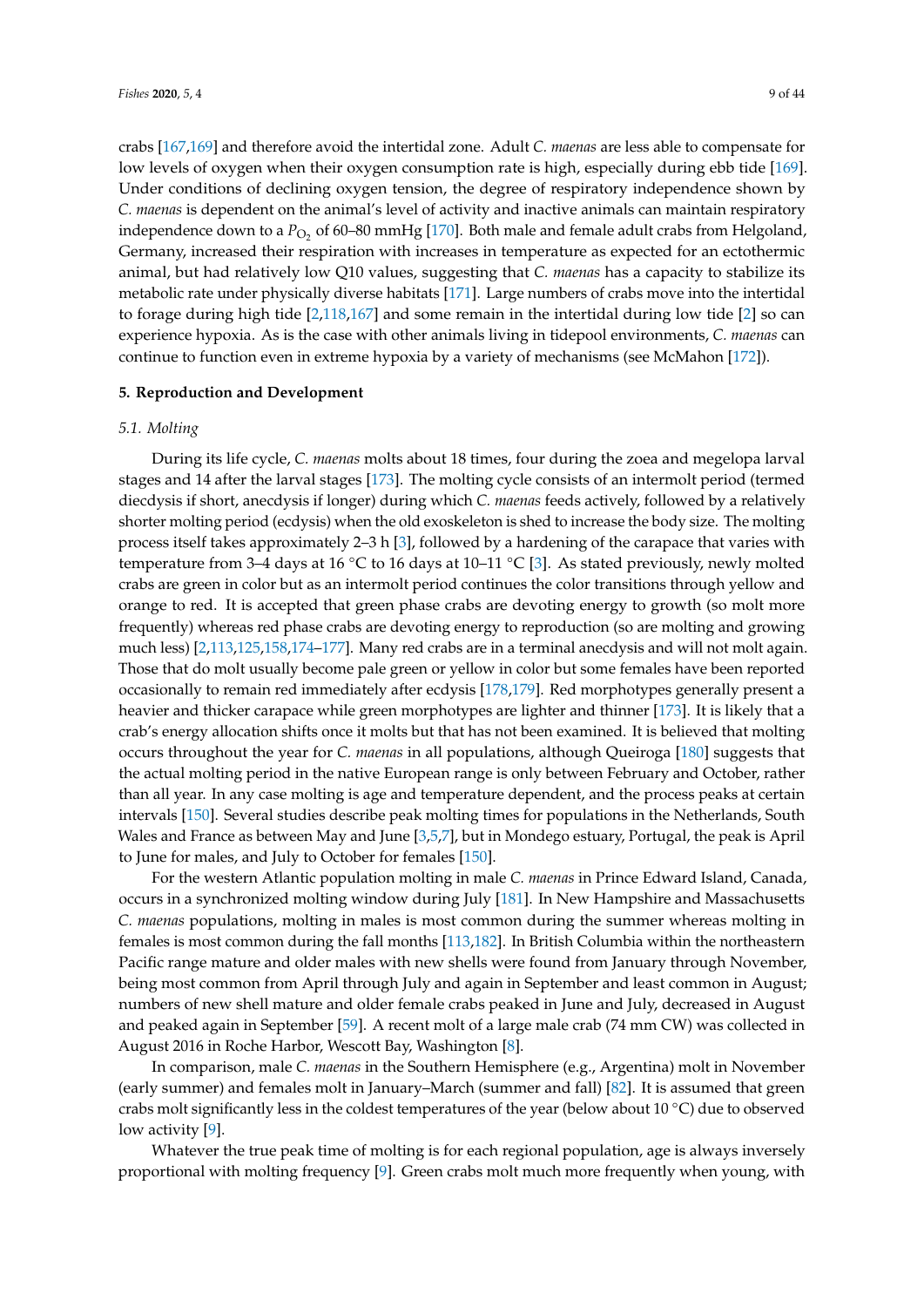short intermolt periods (diecdysis) and intermolt intervals become much longer (anecdysis) as crabs age, until the crab enters a terminal anecdysis. Limb autotomy is essential for survival in juvenile *C. maenas* but is a rare event in sexually mature crabs [\[183\]](#page-34-3). Regeneration of autotomized limbs in first year crabs may be completed in one molt [\[1\]](#page-26-0) but takes at least two or three molts after the first year [\[183,](#page-34-3)[184\]](#page-34-4).

# *5.2. Mating*

Mating in *C. maenas* can take place only after the female has molted, so a peak in mating behavior is synchronized with sexually mature female ecdysis [\[3\]](#page-26-2). Males can mate repeatedly over a long period of time [\[185\]](#page-34-5) without molting, and therefore typically molt earlier in the year in comparison to females [\[2](#page-26-1)[,186\]](#page-34-6). They wait in shallow water closer to the shore for females to arrive [\[22\]](#page-27-4). Males locate receptive females by sensing pheromones that females release just prior to molting [\[9\]](#page-26-5). A male green crab then embraces a pre-molt female before, during, and after copulation to both claim the female and ensure her safety after copulation. Large red phase males have a competitive advantage in acquiring and mating with females over smaller male rivals [\[187\]](#page-34-7). The seasonality of mating varies among populations. In the native European population, *C. maenas* mating behavior is reported to occur between June and October [\[188\]](#page-34-8), with a peak in August [\[3\]](#page-26-2). Studies in both Prince Edward Island [\[147\]](#page-32-10) and Maine [\[139\]](#page-32-7) suggest that the northwestern Atlantic population shares July–October mating behavior seasonality with the native European population. No studies of mating period specifically in the northeastern Pacific population have been published, but Klassen & Locke [\[9\]](#page-26-5) indicate that *C. maenas* in British Columbia, Canada are seen in mating pairs around July. In Argentina, female *C. maenas* mate beginning in January (mid-summer) prior to moving to lower littoral levels where they remain through the fall and winter [\[82\]](#page-29-9).

## *5.3. Ovigerous Females and Egg Release*

There is no predictable link between time of mating and time of egg bearing because female *C. maenas* have the capacity to store male spermatophores for 4 1/2 months or longer [\[3\]](#page-26-2). As noted previously by Baeta, et al. [\[150\]](#page-32-13) seasonality of ovigerous females differs considerably with study and region due to latitude (temperature) and other factors (see Table [1\)](#page-10-0).

| Location                   | Copulation<br><b>Females Ovigerous</b>       |                                                                         | <b>Larvae Released</b>                 |  |  |  |  |
|----------------------------|----------------------------------------------|-------------------------------------------------------------------------|----------------------------------------|--|--|--|--|
| Native European Population |                                              |                                                                         |                                        |  |  |  |  |
| Norway                     | January [189]                                |                                                                         |                                        |  |  |  |  |
| Scotland                   |                                              | All year (Peaks October to<br>Spring Months) [190]                      | April to end of July [190]             |  |  |  |  |
| Denmark                    | May and June [191]                           |                                                                         |                                        |  |  |  |  |
| <b>Baltic Germany</b>      | August [142]                                 |                                                                         |                                        |  |  |  |  |
| United Kingdom             | July-September [192]                         | November to December [192]                                              | May-June $[192]$                       |  |  |  |  |
| Wales                      | August to September [5]                      | February to June (Peak in<br>March and April) [5]                       | February to July [5]                   |  |  |  |  |
| The Netherlands            | July to September (Peaks)<br>in August $[3]$ | November and December, and<br>during the spring and early<br>summer [3] | After winter season and<br>in June [3] |  |  |  |  |
| Belgium                    | June to October [188]                        | December to August [188]                                                | March to mid-October<br>[188]          |  |  |  |  |

**Table 1.** Seasonality of *C. maenas* reproductive events in different populations. Empty cells indicate no data are available for that location.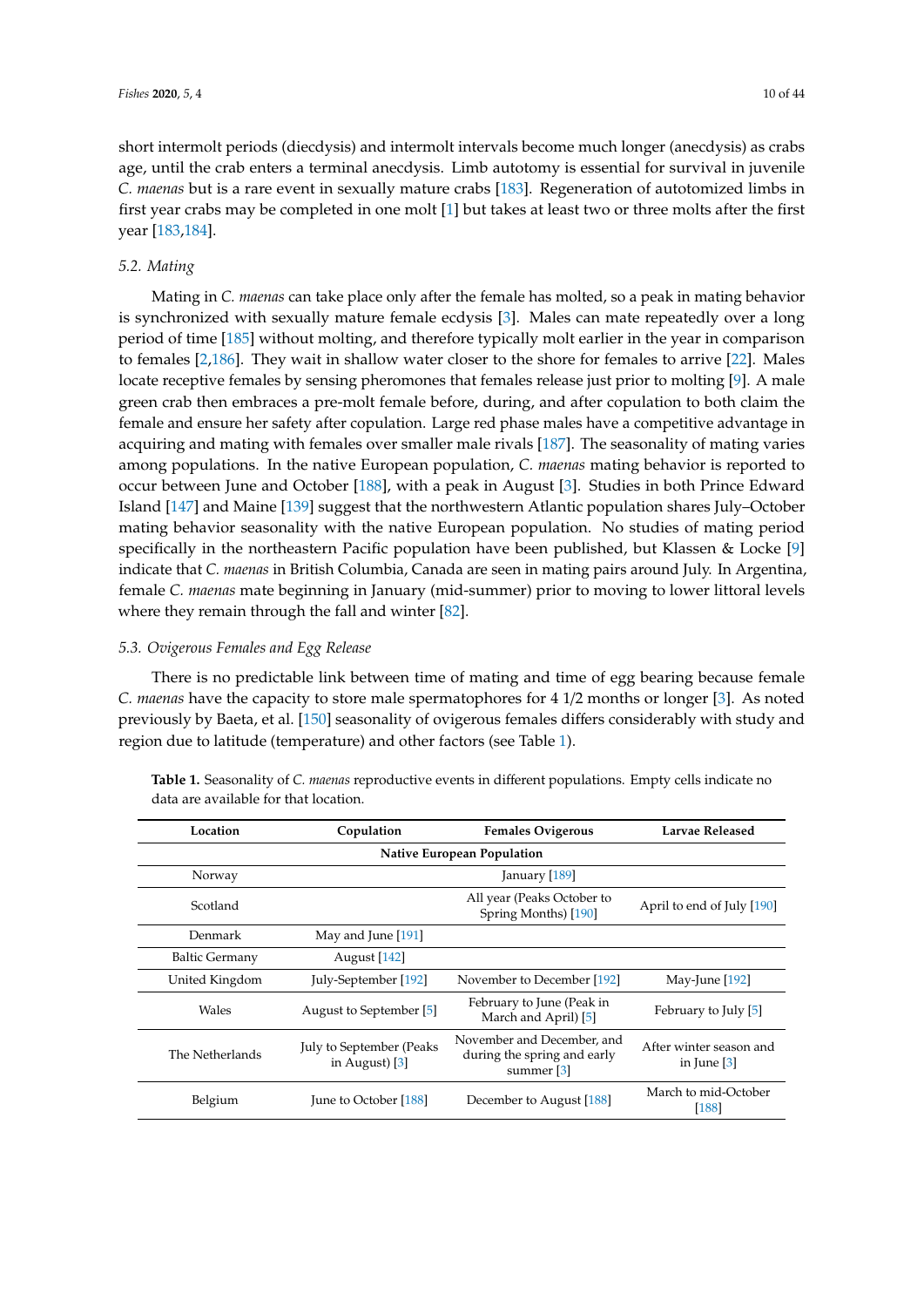<span id="page-10-0"></span>

| Location                                | Copulation                                               | <b>Females Ovigerous</b>                                                                                 | <b>Larvae Released</b>                                                  |
|-----------------------------------------|----------------------------------------------------------|----------------------------------------------------------------------------------------------------------|-------------------------------------------------------------------------|
| France                                  | May to November (Peak<br>in August and<br>September) [7] | November to July (Peak in<br>April) [7]                                                                  |                                                                         |
| Portugal                                | April-May and<br>September-December<br>[193]             | All year [150]; October to June<br>(Peaks in January-February)<br>$[193]$                                | All year [150]; October<br>through May [194];<br>February to June [195] |
|                                         |                                                          | Northwestern Atlantic Nonindigenous Population                                                           |                                                                         |
| Newfoundland, Canada                    | Spring and Late Summer<br>[196]                          | July and August [196]                                                                                    | Late May or Early June<br>to August (Peak in June<br>and July) $[196]$  |
| Prince Edward Island,<br>Canada         | Peak from mid-August<br>to September [147]               | July to mid-September; (Peak<br>in early July) [147,197]                                                 | August to December<br>[147, 197]                                        |
| Maine, US                               | July to October (Peaks in<br>August) [139]               | April to August (Peaks from<br>May to June) [139]; December<br>to August, peak in summer<br>months [125] | Peaks in September [139]                                                |
| Massachusetts, US                       |                                                          |                                                                                                          |                                                                         |
|                                         | Northeastern Pacific Nonindigenous Population            |                                                                                                          |                                                                         |
| British Columbia,<br>Canada             | July [9,198]<br>April and May [9,198]                    |                                                                                                          | May [9,198]                                                             |
|                                         |                                                          | South Africa Nonindigenous Population                                                                    |                                                                         |
| Bloubergstrand and Sea<br>Point         |                                                          | July to December [65]                                                                                    |                                                                         |
| Table Bay                               |                                                          | June to January, peak in<br>October [199]                                                                |                                                                         |
|                                         |                                                          | Argentina Nonindigenous Population                                                                       |                                                                         |
| San Jorge Gulf,<br>Patagonia, Argentina |                                                          | May to September [82]                                                                                    |                                                                         |

**Table 1.** *Cont.*

Studies from the Netherlands and Wales independently observed the appearance of ovigerous females between March and April [\[3](#page-26-2)[,5\]](#page-26-14), and observations from the Netherlands found that there are two windows in which ovigerous females are prevalent—during November and December, and during the spring and early summer [\[3\]](#page-26-2). At a site on the southwest coast of Ireland, there were two reproductive events annually, a primary winter cycle in which the larger crabs reproduced and a secondary summer cycle when smaller crabs reproduced [\[200\]](#page-34-20). It is possible for the same female to be ovigerous in more than one season, both because one fertilization event can yield two clutches for a female *C. maenas* [\[3\]](#page-26-2) and because females carry their eggs for several months, depending on the water temperature [\[8\]](#page-26-4). In Massachusetts, 79% of ovigerous females were caught between May and August, and all others were caught between November and January [\[113\]](#page-31-10), similar to the seasonality of the native European population. In British Columbia, female *C. maenas* were reported to be ovigerous during April and May [\[9](#page-26-5)[,147\]](#page-32-10) but more recently ovigerous females have been found in every month sampled from January through October [\[59\]](#page-28-17). It is suggested that *C. maenas* may have one breeding season in adverse conditions but may have a continuous breeding season in favorable conditions such as in newly invaded areas [\[59\]](#page-28-17). Ovigerous females are most abundant from May to September (winter months) along the Argentina coast [\[82\]](#page-29-9). Using baited traps to determine peak ovigerous periods could be misleading because ovigerous females tend to burrow into sediment or other shelter and remain inactive to avoid predation so do not feed and will not be caught in traps [\[9,](#page-26-5)[112,](#page-31-4)[146,](#page-32-9)[147,](#page-32-10)[150,](#page-32-13)[182\]](#page-34-2). Perhaps the use of Fyke nets or other passive collection methods in addition to traps might catch a broader range of *C. maenas* to mitigate the error inherent in using only baited traps [\[147\]](#page-32-10).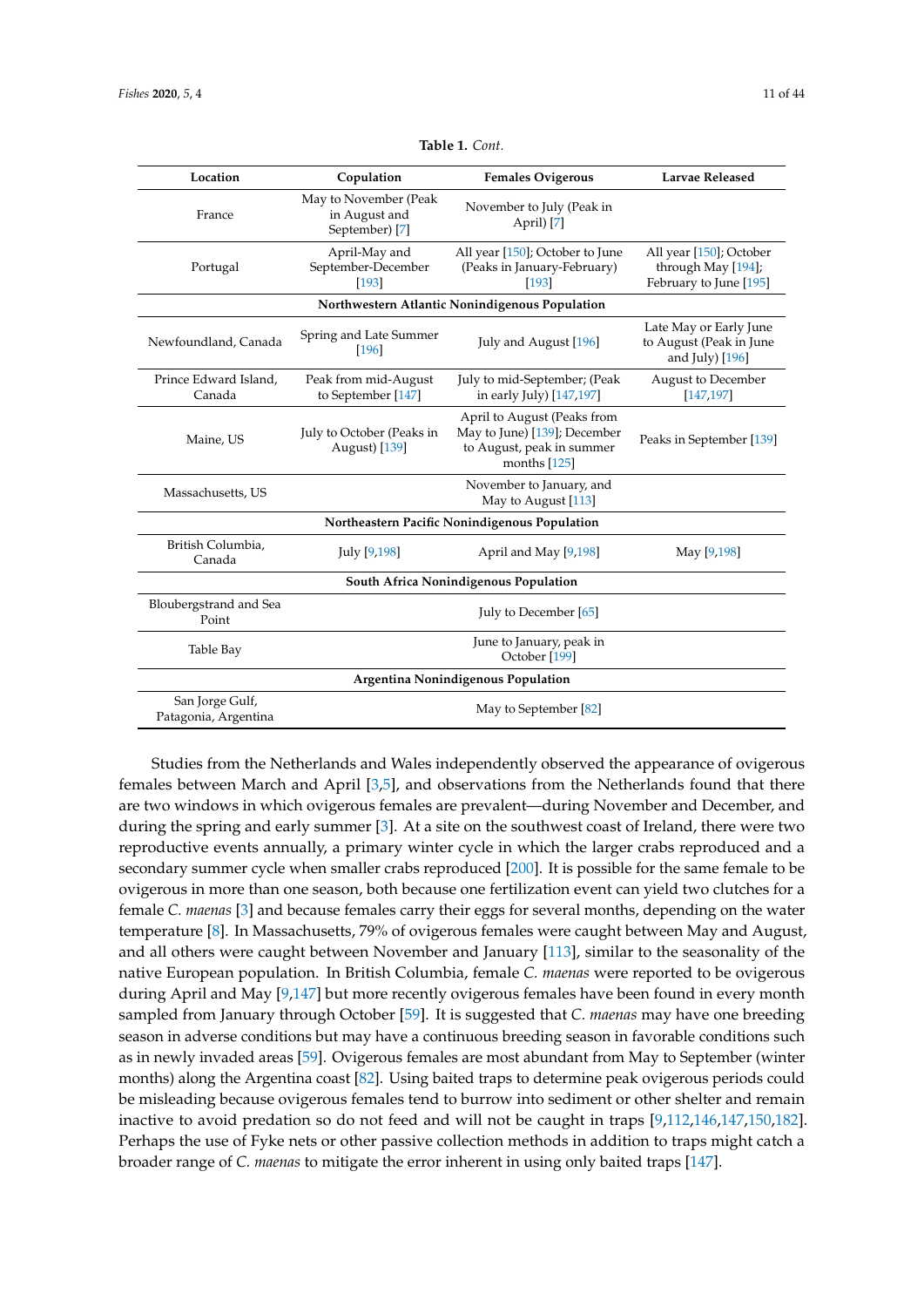Depending on the persistence of colder temperatures (<10°), ovigerous females produce one or two clutches per year in all populations  $[9,139]$  $[9,139]$ . The number of clutches and eggs per gravid female varies with the size of the female, resources availability, and temperature [\[106\]](#page-30-13). Larger females, in warmer water with high food availability, are the optimal variables for greatest number of eggs per clutch [\[147,](#page-32-10)[201](#page-34-21)[,202\]](#page-34-22). In the native European population, the earliest estimation of *C. maenas* clutch size is 200,000 eggs [\[203\]](#page-34-23) and Broekhuysen [\[3\]](#page-26-2) calculated the number of eggs on a *C. maenas* of moderate size (46 mm CW) to be 185,000. Estimates of clutch size in the northwestern Atlantic population vary considerably, from 4781 to 165,940 eggs, with a mean of 75,577 ± 37,808 eggs [\[204\]](#page-34-24). However, the clutch size when the female is first ovigerous is not the same as when the eggs are released because eggs are lost during the brooding period. Early and late developmental stages of *C. maenas* in Prince Edward Island had average estimated clutch sizes of  $195,833 \pm 83,673$  and  $140,374 \pm 60,717$  eggs, respectively [\[147\]](#page-32-10). Therefore, fecundity likely varies for the same ovigerous female during different stages of embryonic development.

*Carcinus maenas* employs diverse strategies for egg release [\[196\]](#page-34-16), and the timing of egg extrusion can vary by region because females have the capacity to release eggs when conditions are optimal [\[3\]](#page-26-2). After reaching sexual maturity, *C. maenas* females migrate to downstream areas where eggs can be shed near the open ocean [\[150\]](#page-32-13). In the native European population, eggs are generally released between February and July [\[195\]](#page-34-15). In the Wadden Sea off the coast of the Netherlands, the megalopal stage of *C. maenas* settles in large numbers from the end of June or early July onwards [\[205\]](#page-35-0), most likely from the clutch carried in the winter [\[3\]](#page-26-2). In the Canal de Mira, Portugal, eggs generally were released between February and June, usually soon after a nighttime high tide [\[195\]](#page-34-15).

In the northwestern Atlantic, the larval release window in Newfoundland is from late May or early June until August, peaking in June and July [\[196\]](#page-34-16). In Prince Edward Island the release occurs between the middle of July and the end of September [\[147\]](#page-32-10), and the peak is in September in Maine [\[139\]](#page-32-7). Within the northeastern Pacific population, larval release peaks in British Columbia earlier, in May [\[9,](#page-26-5)[198\]](#page-34-18). Coastal water temperatures in the northeastern Pacific are comparable to those in the northwestern Atlantic in summer months, but the northeastern Pacific waters are warmer in the winter, which offers ovigerous females a longer spawning window [\[3,](#page-26-2)[9,](#page-26-5)[38\]](#page-27-12). Therefore, it is possible that longer periods of warmer waters could positivelty influence the success of invasions in the northeastern Pacific, especially during El Niño events [\[51\]](#page-28-15). However, Best et al. [\[196\]](#page-34-16) suggests that temperature is not likely to be the sole cause of difference in larval release patterns, but rather a combination of temperature, salinity [\[152\]](#page-32-15), photoperiod [\[195\]](#page-34-15), and food abundance [\[1\]](#page-26-0) may all influence the seasonality of various reproductive events in temperate latitudes [\[206\]](#page-35-1).

# *5.4. Larval Development*

The planktonic component of the green crab life cycle consists of four zoeal stages and one megalopal larval stage [\[86,](#page-30-3)[151,](#page-32-14)[207,](#page-35-2)[208\]](#page-35-3). Survival of *C. maenas* larvae is highly dependent on water chemistry parameters and laboratory experiments have shown that they respond negatively to exposure to reduced salinities. Larvae can tolerate salinities between 20 and 40% but apparently cannot develop below 20‰ [\[163\]](#page-33-7), although the lower limit is reported as 19‰ by Rasmussen [\[209\]](#page-35-4), 17‰ by Behrens Yamada [\[8\]](#page-26-4) and 10‰ by Broekhuysen [\[3\]](#page-26-2). Broekhuysen [3] found that larvae at 10 °C require salinity >26‰ whereas those at 16–17 °C can develop at salinity as low as 20‰. Nagaraj [\[152\]](#page-32-15) found that larvae developed to megalopae in all tested combinations of temperature (10, 15, 20, 25 ◦C) and salinity (20, 25, 30, 35%) but highest survival was in the combinations of lowest temperature (10 ◦C) and highest salinities (30 and 35%). Ovigerous females tend to congregate near the mouth of an estuary [\[111\]](#page-31-3), allowing the larvae to exit the estuarine habitat via tidal cycles and complete their development in high salinity coastal waters before returning to the estuary after four to six weeks as megalopae or juveniles [\[76\]](#page-29-6). It is not surprising, then, that zoeae migrate out of the estuary into higher salinity coastal waters to complete development during the developmental period. Early zoeal *C. maenas* vertically migrate nocturnally, utilizing the ebb tide [\[210\]](#page-35-5) to migrate offshore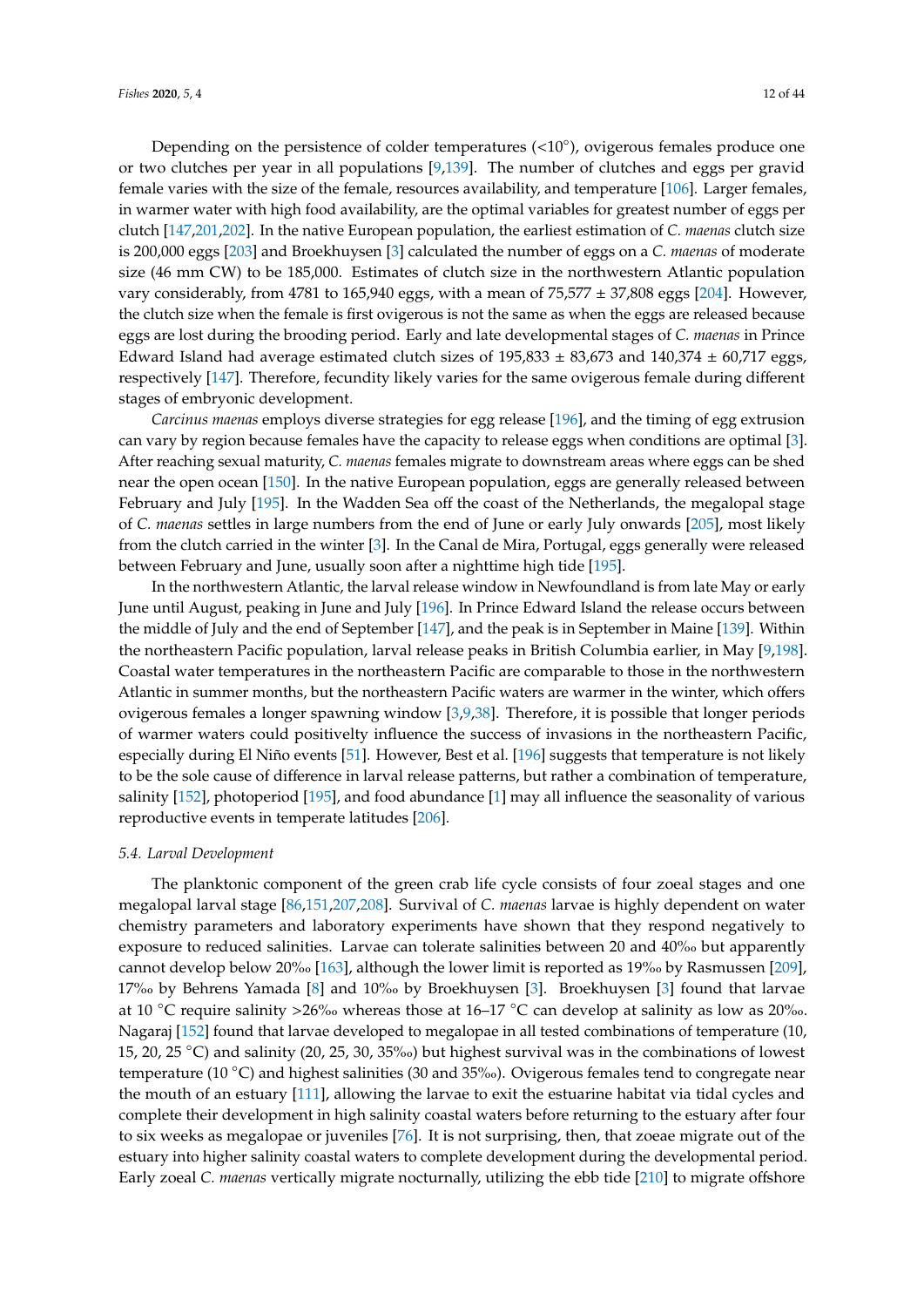where they develop [\[195](#page-34-15)[,208\]](#page-35-3). Benthic recruitment of early life stages primarily occurs in the upstream area of estuaries so the megalopal stage reinvades the estuary on a spring flood tide to restart the cycle [\[195,](#page-34-15)[211–](#page-35-6)[213\]](#page-35-7). Megalopae choose complex substrates to settle in and habitat selection continues through early instars [\[1](#page-26-0)[,102](#page-30-17)[,107,](#page-31-0)[214\]](#page-35-8).

Interestingly, larvae exhibit higher physiological tolerance to temperature fluctuations than adults [\[85,](#page-30-2)[148\]](#page-32-11) but larvae are more susceptible to cold temperatures (below 12.5 ◦C), thereby limiting range expansion into higher latitudes [\[85\]](#page-30-2). Temperature is inversely proportional to the time needed to complete development of the five larval stages (Zoea 1 through Megalopa) of *C. maenas* [\[151\]](#page-32-14). In controlled conditions, all five stages can be completed in as little as 18 days at a constant temperature of 25 °C, or in as long as 66 days at a constant temperature of 12 °C [\[151\]](#page-32-14). In nature, this early development can last for upward of 50 days or up to 82 days in laboratory experiments [\[85,](#page-30-2)[215\]](#page-35-9). This long larval development means that the planktonic larvae remain in the water column for a long time and may be carried by currents and tides considerable distances to replenish or extend the range of existing populations. At study sites in England it was determined that megalopae that settle in April reached sexual maturity in the same autumn whereas megalopae that settled in August reached maturity the following spring at a slightly smaller carapace width [\[7](#page-26-3)[,183](#page-34-3)[,216\]](#page-35-10). In contrast, it took crabs in western Sweden more than two years to reach sexual maturity [\[97\]](#page-30-18).

Larval behavior has a significant influence on invasion success [\[13\]](#page-26-9) but establishment of *C. maenas* populations outside of the native range is contingent on a number of factors in addition to a successful and timely larval development, including invasions environmental variables such as water temperature [\[151\]](#page-32-14) and day length [\[208](#page-35-3)[,212\]](#page-35-11) and biological factors such as food availability [\[1\]](#page-26-0), competition and predation [\[40\]](#page-28-0).

# *5.5. Life Span*

The life span of *C. maenas* in the native European and nonindigenous western Atlantic populations is 5–7 years [\[9](#page-26-5)[,139,](#page-32-7)[217\]](#page-35-12) and of crabs from Oregon and Washington within the northeastern Pacific nonindigenous population, is reported to be around 4–6 years [\[8,](#page-26-4)[218\]](#page-35-13). No data are available for life spans in the other nonindigenous populations.

#### **6. Size**

# *6.1. Adult Maximum Size*

The maximum sizes (CW) reported for crabs from many European, northwestern Atlantic and northeastern Pacific sites are compiled in Table [2.](#page-15-0)

**Table 2.** Maximum size (CW) reported and minimum size at sexual maturity in various populations of *C. maenas*. When not stated in the reference, CW was estimated from graphs. (C) = combined sexes or sex not indicated. Empty cells indicate no data are available. No data are available for nonindigenous population in Australia. Latitude rounded to nearest whole degree.

| Location             | Latitude            | Maximum Size (mm) |                                   | Sexual Maturity (mm) |           |                                                                   | Reference |
|----------------------|---------------------|-------------------|-----------------------------------|----------------------|-----------|-------------------------------------------------------------------|-----------|
|                      |                     | Male              | Female                            | Male                 | Female    |                                                                   |           |
|                      |                     |                   | <b>Native European Population</b> |                      |           |                                                                   |           |
| Herdla, NO           | $61^{\circ}$ N      | 80                |                                   | 44                   | $28 - 30$ | $[189]$                                                           |           |
| Herdla, NO           | $61^{\circ}$ N      | 80                |                                   |                      | >20       | $[185]$                                                           |           |
| west coast of Sweden | $58^{\circ}$ N      | 72                |                                   |                      |           | $[219]$                                                           |           |
| Western Sweden       | $58 - 59^{\circ}$ N | 100               |                                   |                      |           | Moksnes,<br>unpublished data,<br>cited in Behrens<br>Yamada [218] |           |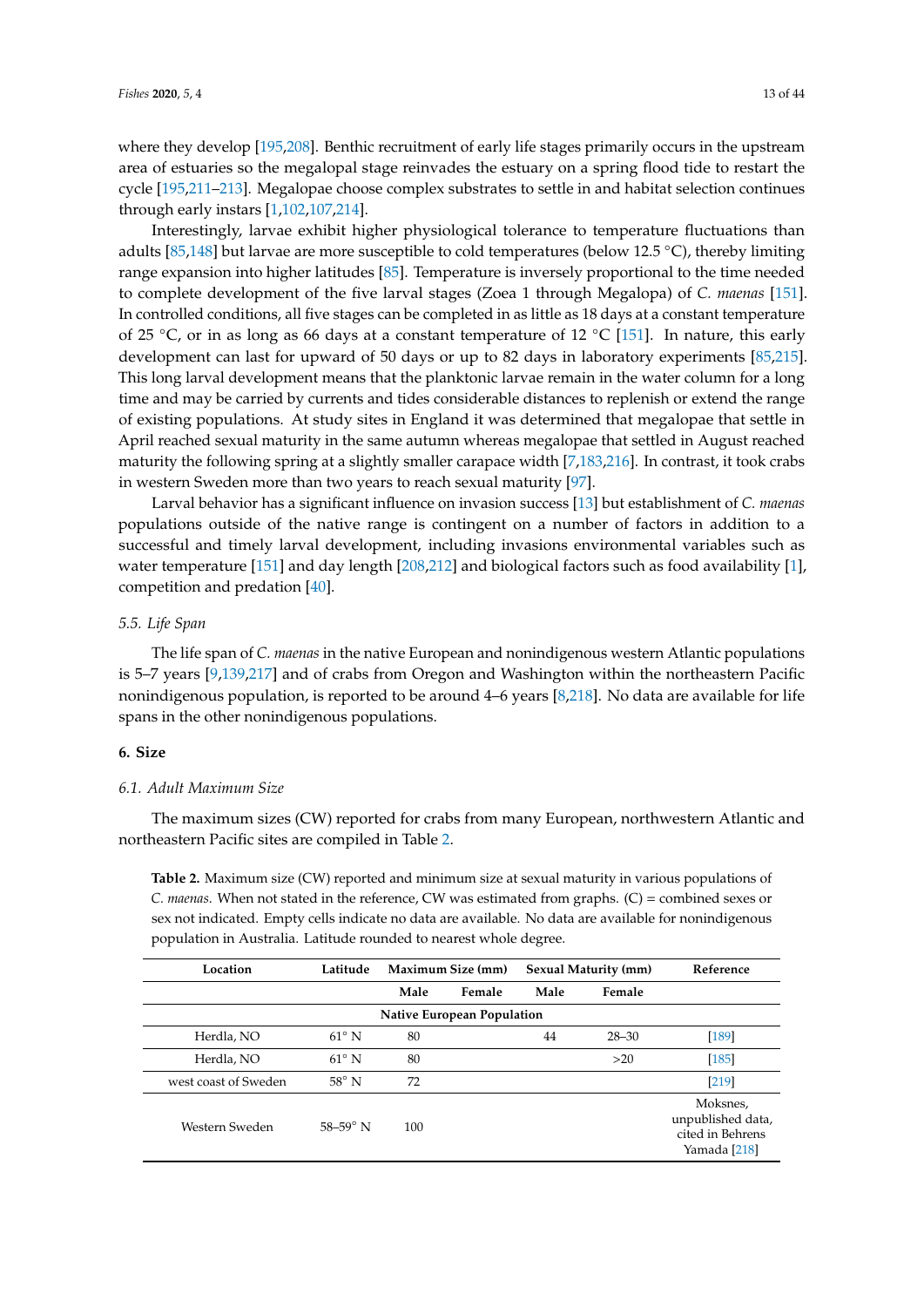| Location                                   | Latitude        | Maximum Size (mm) |                                                | Sexual Maturity (mm) |           | Reference                                                        |
|--------------------------------------------|-----------------|-------------------|------------------------------------------------|----------------------|-----------|------------------------------------------------------------------|
|                                            |                 | Male              | Female                                         | Male                 | Female    |                                                                  |
| Kattegat, DK                               | $57^\circ$ N    | 71                | 62                                             |                      |           | $[220]$                                                          |
| Isefjord, DK                               | $55-56^\circ$ N | 92                |                                                |                      |           | $[209]$                                                          |
| Millport, SL                               | $56^{\circ}$ N  | 80                |                                                |                      |           | $[221]$                                                          |
| Orensund, DK                               | $56^{\circ}$ N  |                   | 80 (C)                                         |                      |           | $[222]$                                                          |
| Odense Fjord, DK                           | $56^{\circ}$ N  | 80                |                                                |                      |           | $[223]$                                                          |
| Clyde Sea Area, SL                         | $56^{\circ}$ N  | 80                |                                                |                      |           | [224]                                                            |
| Kerteminde Fjord, DK                       | $55^{\circ}$ N  | 81                |                                                |                      |           | $[225]$                                                          |
| Schlei Fjord, Baltic Sea, DE               | $54^{\circ}$ N  | 75                | 60                                             |                      |           | $[142]$                                                          |
| Wadden Sea, DE                             | $54^{\circ}$ N  | 71                |                                                |                      |           | $[174]$                                                          |
| Whitby Harbor and Robin<br>Hood's Bay, ENG | $53^\circ$ N    | 82.5              | 75                                             |                      | $16 - 31$ | <b>226</b>                                                       |
| Boggle Hole, ENG                           | $54^{\circ}$ N  | 75                |                                                |                      |           | $[227]$                                                          |
| Isle of Man, UK                            | $54^{\circ}$ N  |                   |                                                |                      | 27        | [207]                                                            |
| Llandudno and Conway,<br>North WAL         | $53^\circ$ N    | 75                |                                                |                      |           | [228]                                                            |
| Menai Straits, North WAL                   | $53^\circ$ N    | 83.1              | 74.1                                           |                      |           | $[52]$                                                           |
| Menai Straits, North WAL                   | $53^\circ$ N    | 75                |                                                |                      |           | $[229]$                                                          |
| Menai Straits, North WAL                   | $53^\circ$ N    | 74                |                                                |                      |           | $[230]$                                                          |
| Den Helder, NL                             | $53^\circ$ N    | 86                | 70                                             |                      | $36 - 42$ | $[3]$                                                            |
| Essex, ENG                                 | $52^{\circ}$ N  | 62                |                                                |                      |           | $[231]$                                                          |
| Dale Peninsula, SW WAL                     | $51^\circ$ N    | 86                | 70                                             | 25                   | 15        | $[1]$                                                            |
| Oosterschelde, NL                          | $52^{\circ}$ N  | 63                |                                                |                      |           | $[232]$                                                          |
| Bullens Bay, IE                            | $52^{\circ}$ N  | 86.5              |                                                |                      | 38.6      | $[200]$                                                          |
| Swansea, South WAL                         | $52^{\circ}$ N  | 86                | 70                                             | 44                   |           | $[5]$                                                            |
| Ostend, BE                                 | $51^\circ$ N    |                   |                                                | 44                   | $23 - 45$ | $[188]$                                                          |
| Cornwall, ENG                              | $50-51^\circ$ N |                   |                                                | 21                   | 28        | $[233]$                                                          |
| Plymouth, ENG                              | $50^{\circ}$ N  | 57                | 65                                             |                      |           | $[231]$                                                          |
| Mountbatten, Plymouth,<br><b>ENG</b>       | $50^{\circ}$ N  |                   | 65(C)                                          |                      |           | $\left[234\right]$                                               |
| <b>Baltic Germany</b>                      | $50^{\circ}$ N  | 75                | 60                                             |                      |           | [8]                                                              |
| Luc-sur-Mer, FR                            | $49^\circ$ N    |                   |                                                |                      | 12        | $[7]$                                                            |
| Minho Estuary, PT                          | $42^{\circ}$ N  | 65                | 56                                             |                      | 30        | $[173]$                                                          |
| Canal de Mira, PT                          | $41^{\circ}$ N  |                   |                                                | 27                   |           | [195]                                                            |
| Mondego estuary, PT                        | $41^{\circ}$ N  | 71                | 65                                             |                      | 29        | $[150]$                                                          |
| Ericeira and Parede, PT                    | $39^{\circ}$ N  |                   |                                                | 27                   | 21.5      | $[193]$                                                          |
|                                            |                 |                   | Northwestern Atlantic Nonindigenous Population |                      |           |                                                                  |
| Bras d'Or Lakes, Nova<br>Scotia, CA        | $46^{\circ}$ N  | 91                | 69                                             |                      | 40        | $[235]$                                                          |
| Placentia Bay,<br>Newfoundland, CA         | $48^{\circ}$ N  | 79                | 72                                             | 32                   | 37        | $[196]$                                                          |
| Newfoundland west coast,<br>СA             | $48^\circ$ N    |                   |                                                |                      | 30        | McKenzie<br>unpublished data,<br>cited in Best et al.<br>$[196]$ |

**Table 2.** *Cont.*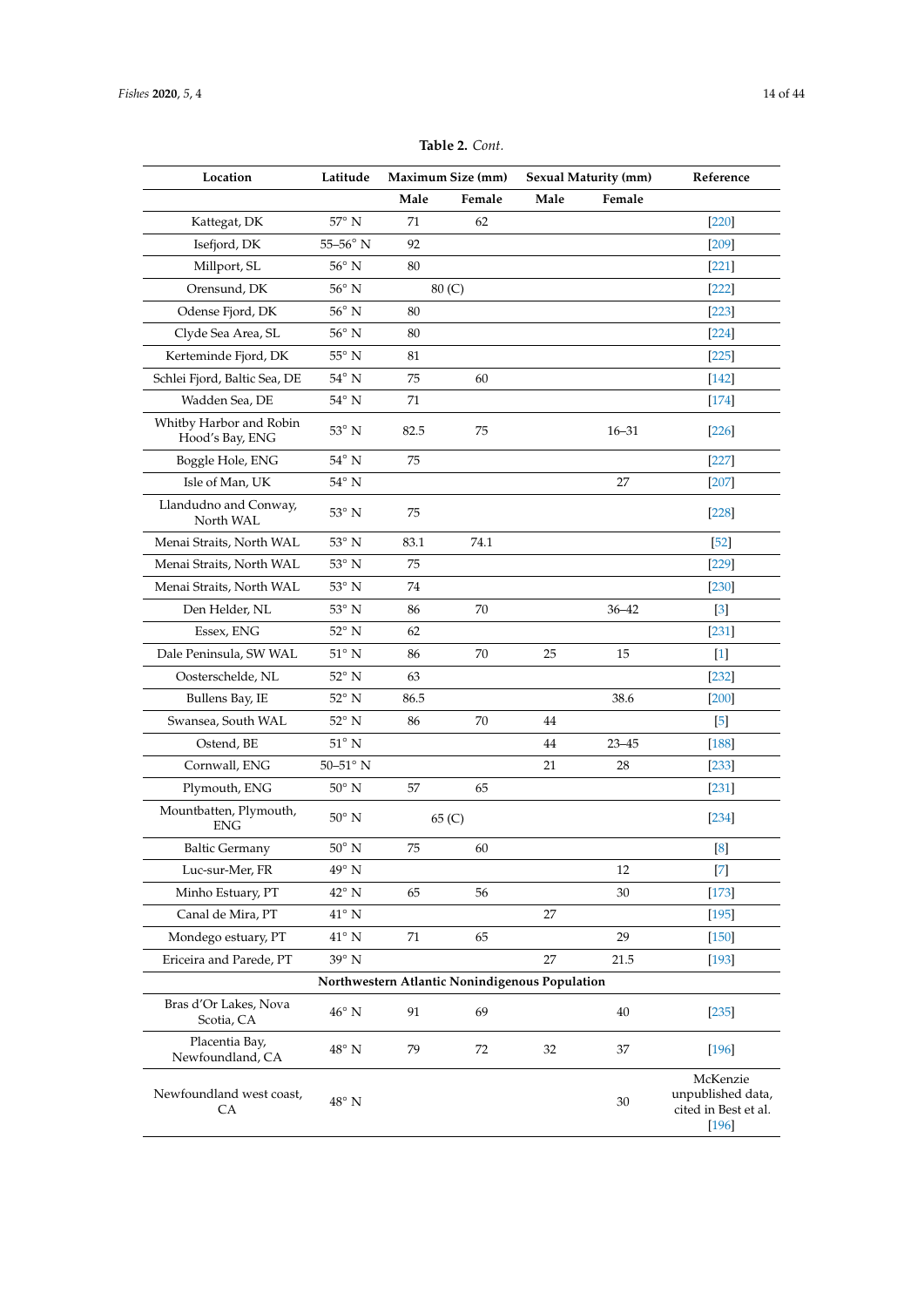| Location                                                         | Latitude        |       | Maximum Size (mm)                             |      | Sexual Maturity (mm) | Reference                                                          |
|------------------------------------------------------------------|-----------------|-------|-----------------------------------------------|------|----------------------|--------------------------------------------------------------------|
|                                                                  |                 | Male  | Female                                        | Male | Female               |                                                                    |
| Basin Head, Prince Edward<br>Island, CA                          | $46^\circ$ N    | 89.76 | 76.44                                         | 21.3 | 28.66                | $[147]$                                                            |
| Basin Head, Prince Edward<br>Island, CA                          | $46^\circ$ N    | 80    |                                               |      |                      | $[236]$                                                            |
| Basin Head Lagoon, Prince<br>Edward Island, CA                   | $46^{\circ}$ N  |       |                                               |      | 42.7                 | $[197]$                                                            |
| Long Harbor, Placentia Bay,<br>Newfoundland, CA                  | $45^{\circ}$ N  | 78    |                                               |      |                      | [237, 238]                                                         |
| Boothbay Harbor, Maine,<br>US                                    | $44^{\circ}$ N  | 82    | 70                                            | 34   | 34                   | $[139]$                                                            |
| Days Cove, Damariscotta,<br>Maine, US                            | 44° N           |       | 82 (C)                                        |      |                      | $[239]$                                                            |
| Broad Cove, Yarmouth,<br>Maine, US                               | $44^{\circ}$ N  |       | 85 (C)                                        |      |                      | $[239]$                                                            |
| Webhannet River, Wells,<br>Maine, US                             | $43^\circ$ N    |       | 78 (C)                                        |      |                      | [239]                                                              |
| Great Bay Estuary, New<br>Hampshire, US                          | $43^\circ$ N    | 91    | 88                                            |      |                      | $[182]$                                                            |
| Hampton-Seabrook Estuary,<br>New Hampshire, US                   | $43^\circ$ N    |       |                                               |      | 36                   | $[182]$                                                            |
| Pavilion Beach, Ipswich,<br>Massachusetts, US                    | $42^{\circ}$ N  |       |                                               |      | 22                   | A.M. Young,<br>personal<br>observation                             |
| Salem Sound,<br>Massachusetts, US                                | $42^\circ$ N    | 80.9  | 85.9                                          |      |                      | $[113]$                                                            |
|                                                                  |                 |       | Northeastern Pacific Nonindigenous Population |      |                      |                                                                    |
| Little Espinoza Inlet, British<br>Columbia, CA                   | $50^{\circ}$ N  | 80.3  | 58.4                                          |      |                      | $[240]$                                                            |
| Pipestem Inlet, Barkley<br>Sound, British Columbia,<br><b>CA</b> | $49^{\circ}$ N  | 113   | 87                                            |      |                      | [241]                                                              |
| Barkley Sound, British<br>Columbia, CA                           | $49^{\circ}$ N  | 101.1 | 85.4                                          |      |                      | $[52]$                                                             |
| Barkley Sound, British<br>Columbia, CA                           | $49^\circ$ N    | 114   | 93                                            |      | 41                   | $[59]$                                                             |
| British Columbia, CA                                             | 49 ° N          | 106   |                                               |      |                      | Therriault &<br>DiBacco personal<br>communication to<br>Iain McGaw |
| Pipestem Inlet, Barkley<br>Sound, British Columbia,<br><b>CA</b> | $49^{\circ}$ N  |       | 95 (C)                                        |      |                      | $[242]$                                                            |
| Vancouver Island, British<br>Columbia, CA                        | $49^\circ$ N    | 98    | 76                                            |      |                      | [198]                                                              |
| Oregon/Washington, US                                            | $46-48^\circ$ N | 99.6  | 79                                            |      |                      | $[218]$                                                            |
| Tillamock Bay, Oregon, US                                        | $46^{\circ}$ N  | 92    | 85                                            |      |                      | $[241]$                                                            |
| Netarts Bay, Oregon, US                                          | $45^\circ$ N    | 98    | 89                                            |      |                      | $[241]$                                                            |
| Yaquina Bay, Oregon, US                                          | $45^{\circ}$ N  | 96    | 83                                            |      |                      | $[241]$                                                            |
| Yaquina Bay, Oregon, US                                          | $45^{\circ}$ N  | 96    | 79                                            |      |                      | [8]                                                                |

# **Table 2.** *Cont.*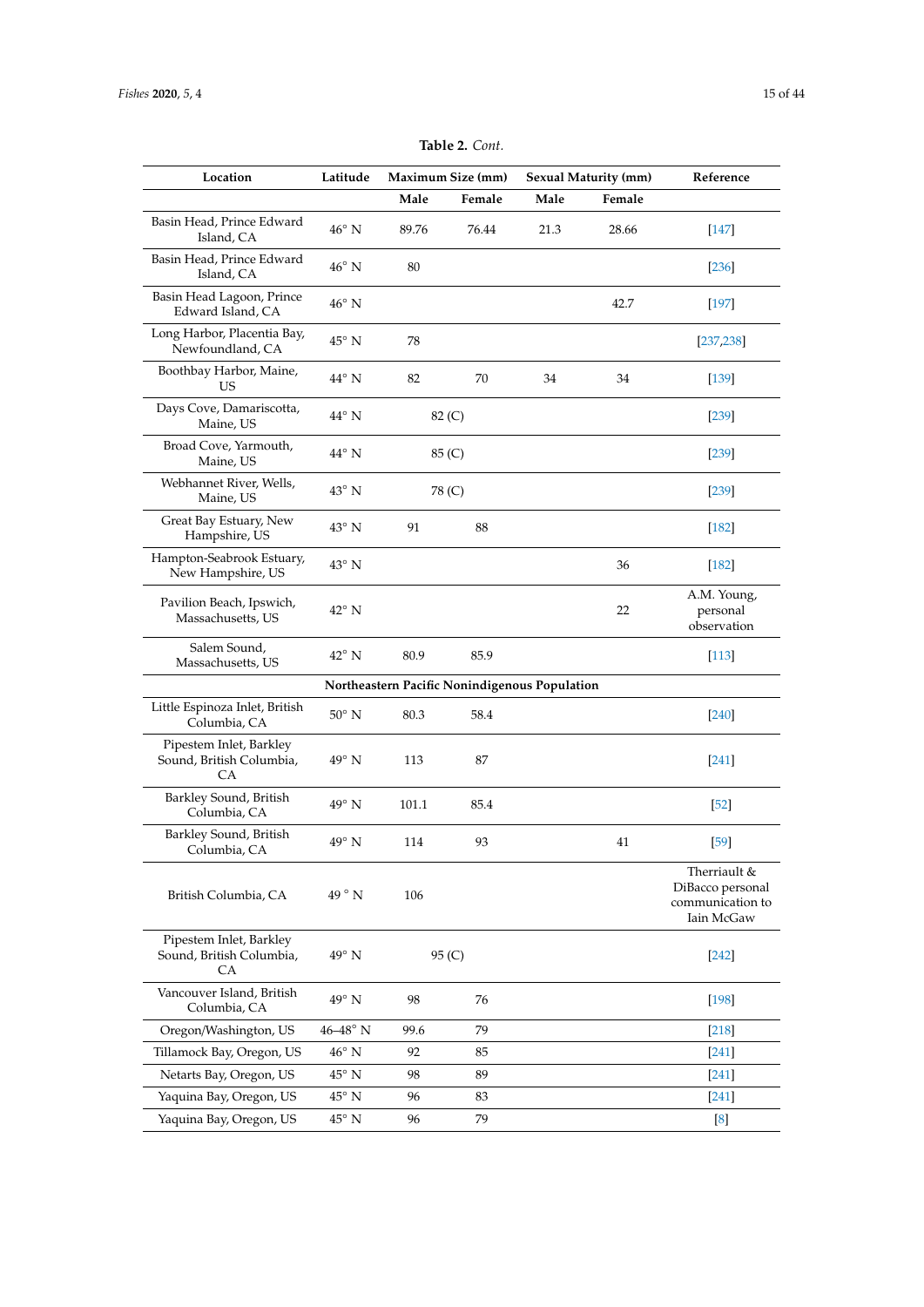<span id="page-15-0"></span>

| Location                                 | Latitude       |      | Maximum Size (mm)                  | Sexual Maturity (mm) |        | Reference                                                        |
|------------------------------------------|----------------|------|------------------------------------|----------------------|--------|------------------------------------------------------------------|
|                                          |                | Male | Female                             | Male                 | Female |                                                                  |
| Oregon, US                               | $45^{\circ}$ N |      | 99 (C)                             |                      |        | Behrens Yamada<br>personal<br>communication to<br>Jamieson [240] |
| Coos Bay, Oregon, US                     | $43^\circ$ N   | 98   | 88                                 |                      |        | $[241]$                                                          |
| Bodega Harbor, California,<br>US         | $38^\circ$ N   |      |                                    |                      | 40     | [30]                                                             |
| Bodega Harbor, California,<br>US         | $38^\circ$ N   |      |                                    |                      | 34     | [8]                                                              |
| Bodega Bay, California, US               | $38^\circ$ N   | 102  | 88                                 |                      |        | [241]                                                            |
| Tomales Bay, California, US              | 38° N          | 86   | 73                                 |                      |        | $[241]$                                                          |
| Sea Drift Lagoon,<br>California, US      | $38^\circ$ N   | 88   | 88                                 |                      |        | $[241]$                                                          |
| San Francisco Bay                        | $38^\circ$ N   | 83   | 80                                 |                      |        | [241]                                                            |
| Elkhorn Slough, California,<br>US        | $37^\circ$ N   | 89   | 89                                 |                      |        | $[241]$                                                          |
|                                          |                |      | Argentina Nonindigenous Population |                      |        |                                                                  |
| Camarones Bay, AR                        | $45^\circ$ S   | 81.4 | 71.4                               |                      | 39.9   | $[243]$                                                          |
| San Jorge Gulf, Patagonia,<br>AR         | $45^\circ$ S   | 73.4 | 64.3                               |                      | 45.8   | [82]                                                             |
| South Africa Nonindigenous Population    |                |      |                                    |                      |        |                                                                  |
| Table Bay Docks, Cape<br>Town, ZA        | $34^\circ$ S   | 84   | 56                                 |                      |        | [65]                                                             |
|                                          |                |      | Australia Nonindigenous Population |                      |        |                                                                  |
| Gulf St. Vincent, South<br>Australia, AU | $35^\circ$ S   | 80   | 67                                 |                      |        | [244]                                                            |

**Table 2.** *Cont.*

Within the native range in Europe, crabs generally do not exceed 86 mm but a single male with a carapace width of 100 mm was collected in western Sweden (P.-V. Mosnes, unpublished, cited in Behrens Yamada et al. [\[218\]](#page-35-13)) and a 92 mm male crab from Denmark was reported by Rasmussen [\[209\]](#page-35-4). The largest reported female in the native range measured 75 mm from England [\[226\]](#page-35-21). The smallest maximum CW reported for males within the native European population is 62 mm from England [\[231\]](#page-36-3) and more recently 63 mm from the Netherlands [\[232\]](#page-36-4); the smallest maximum female reported is a 56 mm crab from Portugal [\[173\]](#page-33-17). Based on an analysis of carapace width in 28 native European sites gleamed from a literature review, Kelly et al. [\[241\]](#page-36-13) concluded that *C. maenas* appears to follow the temperature-size rule for ectotherms, whereby the largest individuals are found in the coldest parts of the range and a linear regression analyzing male maximum carapace width and the latitude of each sample site in the native range found that latitude explained 61% of the variation in CW [\[39\]](#page-27-13). A later study concluded that adult body size showed negative correlation with environmental temperature in both the native and invaded northeastern Pacific ranges [\[241\]](#page-36-13). However, several size data values for the native population included in Table S1 in [\[241\]](#page-36-13) and attributed to various authors actually are not found in the papers therein cited (e.g., sites Ria de Aveiro and Mondego estuary, Portugal; Thurlestone, UK; Dutch Wadden Sea, Netherlands; and the 100 mm value for Gullmarsfjorden, Sweden). Furthermore, a large number of reported values were not included in that analysis, including reports of some of the largest (86 mm) crabs collected near the middle of the range for both latitude and temperature. Elimination of the unsubstantiated data and inclusion of all of the data in our Table [2](#page-15-0) suggests that the temperature-size rule actually may not apply to the native population.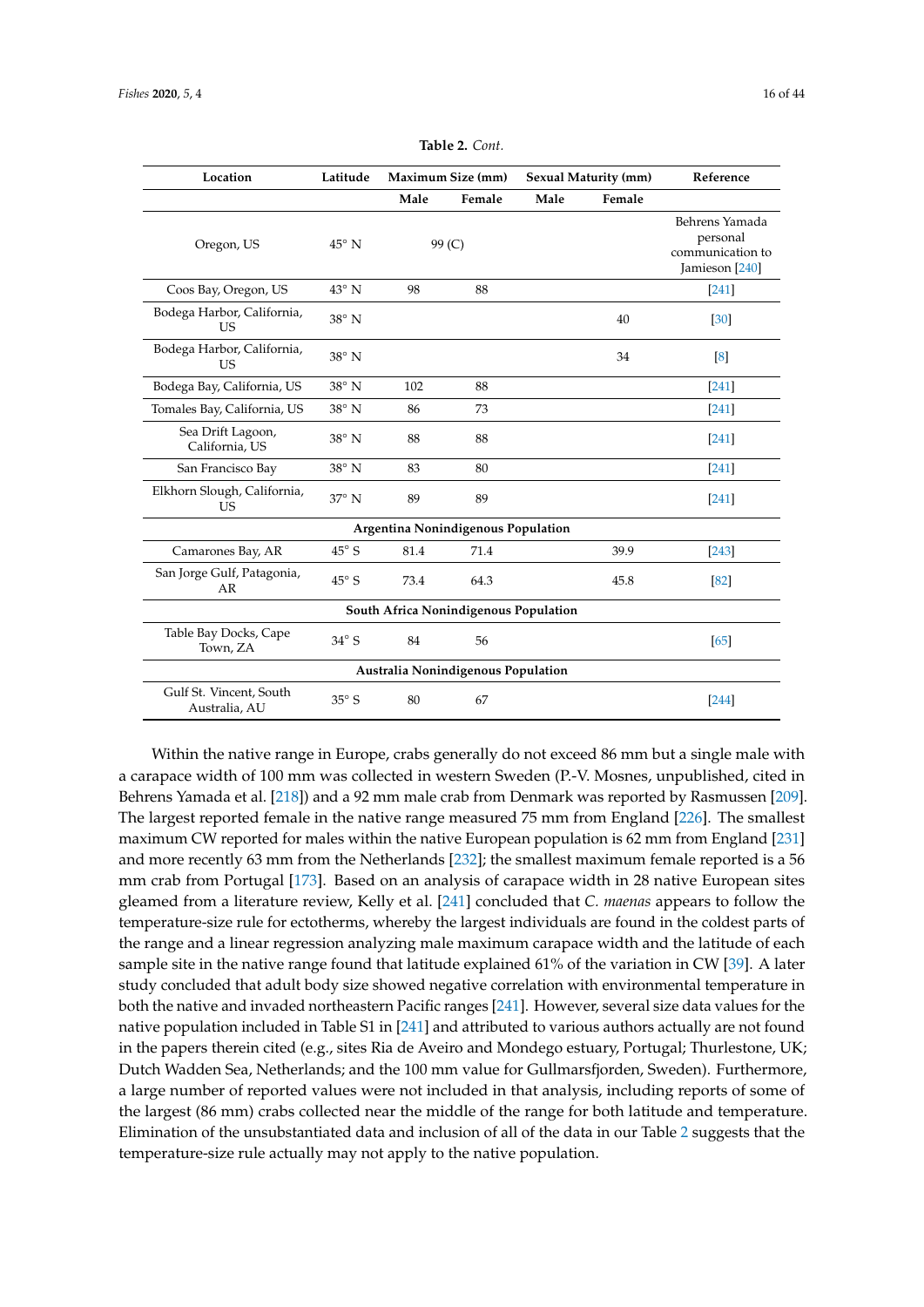The largest size reported for a male crab in the northwestern Atlantic population is 91 mm from both the northernmost part of the range in Nova Scotia [\[235\]](#page-36-7) and much farther south in New Hampshire [\[182\]](#page-34-2); the largest female crab measured 88 mm from New Hampshire [\[182\]](#page-34-2). The smallest maximum size for males (69 mm) is also found in Nova Scotia [\[235\]](#page-36-7) and for females (70 mm) from Maine [\[139\]](#page-32-7). Unfortunately, no size data have been published for crabs between Massachusetts and Maryland so any examination of the temperature-size rule would be limited to a small portion of the northwestern Atlantic population at the current time.

In the northeastern Pacific population, crabs from near the northern range limit in British Columbia tend to be larger than those from near the southern limit in California [\[39,](#page-27-13)[245,](#page-36-17)[246\]](#page-36-18). In this population the temperature-size rule appears to apply, based on collections from ten sites [\[241\]](#page-36-13). The largest *C. maenas* on record is a 114 mm red male from Barkley Sound, British Columbia and a red female with CW 93 mm was found in the same location [\[241\]](#page-36-13); however, the second largest size reported for a female is 89 mm for crabs found in both Oregon and near the southern limit of the range in California [\[241\]](#page-36-13).

Although the temperature-size relationship is unclear, it does appear that *C. maenas* in both the northwestern Atlantic and northeastern Pacific nonindigenous populations tend to be larger overall than those in the native European population [\[198,](#page-34-18)[241,](#page-36-13)[247\]](#page-36-19). Furthermore, with only rare exceptions (see Young et al. [\[113\]](#page-31-10)), males are larger than females. Grosholz and Ruiz [\[31\]](#page-27-14) suggest that crabs of size 110–115 mm CW may be attainable; to date the largest *C. maenas* on record is the 114 mm male from British Columbia mentioned above [\[241\]](#page-36-13).

#### *6.2. Size at Sexual Maturity*

The minimum size of sexually mature *C. maenas* varies considerably with no specific trend evident. It also should be noted that physiological maturity precedes morphological maturity [\[200\]](#page-34-20). In the native range the greatest minimum size of sexually mature *C. maenas* males is given as 44 mm in Norway [\[189\]](#page-34-9), South Wales [\[5\]](#page-26-14), UK [\[192\]](#page-34-12) and Belgium [\[188\]](#page-34-8) whereas the smallest sexually mature males (27 mm) have been reported from Portugal, many kilometers to the south [\[193](#page-34-13)[,195\]](#page-34-15). For females the data are more variable, ranging from 38.6 mm in Ireland [\[200\]](#page-34-20) to 21.5 mm in Portugal [\[193\]](#page-34-13). In the northwestern Atlantic, there are only three reports for male minimum size at maturity, 34 mm in Maine [\[139\]](#page-32-7), 32 mm in Newfoundland [\[196\]](#page-34-16), and 21.3 mm in PEI [\[147\]](#page-32-10). For females the minimum size at sexual maturity ranges from 40 mm in Nova Scotia [\[235\]](#page-36-7) to 22 mm in Massachusetts (AM Young, personal observation). For the northeastern Pacific population the only value reported is an estimated 34 mm for females in California [\[8\]](#page-26-4). In Argentina, Vinuesa [\[82\]](#page-29-9) concluded that female sexual maturity seems to be attained at about 40 to 50 mm CW based on a small sample size of 25 females collected, where the smallest mature crab measured 45.8 mm. See Table [2](#page-15-0) for additional data for the native European and nonindigenous northwestern Atlantic populations.

#### **7. Population Characteristics**

#### *7.1. Population Density*

There is a significant knowledge gap in green crab population dynamics concerning estimates of population densities. Estimates of numbers of individuals in populations are rare for both juveniles and adults, owing to several factors, not the least of which is variability in time and space. The number of crabs in a particular area varies considerably with environmental factors such as temperature and salinity changes due to water depth and seasonal, diel and tidal movements, as well as internal variations attributed to sex, spawning, molting and life stage (juveniles versus adults) and biotic interactions with other species [\[93\]](#page-30-10). There are a variety of possible methods to estimate numbers within a population, each of which presents difficulties. Four of the most commonly used methods are discussed here; a review of additional methods can be found in Pihl & Rosenberg [\[98\]](#page-30-16). Individuals can be counted directly along a transect or within quadrats (see for example [\[52,](#page-28-9)[105,](#page-30-19)[125,](#page-31-13)[145](#page-32-20)[,248\]](#page-36-20)) but this method is practical only for the intertidal zone at low tide (where mostly juveniles will be found) or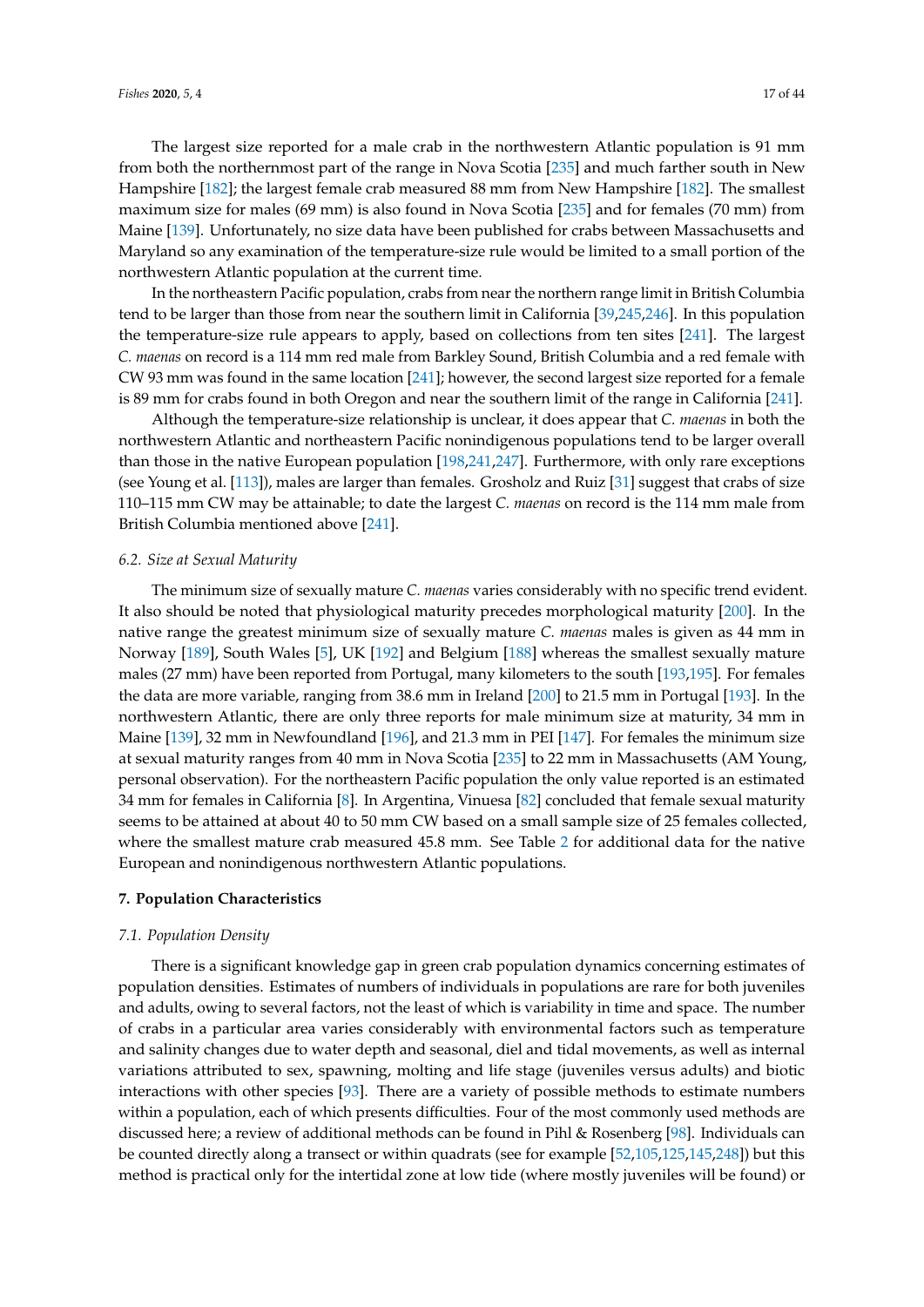in very shallow water. Extremely high densities of small juvenile crabs ranging from 200–2000 m−<sup>2</sup> have been estimated using this method [\[95](#page-30-12)[,109](#page-31-2)[,249](#page-36-21)[,250\]](#page-36-22). Divers can count crabs in subtidal areas but the type of vegetated or rocky bottom that offers suitable refuge also makes crabs very difficult to see. The most common method of collecting *C. maenas* is through the use of baited traps of various designs. Surveys by trapping do not determine the abundance of crabs in a population but rather the number of crabs captured based on foraging activity [\[113\]](#page-31-10). With this method, only feeding crabs will be caught and crabs below a certain size can escape through the trap mesh. Additional issues that affect catch (and therefore an accurate estimate of population size) include trap design, suitable bait, time of day and tide (crabs tend to be more active at night and during high tide, presumably because they are less visible to predators) [\[2](#page-26-1)[,113](#page-31-10)[,124](#page-31-12)[,143,](#page-32-21)[251,](#page-37-0)[252\]](#page-37-1), crab state (newly molted and ovigerous females tend to burrow and do not feed) [\[2](#page-26-1)[,112\]](#page-31-4), and mobility (the population as a whole is very active, migrating many meters, even kilometers, in a matter of a few hours) [\[21](#page-27-3)[,115\]](#page-31-6). Furthermore, there are concerns that the presence of large crabs or large numbers of crabs in a trap dissuades additional crabs from entering [\[251](#page-37-0)[,253\]](#page-37-2). It is estimated that only 80% of a green crab population can be caught at any one time using traps [\[2\]](#page-26-1). Underwater video used to evaluate the effectiveness of Fukui traps to catch green crabs revealed only a 16% success rate out of 1226 entry attempts [\[254\]](#page-37-3). It has been shown recently that certain modifications to the Fukui traps can significantly increase productivity up to 59% [\[255\]](#page-37-4). Passive nets are sometimes used but this method trusts to the currents and wandering crabs to enter the net so may be equally unreliable as a population density estimate. Trawling may be used if the bottom conditions are suitable [\[256\]](#page-37-5) but often they are not due to the crab's preference for bivalve beds or other geometrically complex areas. Lastly, a common method for estimating population numbers of a mobile species is tag and recapture. This method requires that a tag not be lost during the study period so care must be taken to ensure that a tag or mark stays intact if a tagged crab molts. Although snipped spines will be replaced when a crab molts, this method of tagging was used successfully to estimate the density of a *C. maenas* population in areas of the Kattegat in Denmark [\[220\]](#page-35-15). There also must be a sufficient number of tagged crabs recaptured to make calculations meaningful. In an attempt to determine growth rate of green crabs in the Ria de Aveiro Lagoon in Portugal, Gomes [\[21\]](#page-27-3) used a suture-tag method described by Edwards [\[257\]](#page-37-6) whereby suture filaments with numbered plastic buttons were inserted into the suture line between the gills and the digestive tube, just over the last leg, where there is some flesh. The tags remained in place through a molt, but, despite offering a bounty to crab fisherman for tagged crabs, the recapture of tagged individuals was extremely small (490 out of 6800 or 0.7%), making any accurate determination of growth rate or population size impossible. Nearly 3000 crabs tagged with Floy tags inserted into the right gill chamber along the suture line yielded approximately a 15% recovery [\[258\]](#page-37-7). Crabs marked by branding a code on the dorsal carapace with a battery charged soldering bolt retained the marks after molting, although the marks changed color from red to white [\[187\]](#page-34-7). Due to the difficulty in obtaining accurate numbers, in most cases the number of green crabs in a population is merely described subjectively, based on various collections and observations, using such terms as "uncommon," common," "abundant," "extremely abundant" or "very large concentration." In well-established populations, green crabs are almost always abundant or extremely abundant except perhaps at the range limits where they might be uncommon.

#### *7.2. Sex Ratios*

Another aspect of *C. maenas* population dynamics is the male to female sex ratio determined by trapping or other survey methods. Sex ratios can vary depending on the sub-range characteristics (water depth, temperature, salinity) as well as when sampling is conducted because migration patterns and habitat preferences of male and female green crabs differ. Some migration behaviors can be attributed to sex-specific differences in physiological tolerances [\[113,](#page-31-10)[150\]](#page-32-13). It is generally stated that female *C. maenas* are less tolerant of low salinity than males, which keeps the majority of females in the subtidal zone while males migrate in and out of the intertidal zone [\[143](#page-32-21)[,144,](#page-32-22)[146,](#page-32-9)[176\]](#page-33-22). Multiple studies in Europe [\[3,](#page-26-2)[145,](#page-32-20)[177,](#page-33-19)[259\]](#page-37-8) and the western Atlantic [\[113,](#page-31-10)[149,](#page-32-12)[182,](#page-34-2)[198,](#page-34-18)[260\]](#page-37-9) have shown that in waters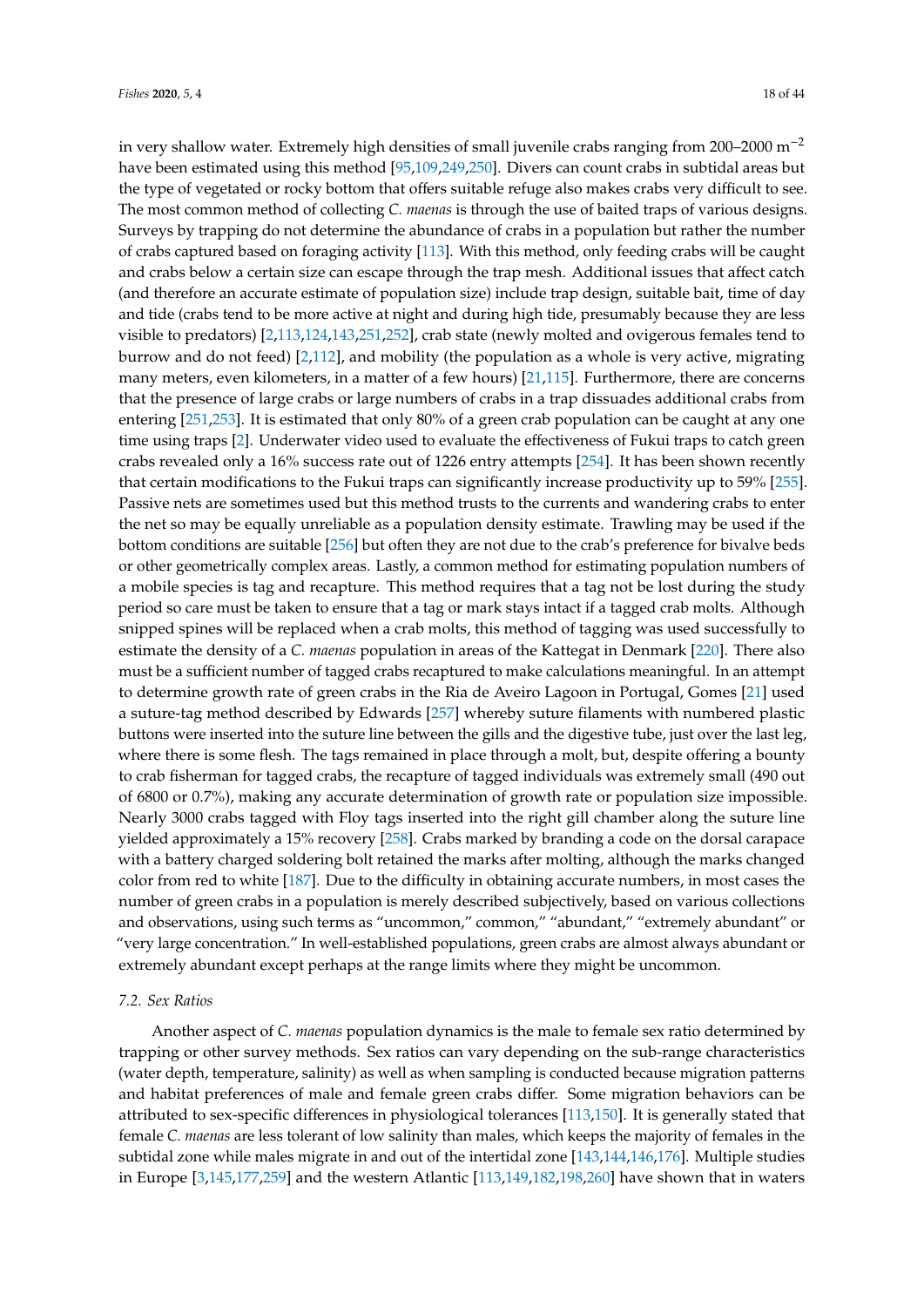with a higher salinity sex ratios favor females. However, a recent study in Maine, US, found that females were more tolerant of low salinity than males and there were many females in the intertidal zone [\[125\]](#page-31-13). Skewed sex ratios have also been attributed to migration behavior during the mating

periods of mature female *C. maenas* because the females likely migrate to downstream areas where the salinity is higher when they are ready to mate, leaving a greater proportion of males in upstream areas. In addition, more males than females may be caught in traps because males are more likely to enter traps because they are more active than females [\[143–](#page-32-21)[145,](#page-32-20)[261\]](#page-37-10) and ovigerous females tend to be inactive and burrow into soft sediment to avoid predation so they do not feed and also will not be caught [\[112](#page-31-4)[,113,](#page-31-10)[182,](#page-34-2)[262\]](#page-37-11).

Most of the sex ratios reported for the native European population show male bias (see Table [3\)](#page-19-0) but in the Mondego estuary in Portugal (latitude 41◦ N) females outnumbered males caught (SR <sup>=</sup> 0.89) whereas the sex ratio of juvenile *C. maenas* in upstream areas favored males in the winter months [\[150\]](#page-32-13), suggesting that females migrate to downstream areas when they are approaching maturity and will be ready to mate. In the northeastern Pacific nonindigenous population male biased ratios are more common in the higher latitude portion and female biased ratios are more common in the lower latitude portion of the range. At ten trapping sites between Barkley Sound, British Columbia, Canada and Elkhorn Slough, California, US, the sex ratios were biased toward males at the colder sites and became more female biased at the warmer sites [\[241\]](#page-36-13) (See Table [3](#page-19-0) for details).

| <b>Table 3.</b> Sex ratios (M:F) for various populations of C. <i>maenas</i> . Value $> 1$ indicates a higher proportion |  |
|--------------------------------------------------------------------------------------------------------------------------|--|
| of males; value < 1 indicates a higher proportion of females.                                                            |  |

| Location                                  | Latitude (to<br><b>Nearest Degree)</b>         | Sex Ratio (M:F)                                      | Reference        |
|-------------------------------------------|------------------------------------------------|------------------------------------------------------|------------------|
|                                           | Native European Population                     |                                                      |                  |
| Herdla, Norway                            | $61^\circ$ N                                   | 1.55; 1.48                                           | $[187]$          |
| Herdia, Norway                            | $61^\circ$ N                                   | 1.49                                                 | $[185]$          |
| Kattegat, Denmark                         | $57^\circ$ N                                   | $51.63 * (shallow)$<br>21.99 * (deeper)              | $[220]$          |
| Forth Estuary, Scotland                   | $56^{\circ}$ N                                 | 0.68                                                 | [259]            |
| Firth of Forth, Scotland1                 | $56^{\circ}$ N                                 | 0.85                                                 | $[107]$          |
| Kerteminde<br>Fjord, Denmark              | $55^{\circ}$ N                                 | 2.99                                                 | $[145]$          |
| Kerteminde<br>Fjord, Denmark              | $55^{\circ}$ N                                 | 1.01                                                 | $[225]$          |
| Menai Strait, Anglesey, UK                | $53^\circ$ N                                   | 1.86                                                 | $[263]$          |
| Whitby Harbor & Robin Hood's Bay, England | $53^\circ$ N                                   | 0.45                                                 | $[226]$          |
| Ynys Faelog, Menai Strait, North Wales    | $53^\circ$ N                                   | 2.33                                                 | $[143]$          |
| Den Helder, Netherlands                   | $53^\circ$ N                                   | 0.62                                                 | $\left[3\right]$ |
| Bullens Bay, Ireland                      | $51^\circ$ N                                   | 1.89                                                 | $[200]$          |
| Looe Estuary, Cornwall, England           | $50^{\circ}$ N                                 | 0.64                                                 | $[233]$          |
| Mondego estuary, Portugal                 | $41^{\circ}$ N                                 | 0.89                                                 | $[150]$          |
|                                           | northwestern Atlantic nonindigenous population |                                                      |                  |
| Placentia Bay, Newfoundland, Canada       | $48^\circ$ N                                   | 1.00 (September)<br>$> 1.00$ (June)<br>$1.76$ (fall) | $[264]$          |
| Placentia Bay, Newfoundland, Canada       | $48^\circ$ N                                   | $1.33$ (spring)<br>$1.29$ (summer)                   | $[196]$          |
| Basin Head, PEI, Canada                   | $46^{\circ}$ N                                 | 1.63                                                 | $[147]$          |
| Bras d'Or Lakes, Nova Scotia, Canada      | $46^{\circ}$ N                                 | 2.70                                                 | $[235]$          |
| Port L'Hebert, Nova Scotia, Canada        | $44^{\circ}$ N                                 | $1.18$ (May)<br>$0.79$ (August)                      | $[122]$          |
| Boothbay Harbor, Maine                    | $44^{\circ}$ N                                 | 1.29                                                 | [139]            |
| Days Cove, Damariscotta, Maine            | $44^{\circ}$ N                                 | 1.57                                                 | $[239]$          |
| Broad Cove, Yarmouth, Maine               | $44^{\circ}$ N                                 | 0.60                                                 | $[239]$          |
| Biddeford Pool, Maine                     | $43^\circ$ N                                   | $< 1.00$ in 74.4% of<br>samples                      | $[125]$          |
| Webhannet River, Wells, Maine             | $43^\circ$ N                                   | 0.94                                                 | $[239]$          |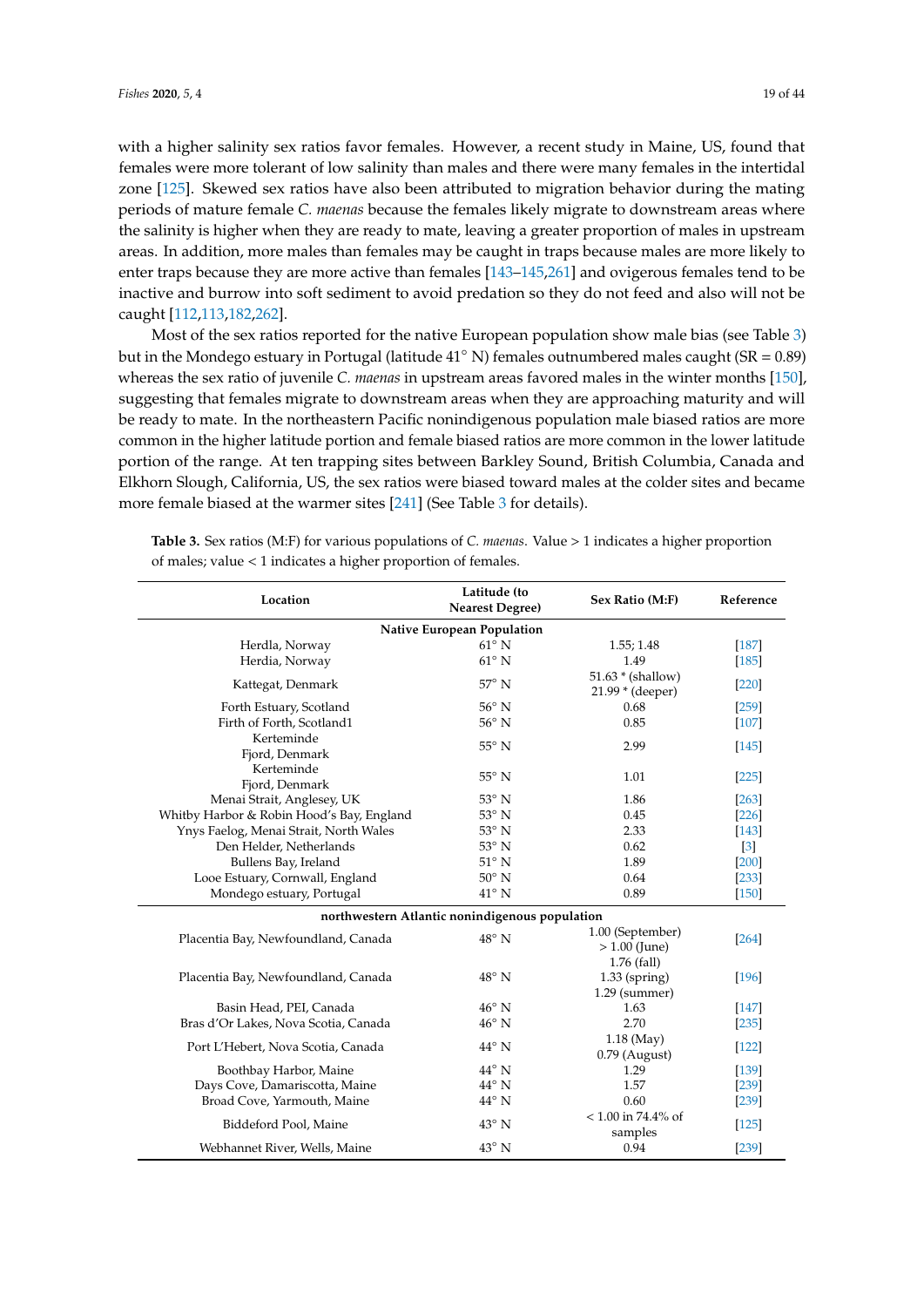<span id="page-19-0"></span>

| Location                                    | Latitude (to<br><b>Nearest Degree)</b>        | Sex Ratio (M:F)                        | Reference |
|---------------------------------------------|-----------------------------------------------|----------------------------------------|-----------|
| Great Bay Estuary, New Hampshire, US        | $43^\circ$ N                                  | 1.00                                   | $[265]$   |
| Great Bay Estuary, New Hampshire, US        | $43^\circ$ N                                  | 0.37                                   | $[182]$   |
| Houlton-Seabrook Estuary, New Hampshire, US | $43^\circ$ N                                  | 0.98                                   | $[182]$   |
| Plum Island Sound, Massachusetts, US        | $43^\circ$ N                                  | $0.34$ (upstream)<br>0.90 (downstream) | $[112]$   |
| Great Marsh, Rowley, Massachusetts, US      | $43^\circ$ N                                  | 0.73                                   | $[260]$   |
| Great Marsh, Rowley, Massachusetts, US      | $43^\circ$ N                                  | 1.11                                   | $[266]$   |
| Salem Sound, Massachusetts, US              | $42^{\circ}$ N                                | 0.37                                   | $[113]$   |
| Nauset Marsh, Eastham, Massachusetts, US    | $42^{\circ}$ N                                | 0.26                                   | $[260]$   |
|                                             | northeastern Pacific nonindigenous population |                                        |           |
| Nootka Sound, British Columbia, Canada      | $49^\circ$ N                                  | 4.18                                   | $[198]$   |
| Clayoquot Sound, British Columbia, Canada   | $49°$ N                                       | 3.88                                   | $[198]$   |
| Barkley Sound, British Columbia, Canada     | $49^\circ$ N                                  | 1.58                                   | $[198]$   |
| Barkley Sound, British Columbia, Canada     | $49^{\circ}$ N                                | 2.45                                   | $[263]$   |
| Barkley Sound, British Columbia, Canada     | $49^\circ$ N                                  | 1.61                                   | [59]      |
| Pipestem Inlet, British Columbia, Canada    | $49^{\circ}$ N                                | 1.71                                   | $[241]$   |
| Tillamook Bay, Oregon, US                   | $45^{\circ}$ N                                | 8.25                                   | $[241]$   |
| Netarts Bay, Oregon, US                     | $45^{\circ}$ N                                | 4.04                                   | $[241]$   |
| Yaquina Bay, Oregon, US                     | $44^{\circ}$ N                                | 6.00                                   | $[241]$   |
| Coos Bay, Oregon, US                        | $43^\circ$ N                                  | 3.45                                   | $[241]$   |
| Bodega Harbor, California, US               | $38^{\circ}$ N                                | 3.07                                   | $[241]$   |
| Tomales Bay, California, US                 | $38^{\circ}$ N                                | 2.36                                   | $[241]$   |
| Seadrift lagoon, California, US             | $38^\circ$ N                                  | 0.73                                   | $[241]$   |
| San Francisco Bay, California, US           | $37^\circ$ N                                  | 0.63                                   | $[241]$   |
| Elkhorn Slough, California, US              | $36^{\circ}$ N                                | 0.72                                   | $[241]$   |
|                                             | Argentina nonindigenous population            |                                        |           |
| San Jorge Gulf, Patagonia, Argentina        | $45^{\circ}$ S                                | 2.36                                   | [82]      |

**Table 3.** *Cont.*

\* ratio calculated from percentages of males and females.

In reality, there are just as many published studies that report female biased M:F sex ratios (<1) as there are that report male dominated populations (see Table [3\)](#page-19-0). Male biased ratios appear to be more common in the higher latitude (colder) portion of a range whereas female biased ratios appear to be more common in the lower latitude (warmer) region. For example, within the nonindigenous northwestern Atlantic range, the M:F sex ratio is reported to be male-biased in the Prince Edward Island, Canada, region [\[147\]](#page-32-10), but female-biased in the more southerly area of southern Maine [\[125\]](#page-31-13), New Hampshire [\[182\]](#page-34-2) and Massachusetts [\[113,](#page-31-10)[260\]](#page-37-9). Although sex ratio appears to be correlated with latitude, it is quite possible that other factors may in fact influence the ratio, such as when (both seasonal and daily variations) and how (type of traps or seining) crabs were collected. It is entirely possible, even likely, that the actual ratio of males to females in the population is very close to 1 (the same number of males and females) and the bias comes from sex differences in activity as well as the survey process itself. In Plum Island Sound, Massachusetts, Ropes [\[112\]](#page-31-4) found that the sex ratios of downstream and upstream sites were 0.34 and 0.90, respectively. A recent study assessing the distribution and relative abundance of *C. maenas* in Chignecto Bay, upper Bay of Fundy, Canada, found that the ratio of male to female crabs decreased as the season progressed (but no actual SR values were reported) indicating that season greatly influences sex ratios [\[126\]](#page-31-14). Similarly, in Placentia Bay, Newfoundland, the overall proportion of sexes was reported to be 60% male and 40% female (exact SR  $= 1.48$ ) but the sex ratio varied from a high of 1.76 in the fall to a low of 1.29 in the summer [\[196\]](#page-34-16).

#### **8. Ecosystem Dynamics**

In addition to physical parameter tolerances (e.g., temperature, salinity, oxygen), the other major determinant of whether or not a population can be successfully established and/or expanded involves ecosystem dynamics (e.g., diet, competitors, predators and parasitic infections).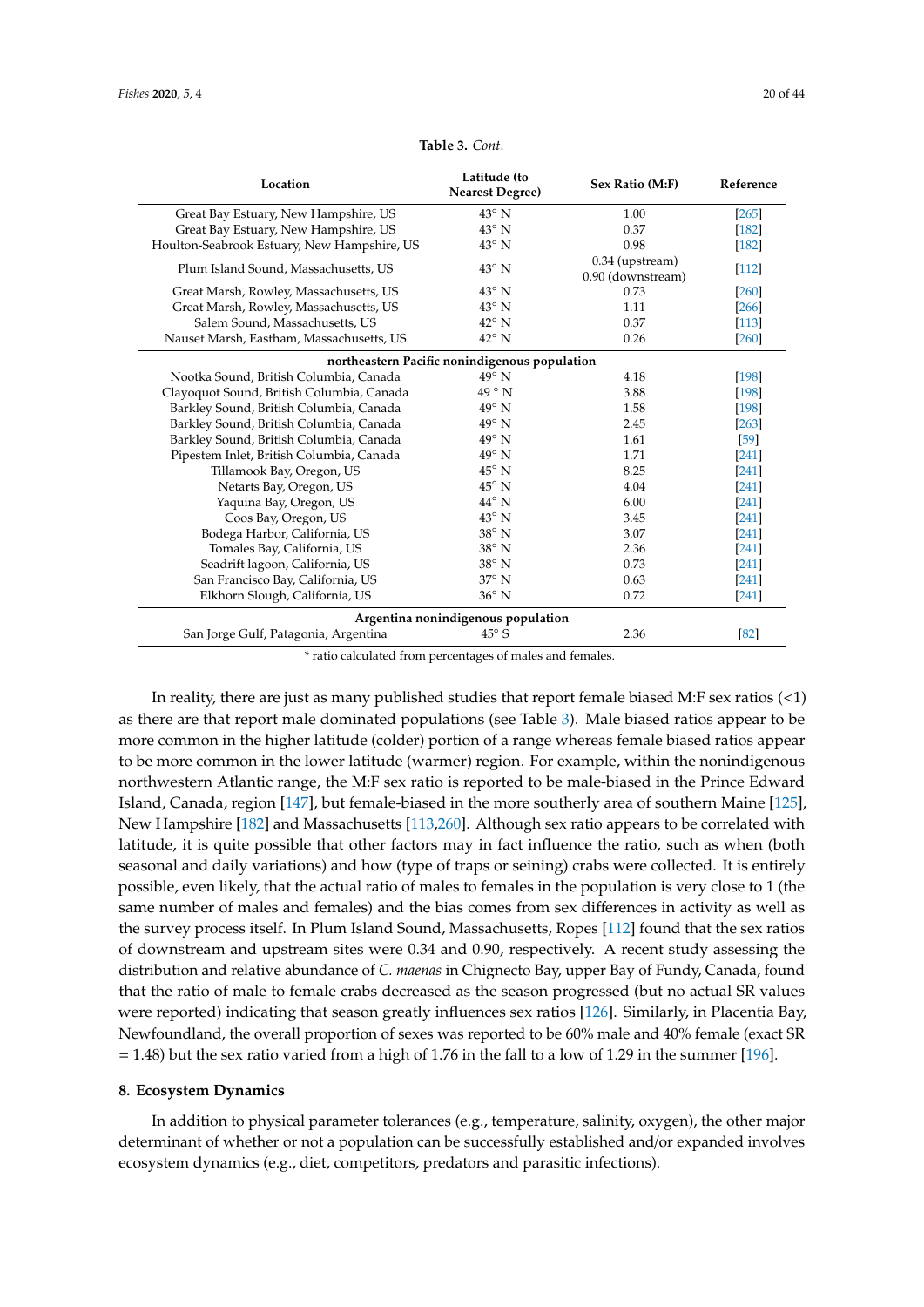#### *8.1. Diet*

Juvenile *C. maenas* feed primarily on detritus and interstitial meiofauna and then become more carnivorous as they age [\[97](#page-30-18)[,99](#page-30-20)[,267](#page-37-16)[,268\]](#page-37-17). Green crab adults are opportunistic omnivores, whose diet varies with season, composition of the community, size of prey, availability of prey and energy expenditure versus energy gained [\[116](#page-31-7)[,262,](#page-37-11)[269\]](#page-37-18). Green crabs are known to feed on organisms from at least 158 genera in five plant and protist and fourteen animal phyla [\[9,](#page-26-5)[28](#page-27-6)[,36,](#page-27-16)[270\]](#page-37-19), with members of all populations showing a strong preference for molluscs, especially bivalves such as clams, mussels and cockles [\[9](#page-26-5)[,30](#page-27-8)[,44](#page-28-2)[,66](#page-29-11)[,99](#page-30-20)[,136](#page-32-4)[,228](#page-36-0)[,249](#page-36-21)[,271–](#page-37-20)[278\]](#page-38-0). Additional preferred prey items include gastropod molluscs such as periwinkles [\[8,](#page-26-4)[37,](#page-27-11)[275,](#page-38-1)[279\]](#page-38-2), other crustaceans such as the common brown shrimp *Crangon crangon* [\[262\]](#page-37-11) and recently settled small juvenile lobsters *Homarus americanus* [\[280\]](#page-38-3) as well as members of their own species [\[101](#page-30-14)[,105](#page-30-19)[,106](#page-30-13)[,205](#page-35-0)[,249\]](#page-36-21), polychaetes [\[281\]](#page-38-4) and amphipods [\[30\]](#page-27-8). There appears to be no difference in foraging between males and females, suggesting that the two sexes are probably ecological equivalents [\[234\]](#page-36-6). In addition to being predators of a large variety of organisms, green crabs are also scavengers of any dead material along the shore [\[22,](#page-27-4)[112\]](#page-31-4).

In the native European population, there are regional differences in diet composition. In the temperate Mondego estuary in Portugal, *C. crangon*, polychaete worms and teleost fish were the most abundant stomach items by occurrence, numbers, and weight [\[262\]](#page-37-11). In the Menai Strait, North Wales and in the Rance Basin, France, green crabs were reported to eat mostly other crustaceans, polychaetes and algae [\[122](#page-31-21)[,282\]](#page-38-5). Jensen & Jensen [\[273\]](#page-37-21) found that younger *C. maenas* in the Danish Wadden Sea favor the common cockle, *Cerastoderma edule*, over other prey items. Scherer & Reise [\[249\]](#page-36-21) found that older males continue to feed on molluscs but older females feed primarily on annelid worms, although Baeta et al. [\[262\]](#page-37-11) found that different age classes and sexes of *C. maenas* showed no difference in diet when they occurred in the same area of an estuary in Portugal. More research should be done in the topic of differential feeding by different size classes, as it could be utilized for selective removal of certain size classes when trapping.

In the nonindigenous population in South Africa the most important prey items, based on gut contents, were gastropods, isopods and polychaetes (see Le Roux et al. [\[65\]](#page-29-10) for a list of over 30 organisms known to be consumed by *C. maenas*), whereas in Australia, crabs preyed predominantly on bivalves such as cockles and mussels and native crab species [\[78](#page-29-12)[,244](#page-36-16)[,283\]](#page-38-6). The authors are not aware of any published information on food eaten by *C. maenas* in Argentina. For a more extensive list of prey organisms, see discussions in Crothers [\[2\]](#page-26-1); Le Roux et al. [\[65\]](#page-29-10); Behrens Yamada [\[8\]](#page-26-4); Klassen & Locke [\[9\]](#page-26-5).

Herbivory in larger crabs may be by accidental ingestion [\[262\]](#page-37-11), but there is evidence that some portunid crabs feed selectively on plant material or algae [\[65,](#page-29-10)[112](#page-31-4)[,122](#page-31-21)[,282\]](#page-38-5). In the northwestern Atlantic population, *C. maenas* alters its diet from bivalves, its preferred prey, to consume more algae in the presence of a competitor species, the Asian shore crab *Hemigrapsus sanguineus* [\[284\]](#page-38-7). The wide variety of prey items that *C. maenas* consumes indicates that they are resilient, and can survive on whatever food is available [\[8\]](#page-26-4). Green crabs can even survive three months of starvation [\[285\]](#page-38-8).

## *8.2. Competitors*

Green crabs experience both intraspecific (within the species) and interspecific (between different species) competition within established populations. In South Wales, *C. maenas* is by far the most abundant of several crab species, suggesting that it wins most interspecific competition and therefore intraspecific competitions is probably much more important in determining distribution [\[2\]](#page-26-1). Intraspecific competition is not well documented nor its overall significance established, but it is assumed that as the density of a population increases, intraspecific competition for available resources also increases. *Carcinus maenas* is a very aggressive species so it is likely that there are many agonistic encounters with other members of the population. Observed higher rates of leg autotomy within higher density *C. maenas* populations in British Columbia, Canada, were attributed to intraspecific agonistic behaviors [\[198\]](#page-34-18).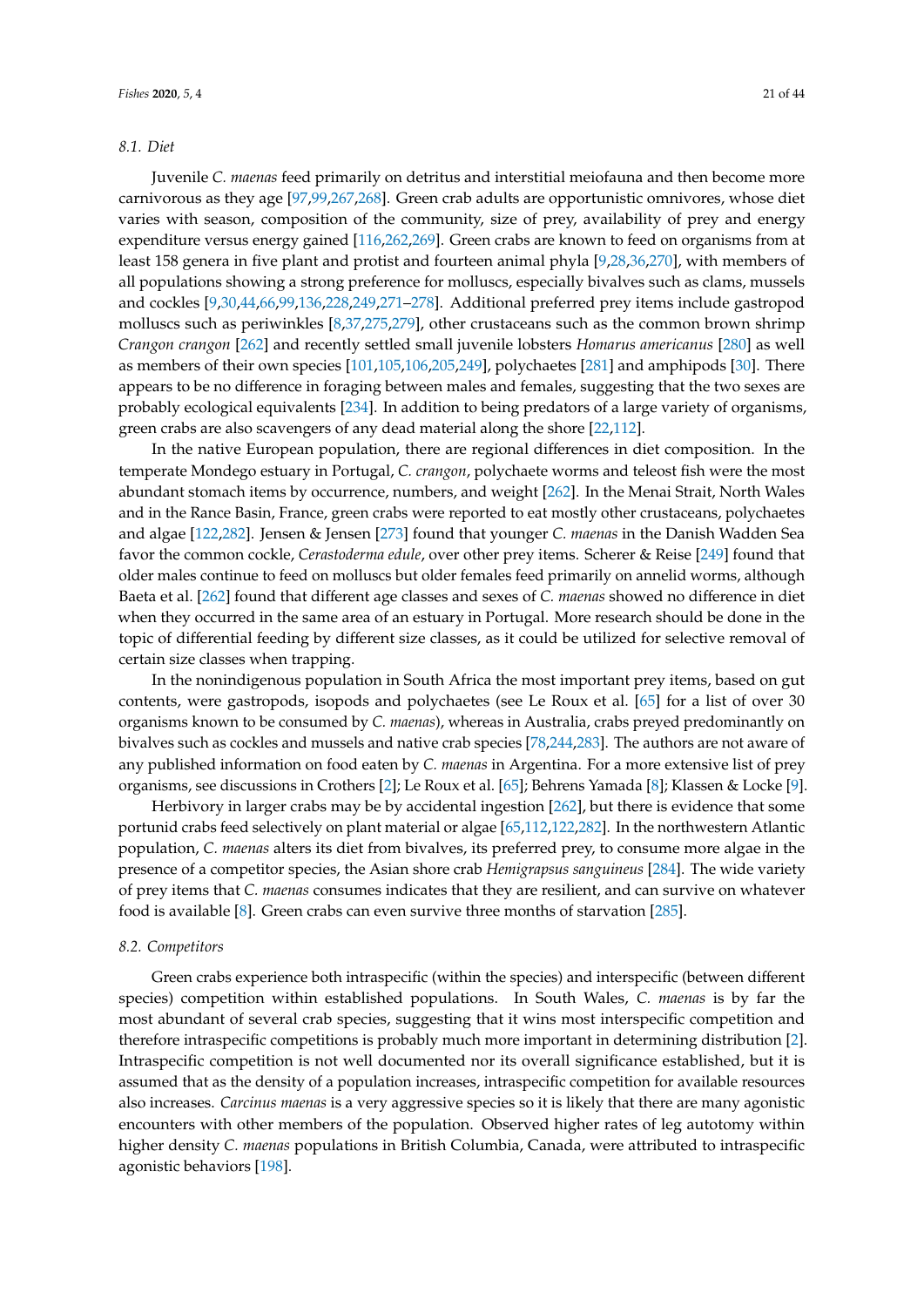Interspecific competition is also difficult to document in the field so it generally is assumed that if two somewhat similar species are consuming the same foods and/or occupying similar habitat, they must be competing for those resources. Within the native European population in South Wales, there were 29 other crab species in localities where green crabs were found [\[286\]](#page-38-9), many of which eat similar food, so *C. maenas* could be in competition with at least some of them [\[2\]](#page-26-1), but they all have slightly different habitat preferences that serve to keep them apart (fragmentation of the niche) [\[287\]](#page-38-10). Crothers [\[2\]](#page-26-1) argues that any competition among species would favor *C. maenas*, restricting the distribution of the other species. The European edible crab *Cancer pagurus* was able to consume larger bivalves than *C. maenas* because the species has stronger chelae [\[288\]](#page-38-11). The brush-clawed shore crab, *Hemigrapsus takanoi*, was unintentionally introduced to the Netherlands in the late 1990's and is now abundant in the Eastern Scheldt, where adults compete with juvenile *C. maenas* [\[289\]](#page-38-12). A sibling species, the Asian shore crab, *H. sanguineus*, is also found in European waters, having arrived by 2003 in the Mediterranean Sea [\[290\]](#page-38-13), around 2007 on the coast of France [\[291\]](#page-38-14) and then Helgoland, Germany, where it is now the second most abundant intertidal crab in the North Sea after *C. maenas* [\[171\]](#page-33-15). It is predicted that the Asian shore crab will assert competitive dominance over the green crab in this region [\[171\]](#page-33-15).

The native rock crab, *Cancer irroratus,* and *Carcinus maenas* coexist in southwestern Nova Scotia so they may compete for resources [\[122,](#page-31-21)[292,](#page-38-15)[293\]](#page-38-16). The rock crab is a larger species that is known to outcompete *C. maenas* in a lab setting [\[294\]](#page-38-17), and apparently competitively excludes green crabs from their preferred habitat and forces them to occupy the upper intertidal in Chignecto Bay, Bay of Fundy, Canada, resulting in habitat segregation between the two species [\[136\]](#page-32-4). On the Isles of Shoals, New Hampshire, green crabs were abundant in the intertidal while rock and Jonah crabs (*Cancer borealis*) were both more abundant in subtidal waters [\[295\]](#page-39-0). In Prince Edward Island green crabs and rock crabs seemed to avoid each other on mussel clumps, suggesting that the two species could coexist [\[296\]](#page-39-1). In the Bras d'Or Lakes, Nova Scotia, rock crabs consumed large numbers of juvenile green crabs [\[297\]](#page-39-2). In contrast, another study determined that rock crabs were being displaced or preyed upon by *C. maenas* in Newfoundland [\[278\]](#page-38-0). Juvenile American lobster, *H. americanus,* and two species of crabs native to the northwestern Atlantic, the blue crab, *Callinectes sapidus,* and the lady crab, *Ocellatus ovalipes*, all consume similar food (bivalves, gastropods, polychaetes and crustaceans) so are assumed to be competitors with *C. maenas* [\[99](#page-30-20)[,112](#page-31-4)[,122](#page-31-21)[,298\]](#page-39-3). In laboratory experiments adult green crabs were able to physically compete with and, in many cases, dominate larger, heavier lobsters [\[298\]](#page-39-3). In addition to consuming small juvenile lobsters green crabs curtail the overall foraging activity and shelter use by lobsters [\[265,](#page-37-14)[299,](#page-39-4)[300\]](#page-39-5) and may be able to locate and consume a food source before the lobsters can get to it [\[238\]](#page-36-10). In Passamaquoddy Bay in the Bay of Fundy, St. George's Bay in the Northumberland Straight and Chedabucto Bay on the Scotian Shelf the magnitude of the predatory effect of green crabs on lobsters varies and is correlated with the genetic origins of the invasive populations [\[301\]](#page-39-6).

In the northeastern Pacific population few native species appear to compete with *C. maenas* for food. In laboratory experiments, juvenile *C. maenas* were able to out-compete equal-sized *Metacarcinus* (formerly *Cancer*) *magister* (Dungeness crab) whereas adult *M. magister* could out-compete adult green crabs, but they do not currently share the same habitat so are actually not in direct competition [\[302\]](#page-39-7). Limb autonomy was more common in adult *C. maenas* in areas of Bodega Bay, California that were inhabited by red rock crabs *Cancer productus* and brown rock crabs *Cancer antennarius*, likely due to predation by adult rock crabs [\[9,](#page-26-5)[303\]](#page-39-8). At Pipestem Inlet, British Columbia, Gillespie et al. [\[198\]](#page-34-18) noted mixed catches of *C. maenas* and the smaller graceful rock crab, *Cancer gracilis*. Both of these species are likely using this low salinity area as a refugium from the larger adult red and brown rock crabs so these two species may be in direct competition. However, green crabs were common and *C. gracilis* absent in traps set high in the intertidal but the reverse was true for traps set in the low intertidal and subtidal areas, suggesting that these two species are showing niche segregation to avoid interactions [\[304\]](#page-39-9).

The Asian shore crab, *H. sanguineus* has recently invaded parts of the northwestern Atlantic where it competes with established *C. maenas*, and a native northeastern Pacific sibling species, *H. oregonensis,*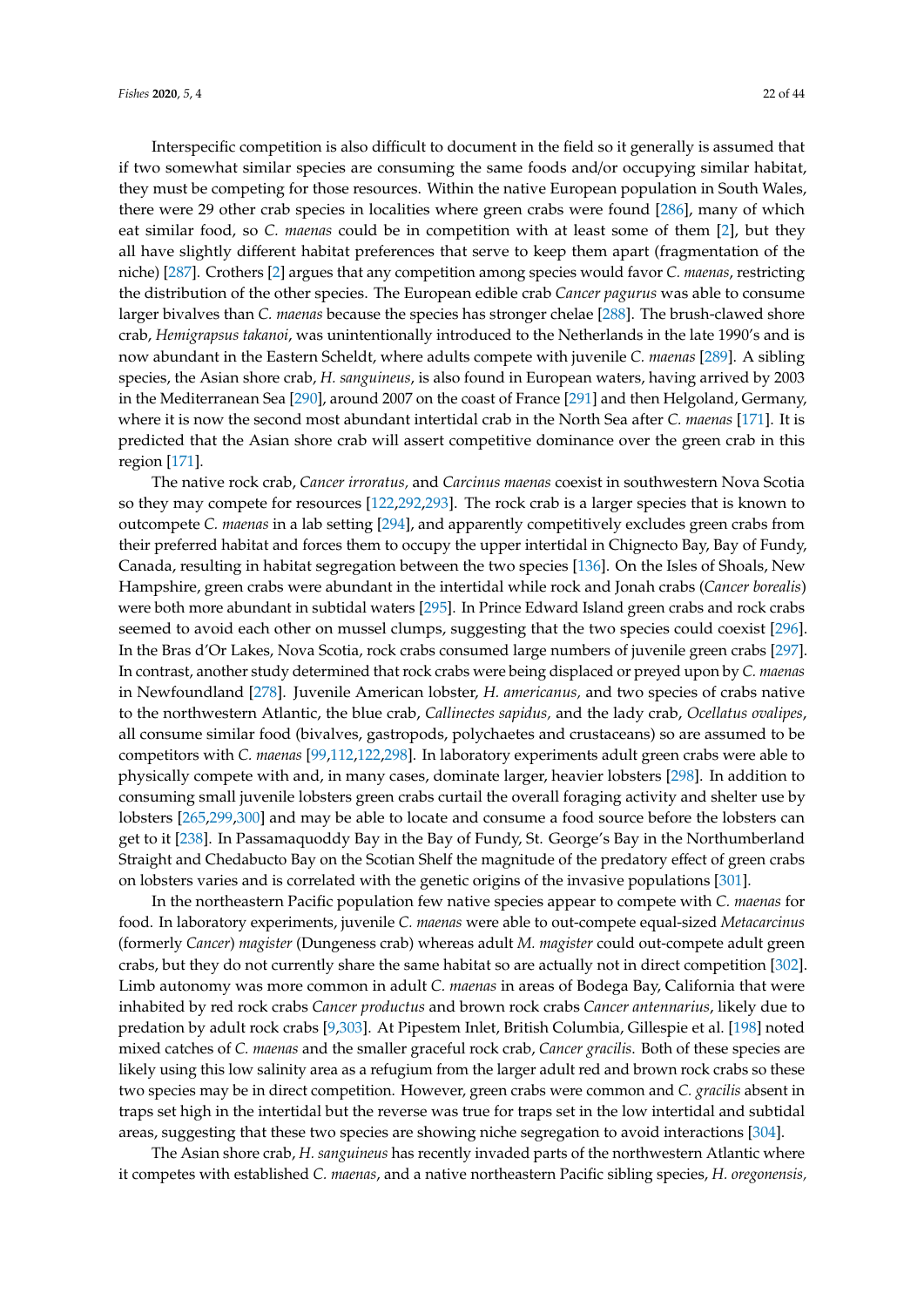that has several common names (yellow shore crab, hairy shore crab, mud-flat crab, Oregon shore crab), is now in direct competition with recently invasive *C. maenas* [\[114,](#page-31-5)[276,](#page-38-18)[304](#page-39-9)[–306\]](#page-39-10). Under controlled experimentation *H. sanguineus* was overwhelmingly dominant over *C. maenas* whereas *C. maenas* dominated over *H. oregonensis* [\[114\]](#page-31-5). In the wild, *C. maenas* in the presence of *H. sanguineus* shifts its habitat use, abandoning otherwise preferred habitat under rocks in the cobble of intertidal areas [\[114\]](#page-31-5). Along the southern New Jersey, Long Island and southern New England coastlines, *H. sanguineis* has essentially eliminated juvenile *C. maenas* in the rocky intertidal zone where it formerly was extremely abundant [\[248](#page-36-20)[,306](#page-39-10)[–312\]](#page-39-11) and apparently the same thing has happened along the Delaware coastline [\[313\]](#page-39-12). In southern New England juvenile *C. maenas* were the numerically dominant species in the rocky intertidal zone [\[314\]](#page-39-13) but *H. sanguineus* is now the numerically dominant (90%) crab species [\[310](#page-39-14)[,315\]](#page-40-0) while *C. maenas* densities have declined 40–90% [\[306\]](#page-39-10). *Hemigrapsus sanguineus* can outcompete *C. maenas* for food and shelter resources, forcing *C. maenas* to not only occupy a less-desirable habitat but also alter its diet from bivalves, its preferred prey, to more algae [\[114](#page-31-5)[,284\]](#page-38-7). In laboratory experiments green crabs were superior competitors to both blue crabs and Asian shore crabs [\[308\]](#page-39-15), but that does not seem to be the case in the wild, where *H. sanguineus* adults either prey on or displace *C. maenas* recruits [\[306,](#page-39-10)[316\]](#page-40-1).

The authors are not aware of any published information on *C. maenas* competitors in the other nonindigenous populations in Australia, South Africa or Argentina.

## *8.3. Predators*

The major predators of *C. maenas* include many species of birds, fish, and other crustaceans, such as the rock crabs and lobsters discussed above (for more in-depth discussion of various predators and lists of predators, see Crothers [\[2\]](#page-26-1); Cohen et al. [\[36\]](#page-27-16); Klassen & Locke [\[9\]](#page-26-5); Wong and Dowd [\[317\]](#page-40-2)). Cannibalism among green crabs, especially juveniles, is common and often proportional to the population density, so *C. maenas* must be considered as a predator of itself [\[101,](#page-30-14)[105,](#page-30-19)[106,](#page-30-13)[112,](#page-31-4)[262,](#page-37-11)[318\]](#page-40-3). Predators other than in those three groups include a few mammals such as mink, *Mustela vison* and otters, *Lutra lutra* [\[319](#page-40-4)[,320\]](#page-40-5) and harbor seals, *Phoca vitulina* [\[321\]](#page-40-6). The southern limit of the nonindigenous northwestern Atlantic population apparently is determined by the native predator *Callinectes sapidus* that provides biotic resistance to invasion and prevents the southward spread and establishment of *Carcinus maenas* within and south of Chesapeake Bay, despite the fact that the temperature regime in those areas falls within the acceptable temperature distribution seen in green crab populations elsewhere in the world [\[40\]](#page-28-0). In laboratory studies juvenile green crabs are superior competitors to juvenile blue crabs [\[304\]](#page-39-9) but adult blue crabs are more than twice the size of green crabs and readily prey on them [\[40\]](#page-28-0). As *C. maenas* has expanded northward into Canadian waters, interactions with native lobsters (*Homarus americanus*) have increased. Usually adult green crabs retreat from encounters with the larger lobsters but some antagonistic responses result in the crabs being eaten [\[237](#page-36-9)[,322\]](#page-40-7).

The authors are not aware of any published information on *C. maenas* predators in the other nonindigenous populations in Australia, South Africa or Argentina, but one could assume that species of gulls and other shorebirds and fish and perhaps other crustacean species would be the major predators, as they are in the other populations.

Perhaps the most significant *C. maenas* predator is *Homo sapiens* (humans). In the native population, there are established fisheries for green crabs in several European countries, where they are caught to be fried as a soft-shell crab delicacy or as an ingredient for soups and fish pastes [\[22\]](#page-27-4). In Canada, a green crab fishery for food is being explored [\[323\]](#page-40-8) but the difficulty of removing meat from the carapace by conventional methods and the relatively small size of *C. maenas* poses challenges for a traditional "hard-shell" fishery [\[324,](#page-40-9)[325\]](#page-40-10). A pilot commercial fishery was attempted in 2014, but its long-term practicality was deemed questionable because of the lack of suitable markets for the harvested crabs [\[181\]](#page-34-1). There currently is considerable interest and progress in the Atlantic Canada and New England region for development of a variety of green crab based food products [\[323,](#page-40-8)[326](#page-40-11)[–331\]](#page-40-12), with whole books dedicated to the cooking of green crabs [\[332\]](#page-40-13). The variable colors (green, yellow,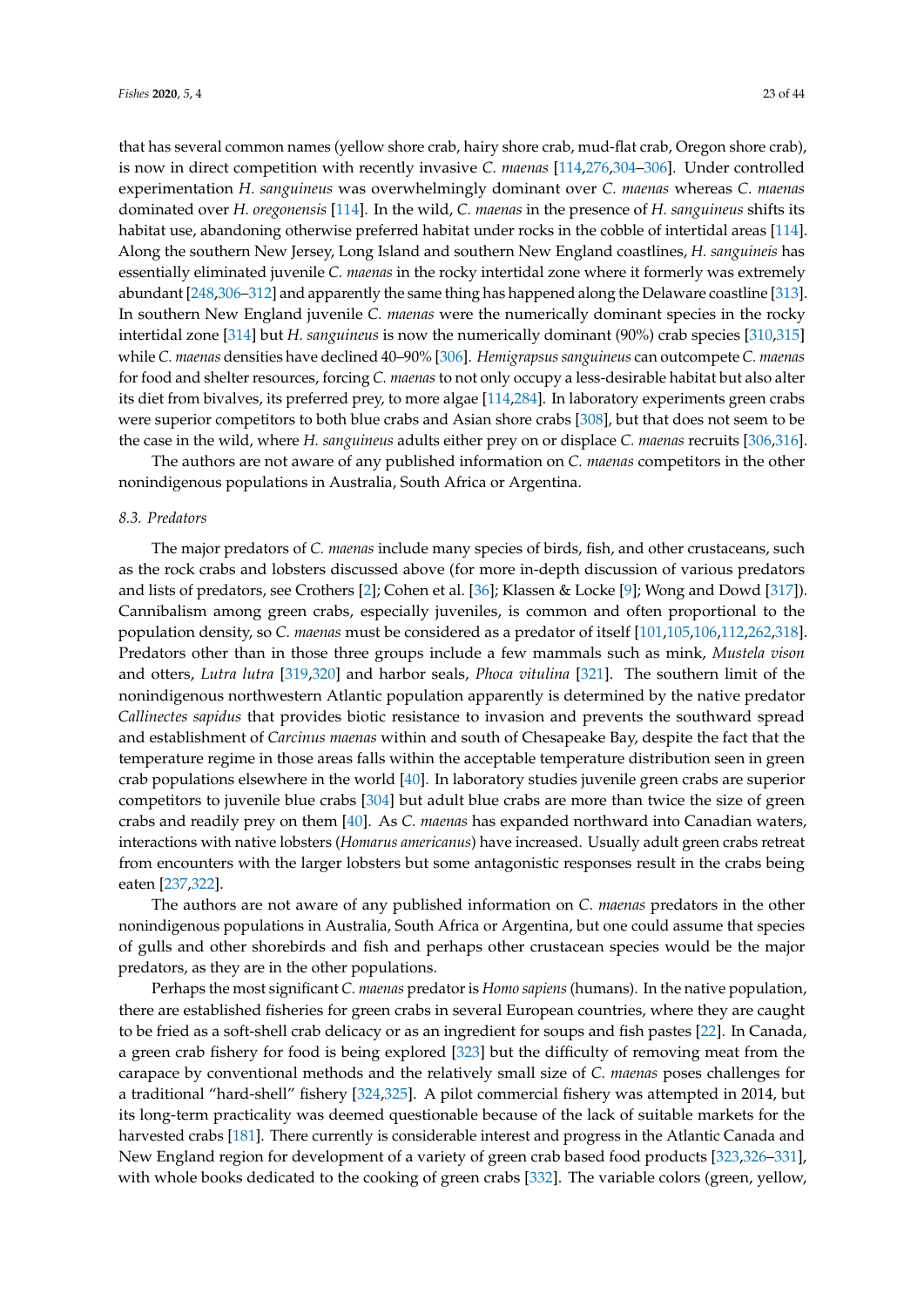orange, red) seen on the ventral surface of *C. maenas* are potential indicators for various physiological processes [\[1](#page-26-0)[,113](#page-31-10)[,139,](#page-32-7)[174](#page-33-18)[,333–](#page-40-14)[335\]](#page-40-15). Color as an indicator of when a green crab is about to molt is of interest to any potential soft-shell crab food business modeled on the lucrative moleche (fried soft-shell crab) industry with *Carcinus aestuarii* in Venice, Italy. Male *C. maenas* exhibit three external characteristics that are indicative of an imminent molt: presence of a halo or greying circle on the episternites, darkening of the apex line, and looseness of the ecdysial line (where abdomen meets posterior carapace) [\[181\]](#page-34-1). Beyond predation for food consumption, humans also collect green crabs for other uses, such as fish, conch and lobster bait [\[22](#page-27-4)[,336\]](#page-40-16) and fertilizer [\[327\]](#page-40-17), as well as utilizing chitin as an intermediate material in the production of self-healing car paints [\[337\]](#page-40-18), cosmetics [\[338\]](#page-40-19), antimicrobial textile treatments [\[339\]](#page-41-0), bioadhesive delivery gel [\[340\]](#page-41-1), and inexpensive antiviral drugs [\[341\]](#page-41-2), an affinity ligand for protein purification [\[342\]](#page-41-3), or just to reduce the density of invasive populations [\[9](#page-26-5)[,278,](#page-38-0)[343\]](#page-41-4).

## *8.4. Epibionts*

In the native European and nonindigenous northwestern Atlantic populations, *C. maenas* can become fouled with epibionts, primarily rock barnacles, slipper shells, serpulid tube worms, bryozoans, and occasionally tunicates. During an extended intermolt period, the number of epibionts increases as the crabs age without molting, so red crabs are the most heavily fouled [\[2,](#page-26-1)[113,](#page-31-10)[344\]](#page-41-5). In the native European population *C. maenas* infected with the rhizocephalan parasite *Sacculina carcini* are much more likely to be fouled than non-infected crabs [\[344](#page-41-5)[,345\]](#page-41-6). The authors are not aware of any published information on *C. maenas* epibionts in any of the other nonindigenous populations.

## *8.5. Pathogens and Parasites*

Green crabs are susceptible to a wide range of pathogens including bacteria, viruses, dinoflagellates, haplosporidians, helminths, nemerteans and trematodes (see review in Leignel et al. [\[28\]](#page-27-6)). Green crabs have recently been identified as a carrier of novel pathogenic species, from viruses [\[346\]](#page-41-7) to parasitic Metazoa [\[347\]](#page-41-8). While there are a number of parasites that infect green crabs (see lists in Crothers [\[2\]](#page-26-1), Torchin et al. [\[348\]](#page-41-9); Behrens Yamada [\[8\]](#page-26-4); Klassen & Locke [\[9\]](#page-26-5)), the most famous and well-studied is the rhizocephalan barnacle, *Sacculina carcini*. Rhizocephalans are morphologically modified crustacean parasites such that the main body of the parasite is a root-like system of branches that extends into most of the host's tissue. Red phase *C. maenas* are externally parasitized by *S. carcini* to a higher degree than green phase crabs in the Mondega estuary in Portugal [\[349\]](#page-41-10), and the Dutch Wadden Sea [\[350\]](#page-41-11). The youngest developmental stages of the barnacle predominantly occur when the crabs are green, the intermediate stages when they are orange, and the oldest when they are red [\[344\]](#page-41-5), and it has been shown most recently that the success of male green crab *S. carcini* acquisition is susceptible to both seasonal and regional variation in the native range [\[351\]](#page-41-12). Infected crabs are castrated by the parasite and cease molting [\[219](#page-35-14)[,345](#page-41-6)[,352\]](#page-41-13). As is the case with many species, green crabs in non-native populations are substantially less infected by parasites than in the native population [\[348\]](#page-41-9). In Europe, approximately 16% of green crabs are infected with *S. carcini* but the parasite is not found in any of the nonindigenous populations. Although the global success of *C. maenas* is attributable to multiple factors, the escape from *S. carcini* has been hypothesized to be a major reason for the success of green crabs in nonindigenous ranges [\[348\]](#page-41-9). Parasites such as *S. carcini* suppress *C. maenas* populations in many areas of Europe, and the escape from these natural enemies increases the performance where green crabs have invaded [\[353\]](#page-41-14). Non-native crabs in some populations are infected with some of the other parasitic worms, including trematodes, nematodes, acanthocephalans and nemerteans [\[9,](#page-26-5)[348\]](#page-41-9), but the parasite load in introduced regions generally amounts to only a fraction of that in the native region [\[353\]](#page-41-14). Furthermore, the parasites that are most commonly acquired in introduced regions (such as the trematode, *Microphallus similis*) do not have the same lasting effects on physiology and behavior as *S. carcini* [\[354\]](#page-41-15). Several parasitic species, including *S. carcini*, have been proposed as potential biological control agents for invasive green crabs [\[8](#page-26-4)[,28](#page-27-6)[,355](#page-41-16)[,356\]](#page-41-17) but any intentional introduction of another species into an environment is risky and could result in the death of native crab species [\[357\]](#page-41-18).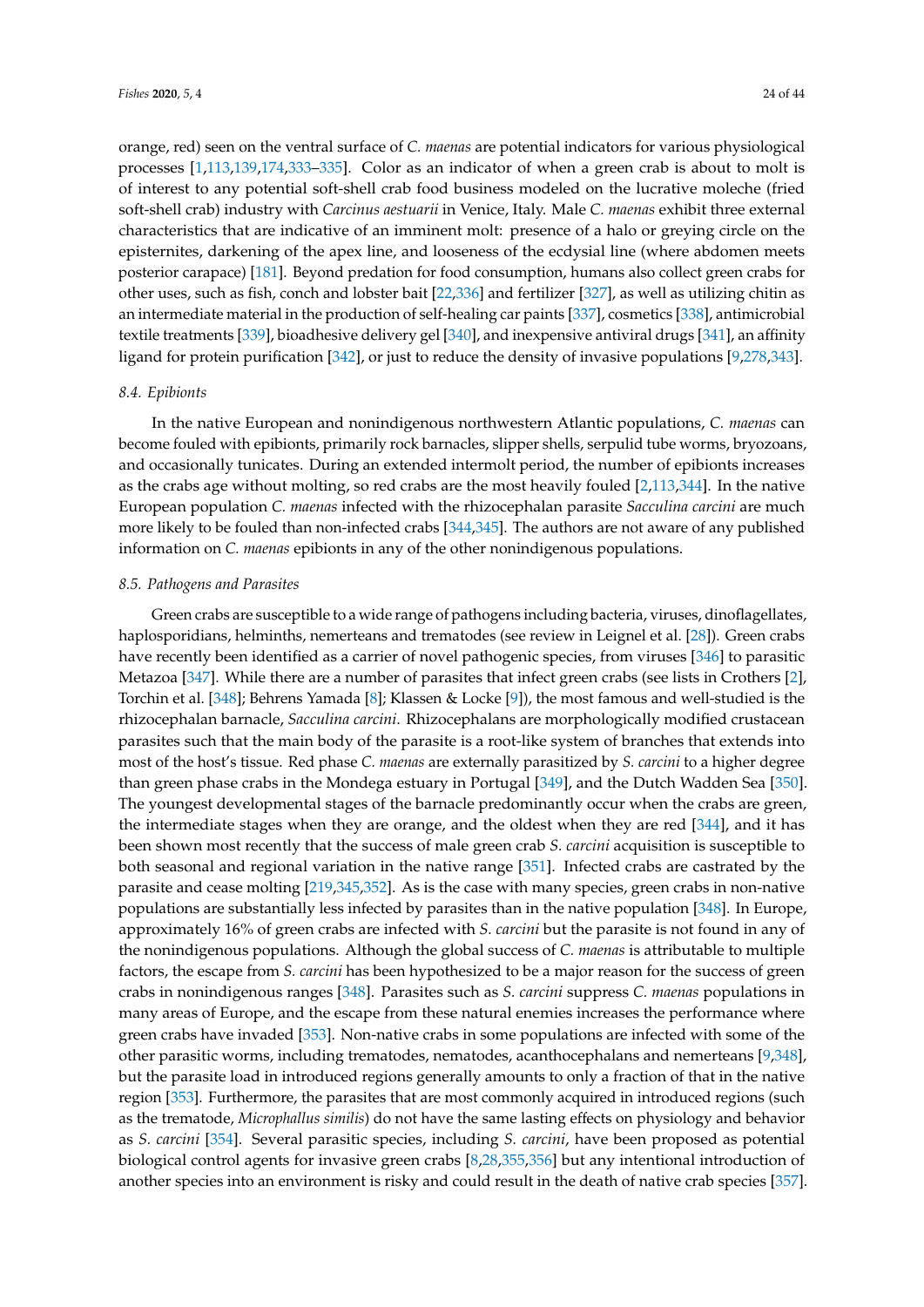## **9. Ecological Impacts**

The green crab is considered an "ecosystem engineer" because it has the ability to modify entire ecosystems [\[9](#page-26-5)[,358](#page-41-19)[,359\]](#page-42-0), including such habitats as mudflats [\[252\]](#page-37-1), saltmarshes [\[112](#page-31-4)[,360\]](#page-42-1), eelgrass beds [\[361–](#page-42-2)[363\]](#page-42-3) and rocky shores [\[364\]](#page-42-4). Both native and nonindigenous populations of *C. maenas* have had impacts, mostly negative, on ecosystem components. For examples, in the Menai Straits it has had a devastating effect on commercial mussel beds [\[365\]](#page-42-5), and has reduced the density of cockles, *Cerstoderma edule*, in the Danish Wadden Sea [\[273\]](#page-37-21) and *C. edule* and *Macoma balthica* in Scotland [\[366\]](#page-42-6). In the Dutch Wadden Sea, mass mortalities of common eider ducks, *Somateria mollissima*, were attributed in part to the transmission of the acanthocephalan parasite *Polymorphus botulis* for which the green crab is an intermediate host [\[367\]](#page-42-7). Negative impacts have been far greater in the invaded ranges, however. In the northwestern Atlantic, *C. maenas* has caused considerable damage to blue mussels [\[276\]](#page-38-18), American oysters *Crassostrea virginica* [\[292\]](#page-38-15), rock crabs *Cancer irroratus* and lobsters *H. americanus* [\[280\]](#page-38-3) along the Atlantic Canada and New England coasts [\[278\]](#page-38-0). As of now, there has been no decline in *C. irroratus* as a result of the emergence of green crabs in the Upper Bay of Fundy, Canada [\[126\]](#page-31-14), but the situation merits monitoring. In Atlantic Canada green crabs recently have expanded into areas populated by native mud crabs (*Dyspanopeus sayi*), and *C. maenas* may threaten the sustainability of this native species [\[106\]](#page-30-13). It has been labeled a "moderate to high risk" species, both environmentally and economically, for both coasts of Canada [\[215\]](#page-35-9).

Green crabs have had a devastating effect on the economically important soft-shell clam *Mya arenaria* industry in New England [\[44,](#page-28-2)[112,](#page-31-4)[271,](#page-37-20)[272](#page-37-22)[,274](#page-38-19)[,277](#page-38-20)[,368](#page-42-8)[–370\]](#page-42-9). Some of the poorest clam harvest years in Massachusetts and Maine have followed high population levels of *C. maenas* and, conversely, some of the biggest clam harvests have followed declines in the *C. maenas* population, which were probably due to environmental factors such as extremely cold winters [\[19](#page-27-1)[,44,](#page-28-2)[368\]](#page-42-8). The early part of this decade has seen a large increase in the *C. maenas* population in Maine, New Hampshire, and northeastern Massachusetts, followed by subsequent sharp declines in the commercial harvest of soft-shell clams [\[371\]](#page-42-10) only do adult green crabs feed on juvenile and adult clams but postlarval and juvenile crabs prey heavily on newly settled clam larvae [\[369](#page-42-11)[,372–](#page-42-12)[375\]](#page-42-13). Green crabs also prey on juveniles as well as settling and newly settled postlarvae of another economically important species, American lobsters [\[280,](#page-38-3)[298](#page-39-3)[–300,](#page-39-5)[376\]](#page-42-14). Green crabs generally do not feed on eelgrass *Zostera marina* but their foraging activity digging in the soft substrate dislodges the grasses and has contributed to considerable loss of eelgrass beds along the New England coast [\[359,](#page-42-0)[361](#page-42-2)[–363](#page-42-3)[,377–](#page-42-15)[379\]](#page-42-16). Similarly, it has been concluded that green crabs indirectly caused a collapse in a unique strain of giant Irish moss (*Chondrus crispus*) in Prince Edward Island waters by consuming small blue mussels (*Mytilus edulis*), thereby depleting the mussel clumps required as attachment surfaces by the Irish moss [\[236\]](#page-36-8).

In the northeastern Pacific nonindigenous population *C. maenas* has been present for a much shorter period of time so its ecological effects are not yet apparent but recent models project a potential loss of 2.8–64% in commercial shellfish harvest in Puget Sound as green crab densities increase [\[61\]](#page-29-13). Green crabs feed on clams (*Nutricula* spp.) that are a major food source for wading shore birds so it is feared that if *C. maenas* becomes abundant, those wading birds could be affected adversely [\[8,](#page-26-4)[252\]](#page-37-1). Field experiments have also shown that green crab predation has facilitated the invasion of non-native clams in Bodega Harbor [\[25\]](#page-27-17). In laboratory experiments to evaluate competition for food, *C. maenas* out-competed juvenile Dungeness crabs *Metacarcinus magister* so increased numbers of green crabs could adversely affect that commercially important species [\[60](#page-28-18)[,302\]](#page-39-7). In 1993 *C. maenas* larvae settled in mesh bags where Manila clams (*Venerupis philippinarum*) were being aquacultured and the subsequent crabs preyed on a wide size range of clams, reducing the harvest considerably [\[8](#page-26-4)[,380\]](#page-43-0). However, changes in outplant timing was found to mitigate these potential impacts [\[381\]](#page-43-1). In Tasmania, shellfish growers are not concerned that *C. maenas* will affect their economically important oyster (*Crassostrea gigas*) or mussel (*Mytilus edulis*) industries because the shellfish are gown in racks and on longlines off the bottom and out of reach of green crabs [\[8](#page-26-4)[,75\]](#page-29-8) but there is concern for the commercial cockle fishery in South Australia [\[244\]](#page-36-16).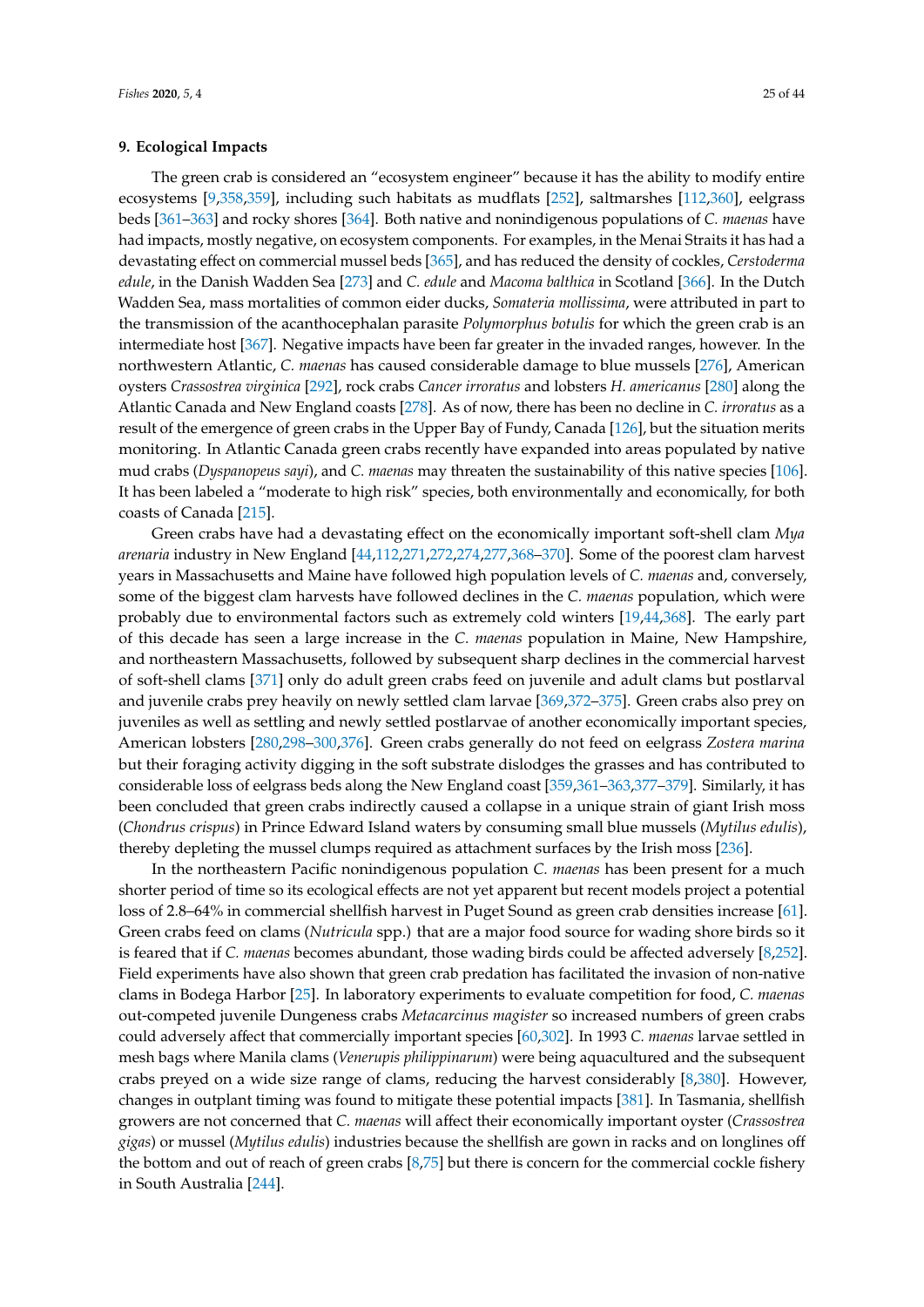Another potential ecological impact is the transmission of parasites and other symbionts from *C. maenas* to commercially important native crustacean species. A recent histological survey for symbionts of *C. maenas* identified 19 separate symbiotic associations in crabs collected from 27 sites. These included a variety of metazoan parasites, microbial eukaryotes, bacteria, and viral pathogens, some of which may pose a risk of transmission to other decapods and native fauna via the use of green crabs as bait [\[382\]](#page-43-2).

It is interesting to note that the morphological features of some species have been altered due to interactions with *C. maenas*. The blue mussel *Mytilus edulis* and the snails *Littorina saxatalis, L. obtusata* and *Nucella lapillus* all possess thicker shells in sites where *C. maenas* is abundant [\[8](#page-26-4)[,34](#page-27-18)[,383–](#page-43-3)[386\]](#page-43-4).

#### **10. Conclusions**

Due to its phenotypic plasticity, wide tolerances and omnivorous diet, *C. maenas* is a very successful invasive species, having established populations in all continents except Antarctica. It is an ecosystem engineer and can have many adverse effects on ecological components within its settled region. Established population ranges are primarily determined by temperature and are restricted to temperate coastlines, where water temperatures do not drop below −1 ◦C or exceed 22 ◦C for extended periods. Within this suitable temperature band around the world, suitable habitat is further restricted to wave-protected sheltered bays and estuaries in which salinity does not fall below 4‰ or exceed 31% for adults (20% for larvae) for extended periods. Geometrically complex habitats such as cobble or mussel beds that offer protection from predators are preferred by both juveniles and adults, but adults also thrive on soft muddy sand substrates where they are able to burrow for shelter.

Despite the long history of this species as the subject of hundreds of studies there still are aspects of the biology that are not known conclusively, at least partly due to the genetic variability in different populations, but also to non-standardized methods for collecting data. For example, there is considerable variability in sex ratios reported for different populations, depending upon geographic as well as within-site location, time of year, and other considerations. One variable that often is not considered is method of collection, whether various nets and traps yield different results in the same study site. Part of a recent study [\[113\]](#page-31-10) compared several different style traps and baits for their ability to catch crabs but more extensive comparisons are needed to determine if trap or net type affects not just the overall numbers but the size, age and sex data of crabs caught. In some cases the lack of information is simply due to few studies being conducted within certain portions of a population's range. For example, there are almost no data on crabs found south of Massachusetts in the northwestern Atlantic population. Knowledge of population density in an area is of considerable interest and importance for understanding population dynamics but turns out to be a very difficult value to measure, especially by the traditional tag & recapture method for mobile animals, due to the potential loss of tags during molting as well as the large numbers of crabs that travel extensively over wide areas in short amounts of time. There even is lack of agreement on whether crabs move offshore during the cold winter months or stay near shore, perhaps in tunnels or burrows made by other organisms or the crabs themselves.

The nonindigenous populations in the northeastern Pacific, South Africa and Argentina have been established much more recently than that in the northwestern Atlantic and have been the subject of fewer studies, as has the long-established populations in Australia. Little has been published concerning some important aspects of the biology of *C. maenas* in these populations (e.g., size at sexual maturity, reproductive periods, longevity) and especially ecosystem functions (e.g., diet, competition, predation, epibionts, parasitism). This information would be very helpful to evaluate the global population dynamics of green crabs and it is hoped that scientists in those areas will provide a better understanding of this important invasive species.

**Author Contributions:** Both authors contributed significantly to the research and writing of this review. All authors have read and agreed to the published version of the manuscript.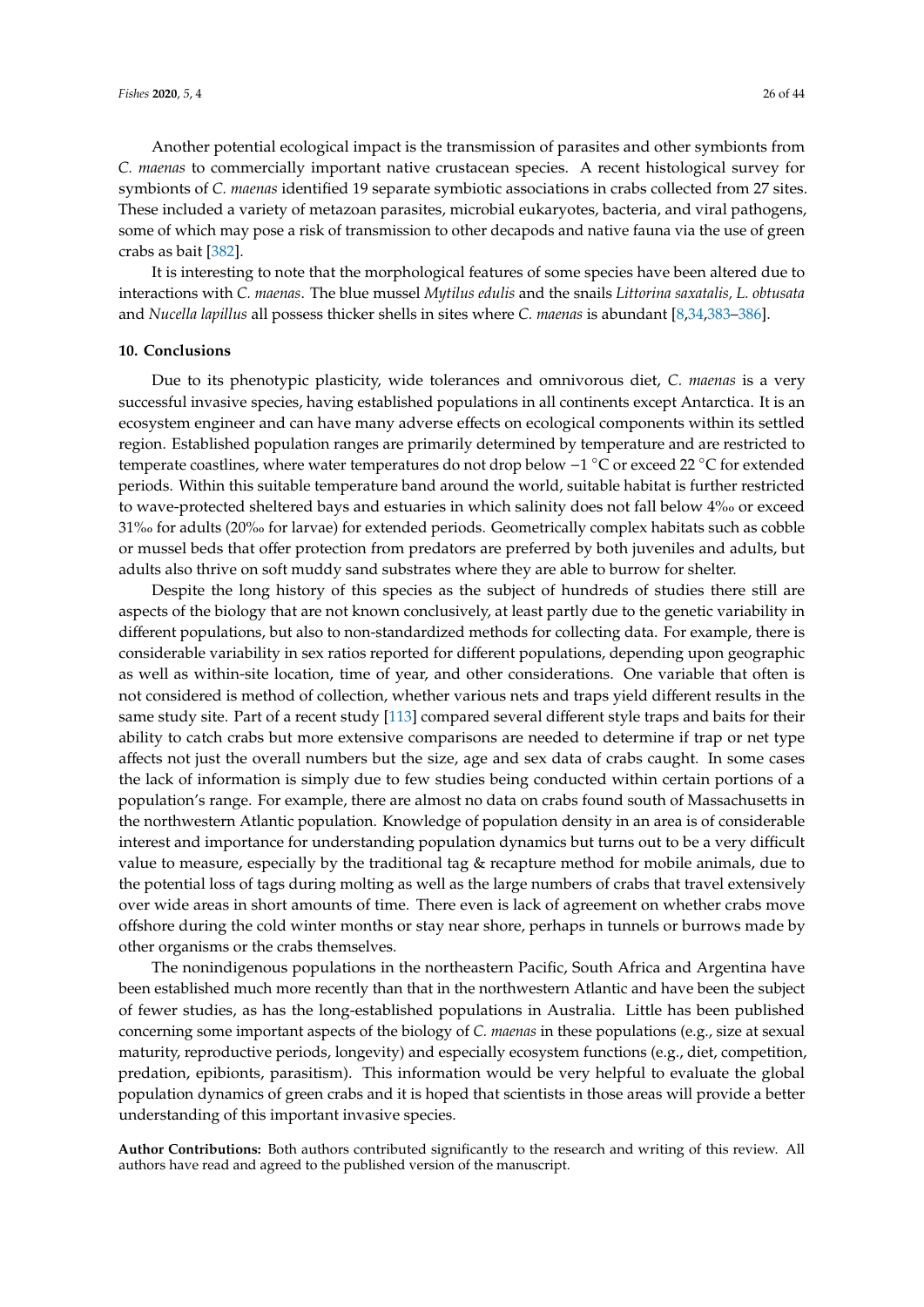**Funding:** This research received no external funding.

**Acknowledgments:** We thank Salem State University Interlibrary Loan librarian Rebecca Le Mon for obtaining almost all of the numerous reference papers for us, and we thank Katie Plotner for many helpful edits throughout the manuscript. The clipart green crab illustrations in Figure [1](#page-3-0) were drawn by Tanya Rogers. We are grateful for the helpful comments from Ted Grosholz on the sections dealing with the northeastern Pacific population and from Carolyn Tepolt on the population genetics section. Additionally, the valuable comments of anonymous reviewers greatly improved this paper.

**Conflicts of Interest:** The authors declare no conflict of interest.

# **References**

- <span id="page-26-0"></span>1. Crothers, J.H. The biology of the shore crab *Carcinus maenas* (L.) 1. The background—Anatomy, growth and life history. *Field Stud.* **1967**, *1*, 407–434.
- <span id="page-26-1"></span>2. Crothers, J.H. The biology of the shore crab *Carcinus maenas* (L.) 2. The life of the adult crab. *Field Stud.* **1968**, *2*, 579–614.
- <span id="page-26-2"></span>3. Broekhuysen, G.J. On development, growth and distribution of *Carcinides maenas* (L.). *Arch. Neerlandaises de Zoologie* **1936**, *2*, 257–400. [\[CrossRef\]](http://dx.doi.org/10.1163/187530137X00104)
- <span id="page-26-15"></span>4. Edwards, R.L. Movements of individual members in a population of the shore crab *Carcinus maenas* (L.) in the littoral zone. *J. Anim. Ecol.* **1958**, *27*, 37–45. [\[CrossRef\]](http://dx.doi.org/10.2307/2172)
- <span id="page-26-14"></span>5. Naylor, E. Seasonal changes in a population of *Carcinus maenas* in the littoral zone. *J. Anim. Ecol.* **1962**, *31*, 601–609. [\[CrossRef\]](http://dx.doi.org/10.2307/2055)
- 6. Bruce, J.R.; Colman, J.S.; Jones, N.S. (Eds.) Marine fauna of the Isle of Man, Edn.2. In *Liverpool Marine Biology Committee Memoirs on Typical British Marine Plants and Animals, No. 36*; Liverpool University Press: Liverpool, UK, 1963.
- <span id="page-26-3"></span>7. Demeusy, N. Biologie-influence des facteurs saisonniers sur la realisation de la puberte au sein dune population de *Carcinus maenas* L. Des cotes de la manche. *Comptes rendus hebdomadaires des seances de l academie des Sci.* **1963**, *256*, 4762–4764.
- <span id="page-26-4"></span>8. Behrens Yamada, S. *Global Invader: The European Green Crab*; Oregon State University: Corvallis, OR, USA, 2001; p. 123. ISBN 1-881826-24-4.
- <span id="page-26-5"></span>9. Klassen, G.; Locke, A. *A Biological Synopsis of the European Green Crab, Carcinus maenas*; Fisheries and Oceans Canada: Moncton, NB, Canada, 2007; pp. 1–75.
- <span id="page-26-6"></span>10. Darling, J.A.; Bagley, M.J.; Roman, J.; Tepolt, C.K.; Geller, J.B. Genetic patterns across multiple introductions of the globally invasive crab genus *Carcinus*. *Mol. Ecol.* **2008**, *17*, 4992–5007. [\[CrossRef\]](http://dx.doi.org/10.1111/j.1365-294X.2008.03978.x) [\[PubMed\]](http://www.ncbi.nlm.nih.gov/pubmed/19120987)
- <span id="page-26-7"></span>11. Roman, J.; Palumbi, S.R. A global invader at home: Population structure of the green crab, *Carcinus maenas*, in Europe. *Mol. Ecol.* **2004**, *13*, 2891–2898. [\[CrossRef\]](http://dx.doi.org/10.1111/j.1365-294X.2004.02255.x)
- <span id="page-26-8"></span>12. Tepolt, C.K.; Darling, J.A.; Bagley, M.J.; Geller, J.B.; Blum, M.J.; Grosholz, E.D. European green crabs (*Carcinus maenas*) in the northeastern Pacific: Genetic evidence for high population connectivity and current-mediated expansion from a single introduced source population. *Divers. Distrib.* **2009**, *15*, 997–1009. [\[CrossRef\]](http://dx.doi.org/10.1111/j.1472-4642.2009.00605.x)
- <span id="page-26-9"></span>13. Domingues, C.P.; Creer, S.; Taylor, M.I.; Queiroga, H.; Carvalho, G.R. Genetic structure of *Carcinus maenas* within its native range: Larval dispersal and oceanographic variability. *Mar. Ecol. Prog. Ser.* **2010**, *410*, 111–123. [\[CrossRef\]](http://dx.doi.org/10.3354/meps08610)
- <span id="page-26-11"></span>14. Darling, J.A.; Tsai, Y.H.E.; Blakeslee, A.M.; Roman, J. Are genes faster than crabs? Mitochondrial introgression exceeds larval dispersal during population expansion of the invasive crab *Carcinus maenas*. *R. Soc. Open Sci.* **2014**, *1*, 140202. [\[PubMed\]](http://www.ncbi.nlm.nih.gov/pubmed/26064543)
- <span id="page-26-12"></span>15. Tepolt, C.K.; Palumbi, S. Transcriptome sequencing reveals both neutral and adaptive genome dynamics in a marine invader. *Mol. Ecol.* **2015**, *24*, 4145–4158. [\[CrossRef\]](http://dx.doi.org/10.1111/mec.13294) [\[PubMed\]](http://www.ncbi.nlm.nih.gov/pubmed/26118396)
- <span id="page-26-13"></span>16. Jeffery, N.W.; DiBacco, C.; Van Wyngaarden, M.; Hamilton, L.C.; Stanley, R.R.E.; Bernier, R.; FitzGerald, J.; Matheson, K.; McKenzie, C.H.; Ravindran, P.N.; et al. RAD sequencing reveals genomewide divergence between independent invasions of the European green crab (*Carcinus maenas*) in the Northwest Atlantic. *Ecol. Evol.* **2017**, *7*, 2513–2524. [\[CrossRef\]](http://dx.doi.org/10.1002/ece3.2872) [\[PubMed\]](http://www.ncbi.nlm.nih.gov/pubmed/28428843)
- <span id="page-26-10"></span>17. Jeffery, N.; DiBacco, C.; Wringe, B.F.; Stanley, R.R.E.; Hamilton, L.C.; Ravindran, P.N.; Bradbury, I.R. Genomic evidence of hybridization between two independent invasions of European green crab (*Carcinus maenas*) in the Northwest Atlantic. *Heredity* **2017**, *119*, 154. [\[CrossRef\]](http://dx.doi.org/10.1038/hdy.2017.22) [\[PubMed\]](http://www.ncbi.nlm.nih.gov/pubmed/28422135)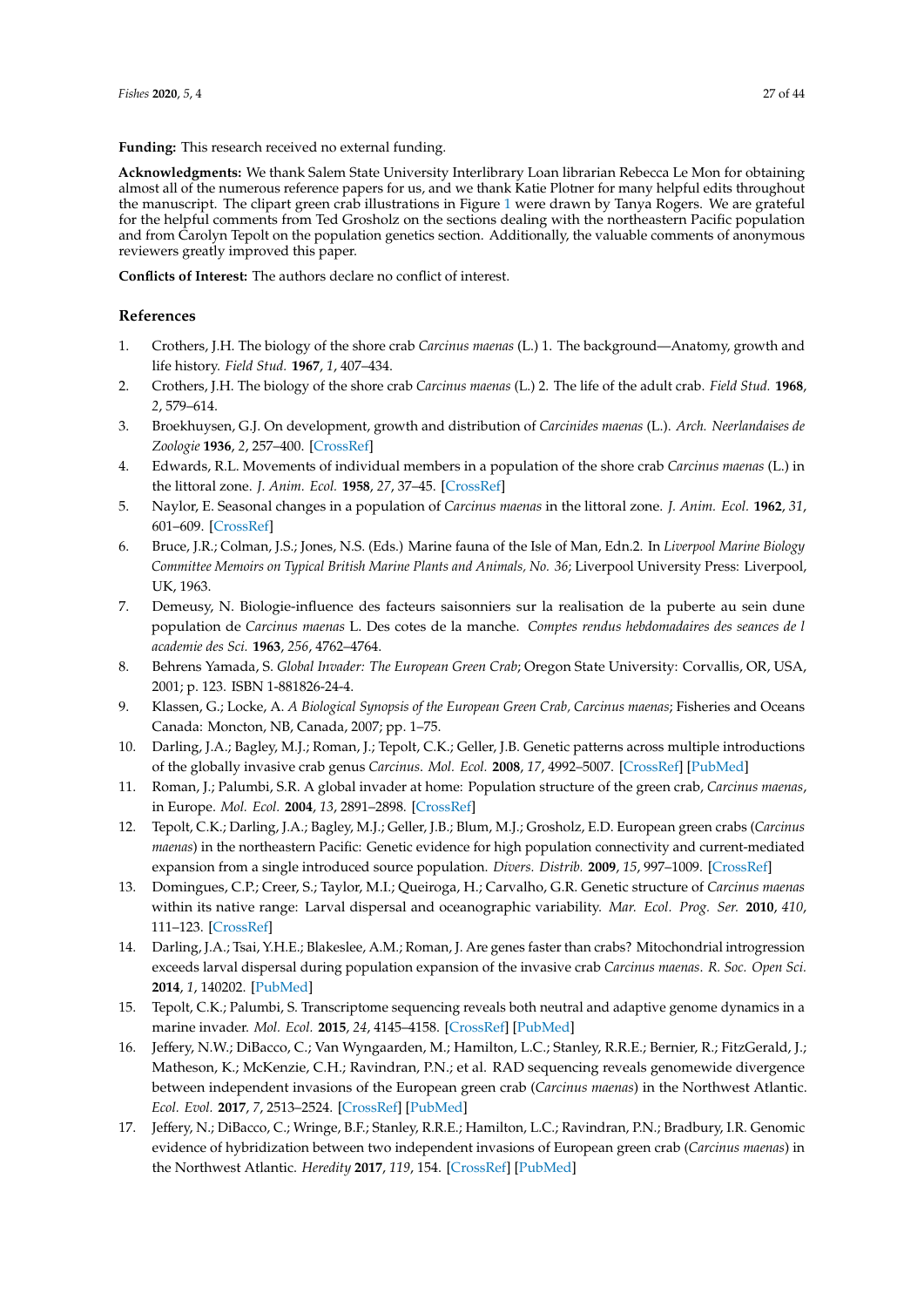- <span id="page-27-0"></span>18. Jeffery, N.W.; Bradbury, I.R.; Stanley, R.R.E.; Wringe, B.F.; Van Wyngaarden, M.; Lowen, J.B.; McKenzie, C.H.; Matheson, K.; Sargent, P.S.; DiBacco, C. Genomewide evidence of environmentally mediated secondary contact of European green crab (*Carcinus maenas*) lineages in eastern North America. *Evol. Appl.* **2018**, *11*, 869–882. [\[CrossRef\]](http://dx.doi.org/10.1111/eva.12601) [\[PubMed\]](http://www.ncbi.nlm.nih.gov/pubmed/29928296)
- <span id="page-27-1"></span>19. Elner, R.W. The influence of temperature, sex, and chela size in the foraging strategy of the shore crab, *Carcinus maenas*. *Mar. Behav. Physiol.* **1980**, *7*, 15–24. [\[CrossRef\]](http://dx.doi.org/10.1080/10236248009386968)
- <span id="page-27-2"></span>20. Carlton, J.T.; Cohen, A.N. Episodic global dispersal in shallow water marine organisms: The case history of the European shore crabs *Carcinus maenas* and *C. aestuarii*. *J. Biogeogr.* **2003**, *30*, 1809–1820. [\[CrossRef\]](http://dx.doi.org/10.1111/j.1365-2699.2003.00962.x)
- <span id="page-27-3"></span>21. Gomes, V. First results of tagging experiments on *Carcinus maenas* (L.) in the Ria de Aveiro Lagoon, Portugal. *Cienc. Biol. Ecol. Syst.* **1991**, *11*, 21–30.
- <span id="page-27-4"></span>22. Morris-Webb, L.; Goudge, H.; Duce, C. *An Introductory Review of the Biology and Population Dynamics of the Green Shore Crab, Carcinus maenas (L.), in the UK, with Specific Reference to Menai Strait*; Policy Research Report No. 07/18; Countryside Council for Wales (now Natural Resources Wales): Newtown, UK, 2007.
- <span id="page-27-5"></span>23. Lafferty, K.D.; Kuris, A.M. Biological control of marine pests. *Ecology* **1996**, *77*, 1989–2000. [\[CrossRef\]](http://dx.doi.org/10.2307/2265695)
- 24. Lowe, S.; Browne, M.; Boudjelas, S. *100 of the World's Worst Invasive Alien Species: A Selection from the Global Invasive Species Database*; The World Conservation Union (IUCN): Aukland, New Zealand, 2000.
- <span id="page-27-17"></span>25. Grosholz, E.D. Recent biological invasions may hasten invasional meltdowns by accelerating historical introductions. *Proc. Natl. Acad. Sci. USA* **2005**, *102*, 1088–1091. [\[CrossRef\]](http://dx.doi.org/10.1073/pnas.0308547102)
- 26. Towle, D.W.; Smith, C.M. Gene discovery in *Carcinus maenas* and *Homarus americanus* via expressed sequence tags. *Int. Comp. Biol.* **2006**, *46*, 912–918. [\[CrossRef\]](http://dx.doi.org/10.1093/icb/icl002) [\[PubMed\]](http://www.ncbi.nlm.nih.gov/pubmed/21672795)
- <span id="page-27-15"></span>27. Darling, J.A. More than one way to invade: Lessons from genetic studies of *Carcinus* shore crabs. In *In the Wrong Place—Alien Marine Crustaceans: Distribution, Biology and Impacts. Invading Nature—Springer Series in Invasion Ecology, Vol. 6*; Galil, B.S., Clark, P.F., Carlton, J.T., Eds.; Springer: New York, NY, USA, 2011; pp. 661–685.
- <span id="page-27-6"></span>28. Leignel, V.; Stillman, J.H.; Baringou, S.; Thabet, R.; Metais, I. Overview on the European green crab *Carcinus* spp. (Portunidae, Decapoda), one of the most famous marine invaders and ecotoxicological models. *Environ. Sci. Pollut. Res.* **2014**, *21*, 9129–9144. [\[CrossRef\]](http://dx.doi.org/10.1007/s11356-014-2979-4) [\[PubMed\]](http://www.ncbi.nlm.nih.gov/pubmed/24793074)
- <span id="page-27-7"></span>29. Grosholz, E.D.; Ruiz, G.M. (Eds.) *Management Plan for the European Green Crab Submitted to the Aquatic Nuisance Species Task Force*; 2002; p. 55.
- <span id="page-27-8"></span>30. Grosholz, E.D.; Ruiz, G.M. Spread and potential impact of the recently introduced European green crab, *Carcinus maenas*, in central California. *Mar. Biol.* **1995**, *122*, 239–247.
- <span id="page-27-14"></span>31. Grosholz, E.D.; Ruiz, G.M. Predicting the impact of introduced marine species: Lessons from the multiple invasions of the European green crab *Carcinus maenas*. *Biol. Conserv.* **1996**, *78*, 59–66. [\[CrossRef\]](http://dx.doi.org/10.1016/0006-3207(94)00018-2)
- <span id="page-27-9"></span>32. Audet, D.; Dais, D.S.; Miron, G.; Moriyasu, M.; Benhalima, K.; Campbell, R. Geographic expansion of a nonindigenous crab, *Carcinus maenas* (L.), along the Nova Scotia shore into the southeastern Gulf of St. Lawrence, Canada. *J. Shellfish Res.* **2003**, *22*, 255–262.
- <span id="page-27-10"></span>33. Almaça, C. Sur le problème de l'origine de *Carcinus maenas* (L.) du littoral américain. *Rev. Fac. Ciènc. Univ. Lisboa.* **1963**, *11*, 121–136.
- <span id="page-27-18"></span>34. Vermeij, G.J. Phenotypic evolution in a poorly dispersing snail after arrival of a predator. *Nature* **1982**, *299*, 349–350. [\[CrossRef\]](http://dx.doi.org/10.1038/299349a0)
- 35. Chilton, C. Note on the dispersal of marine Crustacea by means of ships. *Trans. Proc. R. Soc. N. Z.* **1910**, *43*, 131–133.
- <span id="page-27-16"></span>36. Cohen, A.N.; Carlton, J.T.; Fountain, M.C. Introduction, dispersal and potential impacts of the green crab *Carcinus maenas* in San Francisco Bay, California. *Mar. Biol.* **1995**, *122*, 225–237.
- <span id="page-27-11"></span>37. Eastwood, M.M.; Donahue, M.J.; Fowler, A.E. Reconstructing past biological invasions: Niche shifts in response to invasive predators and competitors. *Biol. Invasions* **2007**, *9*, 397–407. [\[CrossRef\]](http://dx.doi.org/10.1007/s10530-006-9041-5)
- <span id="page-27-12"></span>38. Jamieson, G.S. European green crab, *Carcinus maenas*, introductions in North America: Differences between the Atlantic and Pacific experiences. In Proceedings of the 10th International Aquatic Nuisance Species and Zebra Mussel Conference, Toronto, ON, Canada, 13–17 February 2000; pp. 307–312.
- <span id="page-27-13"></span>39. Kelley, A.; De Rivera, C.E.; Buckley, B.A. Intraspecific variation in thermotolerance and morphology of the invasive European green crab, *Carcinus maenas*, on the west coast of North America. *J. Exp. Mar. Biol. Ecol.* **2011**, *409*, 70–78. [\[CrossRef\]](http://dx.doi.org/10.1016/j.jembe.2011.08.005)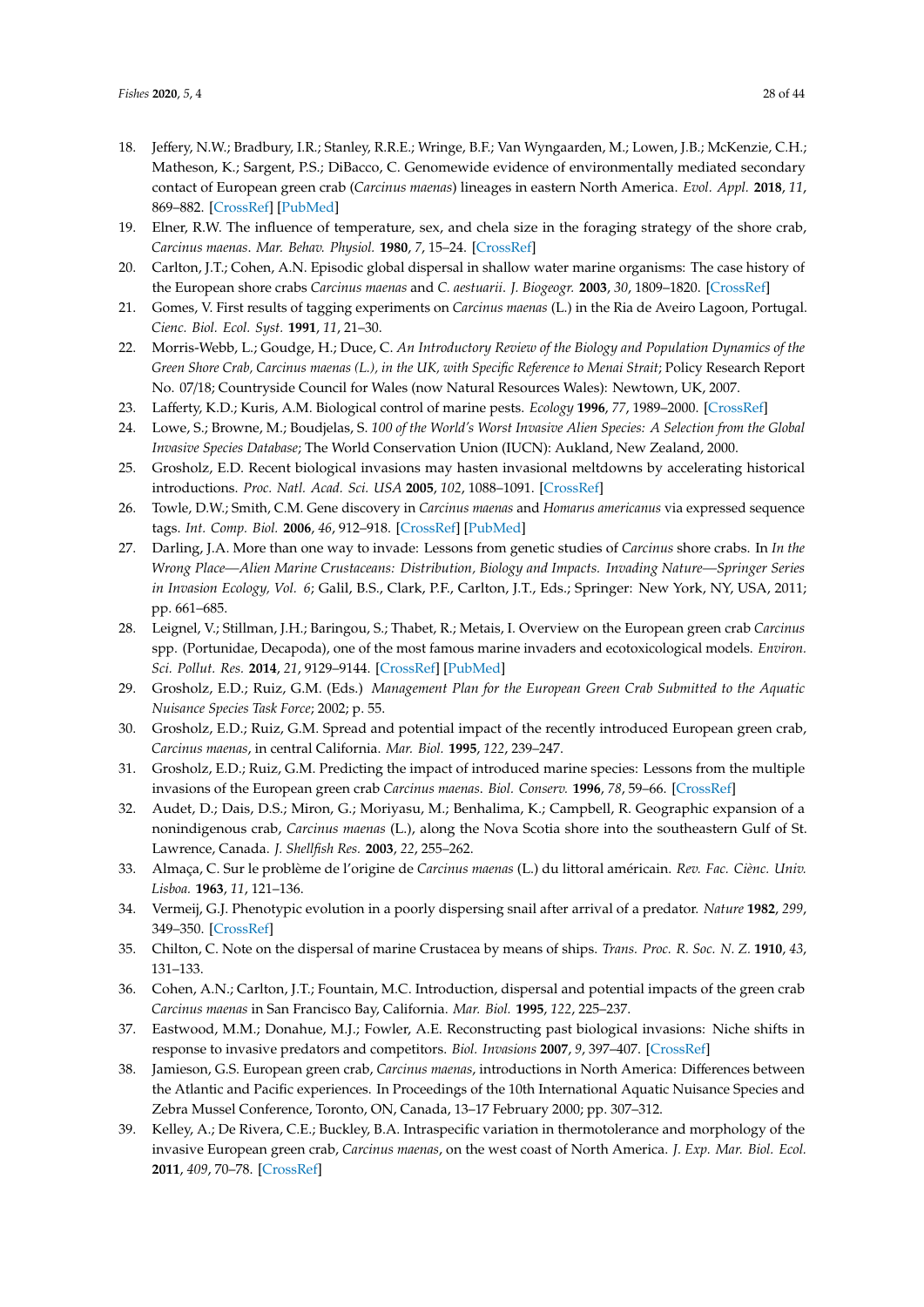- <span id="page-28-0"></span>40. deRivera, C.E.; Ruiz, G.M.; Hines, A.H.; Jivoff, P. Biotic resistance to invasion: Native predator limits abundance and distribution of an introduced crab. *Ecology* **2005**, *86*, 3364–3376. [\[CrossRef\]](http://dx.doi.org/10.1890/05-0479)
- <span id="page-28-1"></span>41. Smith, S.I. The stalk-eyed crustaceans of the Atlantic coast of North America north of Cape Cod. *Trans. Conn. Acad. Sci.* **1879**, *5*, 27–138.
- 42. Rathbun, M.J. Fauna of New England. *Occas. Pap. Boston Soc. Nat. Hist.* **1905**, *7*, 1–117.
- 43. Rathbun, M.J. The cancroid crabs of America of the families Euryalidae, Portunidae, Atelecyclidae, Cancridae and Xanthidae. *Bull. USA Natl. Mus.* **1930**, *152*, 1–609. [\[CrossRef\]](http://dx.doi.org/10.5479/si.03629236.152.i)
- <span id="page-28-2"></span>44. Glude, J.B. The effects of temperature and predators on the abundance of the soft-shell clam, *Mya arenaria*, in New England. *Trans. Am. Fish. Soc.* **1955**, *84*, 13–26. [\[CrossRef\]](http://dx.doi.org/10.1577/1548-8659(1954)84[13:TEOTAP]2.0.CO;2)
- <span id="page-28-3"></span>45. Roman, J. Diluting the founder effect: Cryptic invasions expand a marine invader's range. *Proc. R. Soc. B Biol. Sci.* **2006**, *273*, 2453–2459. [\[CrossRef\]](http://dx.doi.org/10.1098/rspb.2006.3597)
- <span id="page-28-6"></span>46. Blakeslee, A.M.H.; McKenzie, C.H.; Darling, J.A.; Byers, J.E.; Pringle, J.M.; Roman, J. A hitchhiker's guide to the Maritimes: Anthropogenic transport facilitates long-distance dispersal of a marine crab to Newfoundland. *Divers. Distrb.* **2010**, *16*, 879–891. [\[CrossRef\]](http://dx.doi.org/10.1111/j.1472-4642.2010.00703.x)
- <span id="page-28-4"></span>47. Blakeslee, A.M.H. Northwest Atlantic population structure and gene flow in the green crab: Current understanding of a dynamic invasion front, population admixture, & continued anthropogenic expansion. In *Green Crab Summit Presentation*; University of Maine: Orono, ME, USA, 2013; Available online: [http:](http://www.seagrant.umaine.edu/green-crab-summit) //[www.seagrant.umaine.edu](http://www.seagrant.umaine.edu/green-crab-summit)/green-crab-summit (accessed on 18 July 2018).
- <span id="page-28-5"></span>48. Kanary, L.; Musgrave, J.; Tyson, R.C.; Locke, A.; Lutscher, F. Modelling the dynamics of invasion and control of competing green crab genotypes. *Theor. Ecol.* **2014**, *7*, 391–406. [\[CrossRef\]](http://dx.doi.org/10.1007/s12080-014-0226-8)
- <span id="page-28-7"></span>49. Lehnert, S.J.; Lehnert, S.J.; DiBacco, C.; Jeffery, N.W.; Blakeslee, A.M.; Isaksson, J.; Roman, J.; Wringe, B.F.; Stanley, R.R.; Matheson, K.; et al. Temporal dynamics of genetic clines of invasive European green crab (*Carcinus maenas*) in eastern North America. *Evol. Appl.* **2018**, *11*, 1656–1670. [\[CrossRef\]](http://dx.doi.org/10.1111/eva.12657)
- <span id="page-28-8"></span>50. Behrens Yamada, S.; Hunt, C.; Richmond, N. The Arrival of the European Green Crab, *Carcinus maenas*, in Oregon Estuaries. In Proceedings of the First National Conference on Marine Bioinvasions, Cambridge, MA, USA, 24–27 January 1999; Pederson, J., Ed.; MIT Press: Boston, MA, USA, 2000; pp. 24–34.
- <span id="page-28-15"></span>51. Behrens Yamada, S.; Kosro, P.M. Linking ocean conditions to year class strength of the invasive European green crab, *Carcinus maenas*. *Biol. Invasions* **2010**, *12*, 1791–1804. [\[CrossRef\]](http://dx.doi.org/10.1007/s10530-009-9589-y)
- <span id="page-28-9"></span>52. McGaw, I.J.; Edgell, T.C.; Kaiser, M.J. Population demographics of native and newly invasive populations of the green crab *Carcinus maenas*. *Mar. Ecol. Prog. Ser.* **2011**, *430*, 235–240. [\[CrossRef\]](http://dx.doi.org/10.3354/meps09037)
- <span id="page-28-10"></span>53. Behrens Yamada, S.; Thomson, R.E.; Gillespie, G.E.; Norgard, T.C. Lifting barriers to range expansion: The European green crab *Carcinus maenas* (Linnaeus, 1758) enters the Salish Sea. *J. Shellfish Res.* **2017**, *36*, 201–208. [\[CrossRef\]](http://dx.doi.org/10.2983/035.036.0121)
- <span id="page-28-11"></span>54. Grason, E.; Symer, K.; Martin, K. European Green Crab in Puget Sound. University of Washington Puget Sound Institute and Washington Sea Grant Crab Team. 2018. Available online: https://[uw.maps.arcgis.com](https://uw.maps.arcgis.com/apps/Cascade/index.html?appid=807fd68b00ab4f99be1cfc4b87bd5a4f)/ apps/Cascade/index.html?appid=[807fd68b00ab4f99be1cfc4b87bd5a4f](https://uw.maps.arcgis.com/apps/Cascade/index.html?appid=807fd68b00ab4f99be1cfc4b87bd5a4f) (accessed on 22 July 2019).
- <span id="page-28-12"></span>55. Bagley, M.J. Microsatellite DNA analysis of native and invading populations of European green crabs. In Proceedings of the First National Conference on Marine Bioinvasions, Cambridge, MA, USA, 24–27 January 1999; Pederson, J., Ed.; MIT Press: Boston, MA, USA, 2000; pp. 241–243.
- <span id="page-28-13"></span>56. Carlton, J.T. Man's role in changing the face of the ocean: Biological invasions and implications for conservation of near-shore environments. *Conserv. Biol.* **1989**, *3*, 265–273. [\[CrossRef\]](http://dx.doi.org/10.1111/j.1523-1739.1989.tb00086.x)
- <span id="page-28-14"></span>57. Carlton, J.T. Introduced marine and estuarine mollusks of North America: An end-of-the-20th-century perspective. *J. Shellfish Res.* **1992**, *11*, 489–505.
- <span id="page-28-16"></span>58. Yamada, S.B.; Peterson, W.T.; Kosro, P.M. Biological and physical ocean indicators predict the success of an invasive crab, *Carcinus maenas*, in the northern California Current. *Mar. Ecol. Prog. Ser.* **2015**, *537*, 175–189. [\[CrossRef\]](http://dx.doi.org/10.3354/meps11431)
- <span id="page-28-17"></span>59. Gillespie, G.E.; Norgard, T.C.; Anderson, E.D.; Haggarty, D.R.; Phillips, A.C. Distribution and biological characteristics of European green crab, *Carcinus maenas*, in British Columbia. 2006–2013. In *Canadian Technical Report of Fisheries and Aquatic Science 3120*; Fisheries and Oceans Canada, Science Branch, Pacific Region, Pacific Biological Station: Nanaimo, BC, Canada, 2015.
- <span id="page-28-18"></span>60. Jamieson, G.S.; Grosholz, E.D.; Armstrong, D.A.; Elner, R.W. Potential ecological implication for the introduction of the European green crab, *Carcinus maenas* (Linnaeus), to British Columbia, Canada, and Washington, USA. *J. Nat. Hist.* **1998**, *32*, 1587–1598. [\[CrossRef\]](http://dx.doi.org/10.1080/00222939800771121)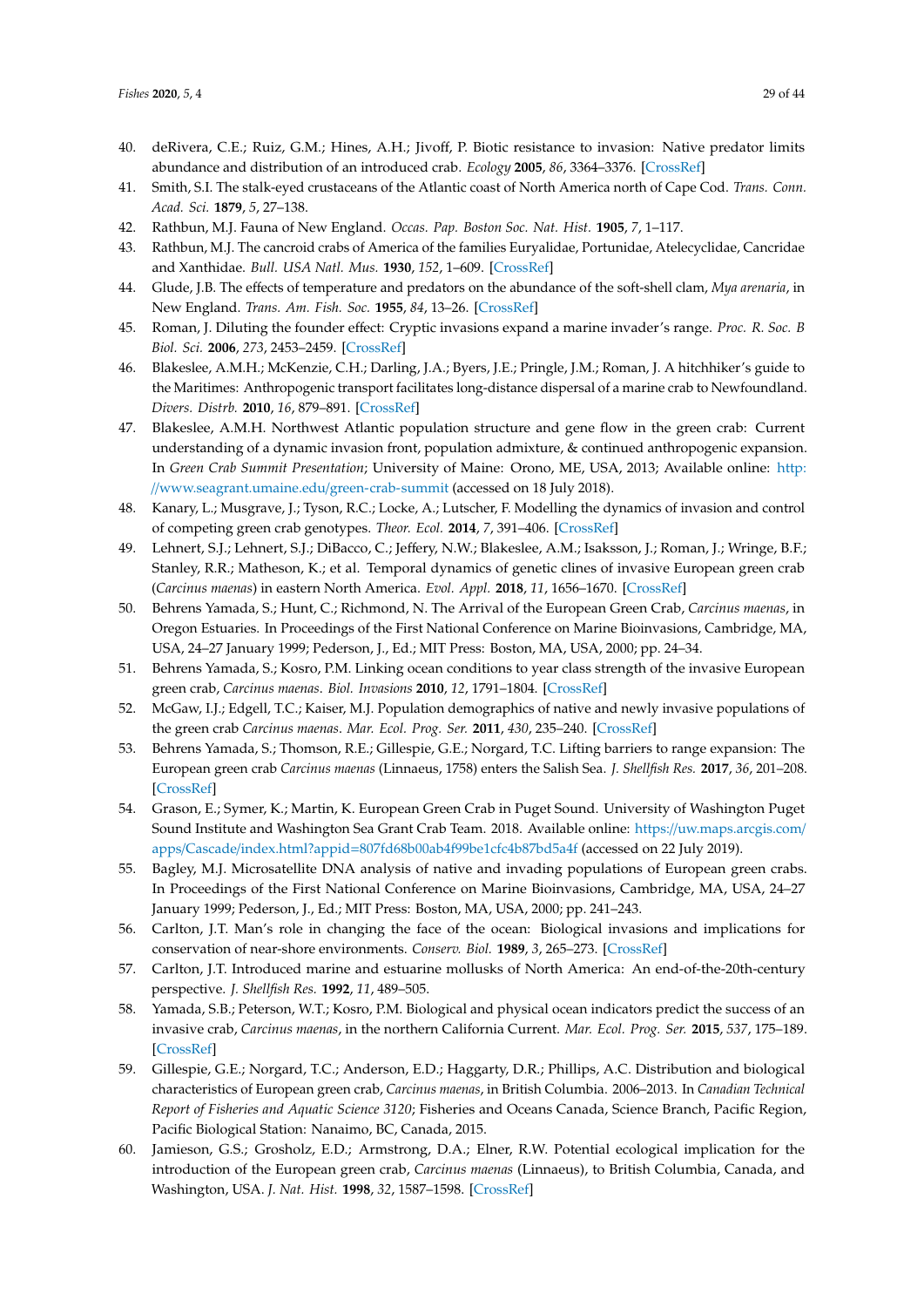- <span id="page-29-13"></span>61. Mach, M.E.; Chan, K.M. Trading Green Backs for Green Crabs: Evaluating the Commercial Shellfish Harvest at Risk to European Green Crab Invasion. *F1000Res* **2013**, *2*. [\[CrossRef\]](http://dx.doi.org/10.12688/f1000research.2-66.v1)
- <span id="page-29-0"></span>62. Colnar, A.M.; Landis, W.G. Conceptual model development for invasive species and a regional risk assessment case study: The European green crab, *Carcinus maenas*, at Cherry Point, Washington, USA. *Hum. Ecol. Risk Assess.* **2007**, *13*, 120–155. [\[CrossRef\]](http://dx.doi.org/10.1080/10807030601105076)
- <span id="page-29-1"></span>63. Darling, J.A. Interspecific hybridization and mitochondrial introgression in invasive *Carcinus* shore crabs. *PLoS ONE* **2011**, *6*, e17828. [\[CrossRef\]](http://dx.doi.org/10.1371/journal.pone.0017828)
- <span id="page-29-2"></span>64. Joska, M.A.P.; Branch, G.M. The European shore-crab—Another alien invader? *Afr. Wildl.* **1986**, *40*, 63–65.
- <span id="page-29-10"></span>65. Le Roux, P.J.; Branch, G.M.; Joska, A.P. On the distribution, diet and possible impact of the invasive European shore crab *Carcinus maenas* (L.) along the South African coast. *S. Afr. J. Mar. Sci.* **1990**, *9*, 85–93. [\[CrossRef\]](http://dx.doi.org/10.2989/025776190784378835)
- <span id="page-29-11"></span>66. Griffiths, C.L.; Hockey, P.A.R.; van Erkom Schuink, C.; Le Roux, P.J. Marine invasive aliens on South African shores: Implications for community structure and trophic functioning. *S. Afr. J. Mar. Sci.* **1992**, *12*, 713–722. [\[CrossRef\]](http://dx.doi.org/10.2989/02577619209504736)
- 67. Robinson, T.B.; Griffiths, C.L.; McQuaid, C.D.; Rius, M. Marine alien species of South Africa—Status and impacts. *Afr. J. Mar. Sci.* **2005**, *27*, 297–306. [\[CrossRef\]](http://dx.doi.org/10.2989/18142320509504088)
- <span id="page-29-3"></span>68. Griffiths, C.; Robinson, T.; Mead, A. The alien and cryptogenic marine crustaceans of South Africa. In *In the Wrong Place—Alien Marine Crustaceans: Distribution, Biology and Impacts. Invading Nature—Springer Series in Invasion Ecology Vol. 6*; Galil, B.S., Clark, P.F., Carlton, J.T., Eds.; Springer: New York, NY, USA, 2011; pp. 269–282.
- <span id="page-29-4"></span>69. Fulton, S.W.; Grant, F.E. Note on the occurrence of the European crab, *Carcinus maenas*, Leach, in Port Phillip. *Vic. Nat.* **1900**, *17*, 147–148.
- 70. Fulton, S.W.; Grant, F.E. Some little known decapod crustacean with a description of a new species. *Proc. R. Soc. Vic.* **1902**, *14*, 55–64.
- 71. Zeidler, W. Note on the occurrence of the European shore crab *Carcinus maenas* (Linn., 1758) in Australia. *S. Aust. Nat.* **1978**, *53*, 11–12.
- 72. Rosenzweig, P.A. A range extension for the European shore crab *Carcinus maenas* (Linn., 1758) in South Australia. *S. Aust. Nat.* **1984**, *59*, 18–19.
- 73. Gardner, N.C.; Kwa; Paturusi, A. First recording of the European shore crab *Carcinus maenas* in Tasmania. *Tasman. Nat. J.* **1994**, *116*, 26–28.
- 74. Furlani, D.M. A Guide to the Introduced Marine Species in Australian Waters. In *Centre for Research on Introduced Marine Pests*; Report No. 5.; CSIRO Division of Fisheries; Centre for Research on Introduced Marine Pests, CSIRO Publishing: Victoria, Australia, 1996.
- <span id="page-29-8"></span>75. Proctor, C.; Thresher, R. The invasive history and abundance of *C. maenas* in Australia. In Proceedings of the First International Workshop on the Demography, Impacts and Management of Introduced Populations of the European crab, *Carcinus maenas*, Hobart, Australia, 20–21 March 1997; CRIMP Technical Report 11. Thresher, R.E., Ed.; CSIRO: Hobart, TAS, Australia, 1997; pp. 31–33.
- <span id="page-29-6"></span>76. Thresher, R.; Proctor, C.; Ruiz, G.; Gurney, R.; MacKinnon, C. Invasion dynamics of the European shore crab, *Carcinus maenas*, in Australia. *Mar. Biol.* **2003**, *142*, 867–876. [\[CrossRef\]](http://dx.doi.org/10.1007/s00227-003-1011-1)
- 77. Sinclair, M.A. Interactions between native grapsid crabs and *Carcinus maenas* in Victoria. In Proceedings of the First International Workshop on the Demography, Impacts and Management of Introduced Populations of the European Crab, *Carcinus maenas*, Hobart, Australia, 20–21 March 1997; Thresher, R.E., Ed.; Technical Report 11. Centre for Research on Introduced Marine Pests: Hobart, TAS, Australia, 1997; pp. 35–41.
- <span id="page-29-12"></span>78. Ahyong, S.T.; Wilkens, S.L. Aliens in the Antipodes: Non-indigenous marine crustaceans of New Zealand and Australia. In *In the Wrong Place-Alien Marine Crustaceans: Distribution, Biology and Impacts*; Springer: Berlin/Heidelberg, Germany, 2011; pp. 451–485.
- 79. Ross, D.; Johnson, C.; Hewitt, C.; Ruiz, G.M. Interaction and impacts of two introduced species on a soft-sediment marine assemblage in SE Tasmania. *Mar. Biol.* **2004**, *144*, 747–756. [\[CrossRef\]](http://dx.doi.org/10.1007/s00227-003-1223-4)
- <span id="page-29-5"></span>80. Ahyong, S.T. Range extension of two invasive crab species in eastern Australia: *Carcinus maenas* (Linnaeus) and *Pyromaia tuberculata* (Lockington). *Mar. Pollut. Bull.* **2005**, *50*, 460–462. [\[CrossRef\]](http://dx.doi.org/10.1016/j.marpolbul.2005.02.003) [\[PubMed\]](http://www.ncbi.nlm.nih.gov/pubmed/15823308)
- <span id="page-29-7"></span>81. Hutchings, P.; Vander-Velde, J.; Keable, S. Baseline survey of the benthic macrofauna of Twofold Bay, N.S.W., with a discussion of the marine species introduced to the bay. *Proc. Linn. Soc. NSW* **1989**, *110*, 339–367.
- <span id="page-29-9"></span>82. Vinuesa, J.H. Molt and reproduction of the European green crab *Carcinus maenas* (Decapoda: Portunidae) in Patagonia, Argentina. *Revista de Biología Trop.* **2007**, *55* (Suppl. 1), 49–54. [\[CrossRef\]](http://dx.doi.org/10.15517/rbt.v55i0.5805)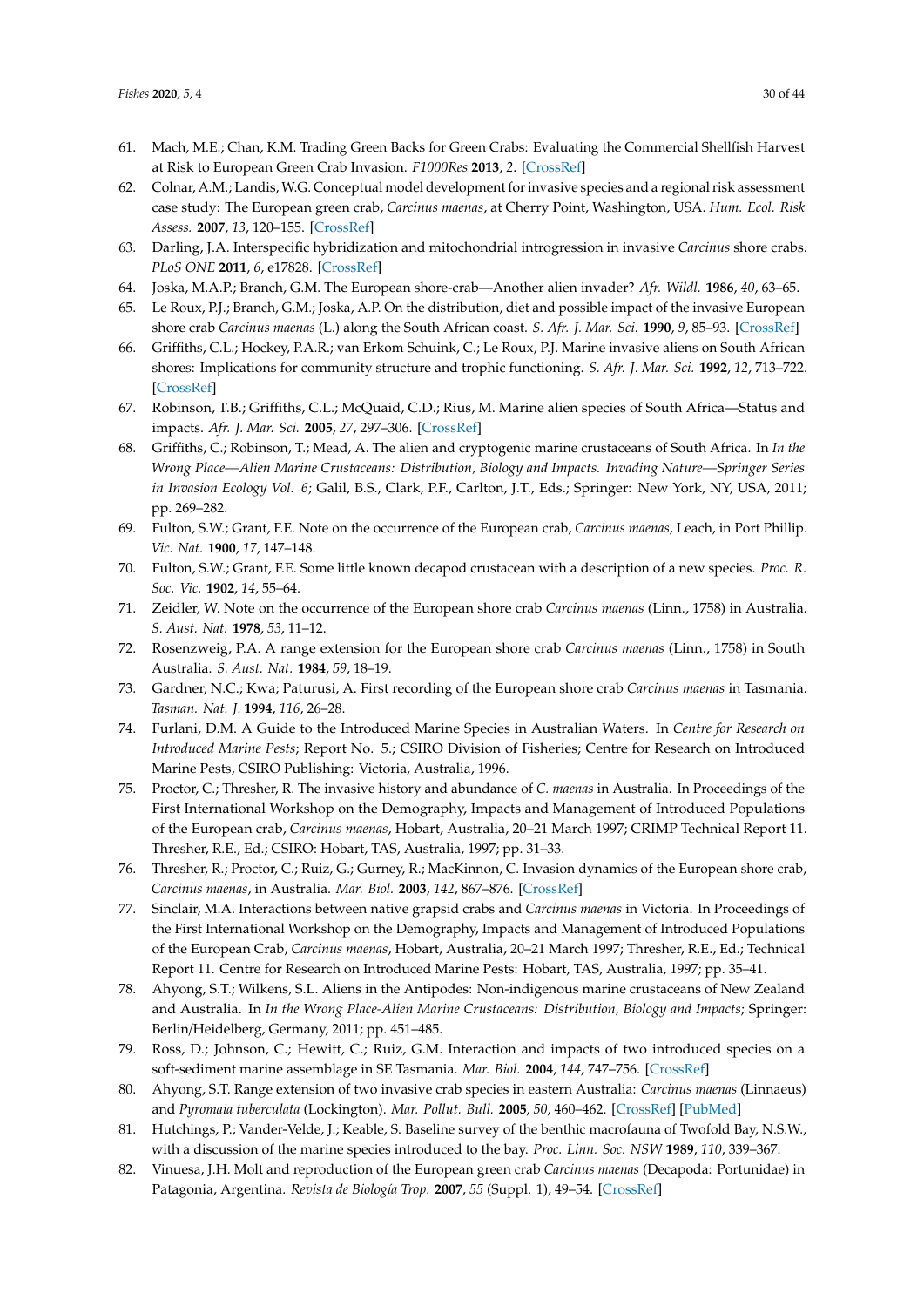- <span id="page-30-0"></span>83. Vinuesa, J.H. Distribucion de crustaceos decapodos y estomatopodos del golfo San Jorge, Argentina. *Revista de biología marina y oceanografía* **2005**, *40*, 7–21. [\[CrossRef\]](http://dx.doi.org/10.4067/S0718-19572005000100002)
- <span id="page-30-1"></span>84. Furota, T.S.; Watanabe, T.; Watanabe, S.; Akiyama, S.; Kinasita, K. Life history of the Mediterranean green crab, *Carcinus aestuarii* Nardo, in Tokyo Bay, Japan. *Crustac. Res.* **1999**, *28*, 5–15. [\[CrossRef\]](http://dx.doi.org/10.18353/crustacea.28.0_5)
- <span id="page-30-2"></span>85. deRivera, C.E.; Gray Hitchcock, N.; Teck, S.J.; Steves, B.P.; Hines, A.H.; Ruiz, G.M. Larval development rate predicts range expansion of an introduced crab. *Mar. Biol.* **2006**, *10*, 1275–1288. [\[CrossRef\]](http://dx.doi.org/10.1007/s00227-006-0451-9)
- <span id="page-30-3"></span>86. Compton, T.J.; Leathwick, J.R.; Inglis, G.J. Thermogeography predicts the potential global range of the invasive European green crab (*Carcinus maenas*). *Divers. Distrib.* **2010**, *16*, 243–255. [\[CrossRef\]](http://dx.doi.org/10.1111/j.1472-4642.2010.00644.x)
- <span id="page-30-4"></span>87. Carlton, J.T. The global dispersal of marine and estuarine crustaceans. In *In the Wrong Place—Alien Marine Crustaceans: Distribution, Biology and Impacts*; Springer: Berlin/Heidelberg, Germany, 2011; pp. 3–23.
- <span id="page-30-5"></span>88. Bulnheim, H.P.; Bahns, S. Genetic variation and divergence in the genus *Carcinus* (Crustacea, Decapoda). *Internationale Revue der gesamten Hydrobiologie und Hydrographie* **1996**, *81*, 611–619. [\[CrossRef\]](http://dx.doi.org/10.1002/iroh.19960810417)
- <span id="page-30-6"></span>89. Geller, J.; Walton, E.D.; Grosholz, E.D.; Ruiz, G.M. Cryptic invasions of the crab *Carcinus* detected by molecular phylogeography. *Mol. Ecol.* **1997**, *6*, 901–906. [\[CrossRef\]](http://dx.doi.org/10.1046/j.1365-294X.1997.00256.x)
- <span id="page-30-7"></span>90. Pringle, J.M.; Blakeslee, A.M.; Byers, J.E.; Roman, J. Asymmetric dispersal allows an upstream region to control population structure throughout a species' range. *Proc. Natl. Acad. Sci. USA* **2011**, *108*, 15288–15293. [\[CrossRef\]](http://dx.doi.org/10.1073/pnas.1100473108) [\[PubMed\]](http://www.ncbi.nlm.nih.gov/pubmed/21876126)
- <span id="page-30-8"></span>91. Pascoal, S.; Creer, S.; Taylor, M.I.; Queiroga, H.; Carvalho, G.; Mendo, S. Development and application of microsatellites in *Carcinus maenas*: Genetic differentiation between northern and central Portuguese populations. *PLoS ONE* **2009**, *4*, e7268. [\[CrossRef\]](http://dx.doi.org/10.1371/journal.pone.0007268) [\[PubMed\]](http://www.ncbi.nlm.nih.gov/pubmed/19789651)
- <span id="page-30-9"></span>92. Tepolt, C.K.; Bagley, M.J.; Geller, J.B.; Blum, M.J. Characterization of microsatellite loci in the European green crab (*Carcinus maenas*). *Mol. Ecol. Notes* **2006**, *6*, 343–345. [\[CrossRef\]](http://dx.doi.org/10.1111/j.1471-8286.2006.01226.x)
- <span id="page-30-10"></span>93. Cosham, J.; Beazley, K.F.; McCarthy, C. Environmental factors influencing local distributions of European green crab (*Carcinus maenas*) for modeling and management applications. *Environ. Rev.* **2016**, *24*, 244–252. [\[CrossRef\]](http://dx.doi.org/10.1139/er-2015-0053)
- <span id="page-30-11"></span>94. Hampton, S.L.; Griffiths, C.L. Why *Carcinus maenas* cannot get a grip on South Africa's wave-exposed coastline. *Afr. J. Mar. Sci.* **2007**, *29*, 123–126. [\[CrossRef\]](http://dx.doi.org/10.2989/AJMS.2007.29.1.11.76)
- <span id="page-30-12"></span>95. Breteler, W.C.M. Settlement, growth and production of the shore crab, *Carcinus maenas*, on tidal flats in the Dutch Wadden Sea. *Neth. J. Sea Res.* **1976**, *10*, 354–376. [\[CrossRef\]](http://dx.doi.org/10.1016/0077-7579(76)90011-9)
- <span id="page-30-15"></span>96. Eriksson, S.; Evans, S.; Tallmark, B. On the coexistence of 0-group *Carcinus maenas* (L.) from a shallow sandy bottom in Gullmar Fjord, Sweden. *Zoon* **1975**, *3*, 65–70.
- <span id="page-30-18"></span>97. Eriksson, S.; Edlund, A.-M. On the ecological energetics of 0-group *Carcinus maenas* (L.) from a shallow sandy bottom in Gullmar Fjord, Sweden. *J. Exp. Mar. Biol. Ecol.* **1977**, *30*, 233–248. [\[CrossRef\]](http://dx.doi.org/10.1016/0022-0981(77)90033-8)
- <span id="page-30-16"></span>98. Pihl, L.; Rosenberg, R. Production, abundance, and biomass of mobile epibenthic marine fauna in shallow waters, western Sweden. *J. Exp. Mar. Biol. Ecol.* **1982**, *57*, 273–301. [\[CrossRef\]](http://dx.doi.org/10.1016/0022-0981(82)90197-6)
- <span id="page-30-20"></span>99. Ropes, J.W. The food habits of five crab species at Pettaquamscutt River, Rhode Island. *Fish. Bull.* **1989**, *87*, 197–204.
- 100. Zeng, C.; Naylor, E.; Abelló, P. Endogenous control of timing of metamorphosis in megalopae of the shore crab *Carcinus maenas*. *Mar. Biol.* **1997**, *128*, 299–305. [\[CrossRef\]](http://dx.doi.org/10.1007/s002270050095)
- <span id="page-30-14"></span>101. Moksnes, P.-O.; Pihl, L.; van Montirans, J. Predation on postlarvae and juveniles of the shore crab *Carcinus maenas*: Importance of shelter, size and cannibalism. *Mar. Ecol. Prog. Ser.* **1998**, *166*, 211–225. [\[CrossRef\]](http://dx.doi.org/10.3354/meps166211)
- <span id="page-30-17"></span>102. Hedvall, O.; Moksnes, P.-O.; Pihl, L. Active habitat selection by megalopae and juvenile shore crabs *Carcinus maenas*: A laboratory study in an annular flume. *Hydrobiologia* **1998**, *375*, 89–100. [\[CrossRef\]](http://dx.doi.org/10.1023/A:1017081611077)
- 103. Amaral, V.; Paula, J. *Carcinus maenas* (Crustacea: Brachyura): Influence of artificial substrate type and patchiness on estimation of megalopae settlement. *J. Exp. Mar. Biol. Ecol.* **2007**, *346*, 21–27. [\[CrossRef\]](http://dx.doi.org/10.1016/j.jembe.2007.01.012)
- 104. Almeida, M.J.; Flores, A.A.V.; Queiroga, H. Effect of crab size and habitat type on the locomotory activity of juvenile shore crabs, *Carcinus maenas*. *Estuar. Coast. Shelf Sci.* **2008**, *80*, 509–516. [\[CrossRef\]](http://dx.doi.org/10.1016/j.ecss.2008.09.006)
- <span id="page-30-19"></span>105. Almeida, M.J.; Gonzalez-Gordillo, J.I.; Flores, A.A.V.; Queiroga, H. Cannibalism, post-settlement growth rate and size refuge in a recruitment-limited population of the shore crab *Carcinus maenas*. *J. Exp. Mar. Biol. Ecol.* **2011**, *410*, 72–79. [\[CrossRef\]](http://dx.doi.org/10.1016/j.jembe.2011.10.011)
- <span id="page-30-13"></span>106. Gehrels, H.; Knysh, K.M.; Boudreau, M.; Thériault, M.H.; Courtenay, S.C.; Cox, R.; Quijón, P.A. Hide and seek: Habitat-mediated interactions between European green crabs and native mud crabs in Atlantic Canada. *Mar. Biol.* **2016**, *163*, 152. [\[CrossRef\]](http://dx.doi.org/10.1007/s00227-016-2927-6)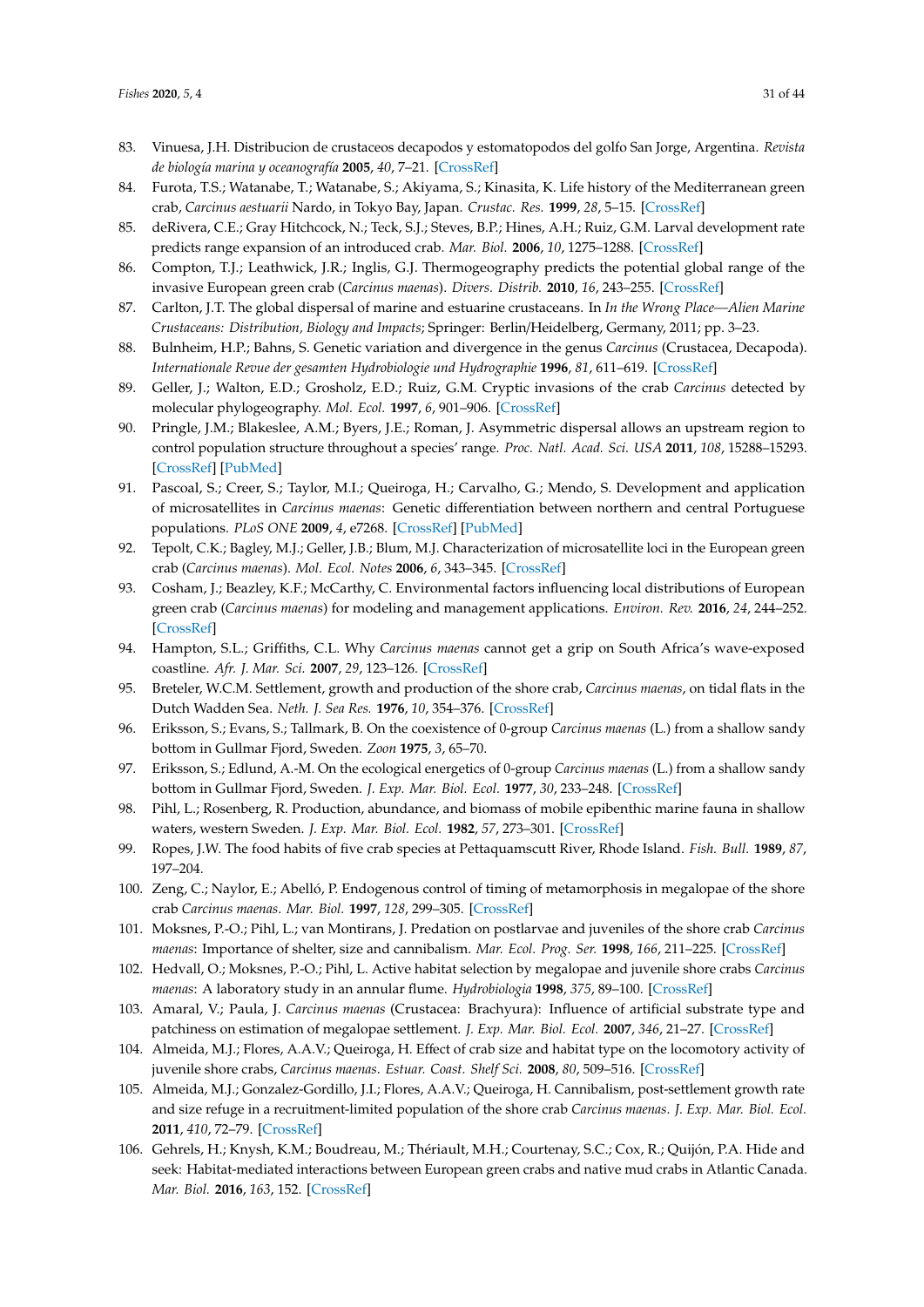- <span id="page-31-0"></span>107. Todd, P.A.; Briers, R.A.; Ladle, R.J.; Middleton, F. Phenotype-environment matching in the shore crab (*Carcinus maenas*). *Mar. Biol.* **2006**, *148*, 1357–1367. [\[CrossRef\]](http://dx.doi.org/10.1007/s00227-005-0159-2)
- <span id="page-31-1"></span>108. Price, N.; Green, S.; Troscianko, J.; Tregenza, T.; Stevens, M. Background matching and disruptive coloration as habitat-specific strategies for camouflage. *Sci. Rep.* **2019**, *9*, 7840. [\[CrossRef\]](http://dx.doi.org/10.1038/s41598-019-44349-2)
- <span id="page-31-2"></span>109. Thiel, M.; Dernedde, T. Recruitment of shore crabs *Carcinus maenas* on tidal flats: Mussel clumps as an important refuge for juveniles. *Helgoländer Meeresunters.* **1994**, *48*, 321–332. [\[CrossRef\]](http://dx.doi.org/10.1007/BF02367044)
- 110. Amaral, V.; Cabral, H.N.; Jenkins, S.; Hawkins, S.; Paula, J. Comparing quality of estuarine and nearshore intertidal habitats for *Carcinus maenas*. *Estuar. Coast. Shelf Sci.* **2009**, *83*, 219–226. [\[CrossRef\]](http://dx.doi.org/10.1016/j.ecss.2009.03.029)
- <span id="page-31-3"></span>111. Bessa, F.; Baeta, A.; Martinho, F.; Marques, S.; Pardal, M.A. Seasonal and temporal variations in population dynamics of the *Carcinus maenas* (L.): The effect of an extreme drought event in a southern European estuary. *J. Mar. Biol. Assoc. UK* **2010**, *90*, 867–876. [\[CrossRef\]](http://dx.doi.org/10.1017/S0025315409991421)
- <span id="page-31-4"></span>112. Ropes, J.W. The feeding habits of the green crab, *Carcinus maenas* (L.). *Fish. Bull.* **1968**, *67*, 183–203.
- <span id="page-31-10"></span>113. Young, A.M.; Elliott, J.A.; Incatasciato, J.M.; Taylor, M.L. Seasonal catch, size, color, and assessment of trapping variables for the European green crab *Carcinus maenas* (Linnaeus, 1758) (Brachyura: Portunoidea: Carcinidae), a nonindigenous species in Massachusetts, USA. *J. Crustac. Biol.* **2017**, *37*, 556–570. [\[CrossRef\]](http://dx.doi.org/10.1093/jcbiol/rux068)
- <span id="page-31-5"></span>114. Jensen, G.C.; McDonald, P.S.; Armstrong, D.A. East meets west: Competitive interactions between green crab *Carcinus maenas*, and native and introduced shore crab *Hemigrapsus* spp. *Mar. Ecol. Prog. Ser.* **2002**, *225*, 251–262. [\[CrossRef\]](http://dx.doi.org/10.3354/meps225251)
- <span id="page-31-6"></span>115. Ameyaw-Akumfi, C.; Naylor, E. Spontaneous and induced components of salinity preference behavior in *Carcinus maenas*. *Mar. Ecol. Prog. Ser.* **1987**, *37*, 153–158. [\[CrossRef\]](http://dx.doi.org/10.3354/meps037153)
- <span id="page-31-7"></span>116. Singh, R. Natural Diet of, and Shelter-Use by, the Green Crab, *Carcinus maenas* (L.) in Nova Scotia. Master's Thesis, University of New Brunswick, Fredericton, NB, Canada, 1991.
- <span id="page-31-8"></span>117. Yonge, C.M. *The Sea Shore*; Collins: London, UK, 1949.
- <span id="page-31-20"></span>118. Dare, P.J.; Edwards, D.B. Underwater television observations on the intertidal movements of shore crabs, *Carcinus maenas*, across a mudflat. *J. Mar. Biol. Assoc. UK* **1981**, *61*, 107–116. [\[CrossRef\]](http://dx.doi.org/10.1017/S002531540004594X)
- <span id="page-31-9"></span>119. Green, J. *The Biology of Estuarine Animals*; Sidgwick and Jackson: London, UK, 1968.
- <span id="page-31-11"></span>120. Ingle, R.W. *British Crabs*; Oxford University Press and British Museum: London, UK, 1980.
- 121. Ingle, R.W. *Shallow-Water Crabs Synopsis of the British Fauna*; Cambridge University Press and the Estuarine and Brackish-water Science Association: Cambridge, UK, 1983.
- <span id="page-31-21"></span>122. Elner, R.W. Diet of green crab *Carcinus maenas* (L.) from Port Hebert, southwestern Nova Scotia. *J. Shellfish Res.* **1981**, *1*, 89–94.
- 123. Clark, P.F. *North-East Atlantic Crabs: An Atlas of Distribution*; Marine Conservation Society: Ross-on-Wye, UK, 1986.
- <span id="page-31-12"></span>124. Novak, M. Diurnal activity in a group of Gulf of Maine decapods. *Crustaceana* **2004**, *77*, 603–620. [\[CrossRef\]](http://dx.doi.org/10.1163/1568540041717975)
- <span id="page-31-13"></span>125. Himes, A.R.; Balschi, W.S.; Pelletier, G.; Frederich, M. Color phase—Specific ion regulation of the European green crab *Carcinus maenas* in an oscillating salinity environment. *J. Shellfish Res.* **2017**, *36*, 465–479. [\[CrossRef\]](http://dx.doi.org/10.2983/035.036.0218)
- <span id="page-31-14"></span>126. MacDonald, A.J.; Kienzle, H.M.; Drolet, D.; Hamilton, D.J. Distribution and habitat use of the invasive *Carcinus maenas* L. (European green crab) and the native *Cancer irroratus* (Say) (rock crab) in intertidal zones in the Upper Bay of Fundy, Canada. *Northeast. Nat.* **2018**, *25*, 161–180. [\[CrossRef\]](http://dx.doi.org/10.1656/045.025.0112)
- <span id="page-31-15"></span>127. Quinn, B.K. Dramatic decline and limited recovery of a green crab (*Carcinus maenas*) population in the Minas Basin, Canada after the summer of 2013. *PeerJ* **2018**, *6*, e5566. [\[CrossRef\]](http://dx.doi.org/10.7717/peerj.5566) [\[PubMed\]](http://www.ncbi.nlm.nih.gov/pubmed/30245928)
- <span id="page-31-16"></span>128. Edgell, C.; Hollander, J. The evolutionary ecology of European green crab, *Carcinus maenas*, in North America. In *In the Wrong Place—Alien Marine Crustaceans: Distribution, Biology and Impacts. Invading Nature – Springer Series in Invasion Ecology, Vol. 6*; Galil, B.S., Clark, P.F., Carlton, J.T., Eds.; Springer: New York, NY, USA, 2011; pp. 641–659.
- <span id="page-31-17"></span>129. Tepolt, C.K.; Somero, G.N. Master of all trades: Thermal acclimation and adaptation of cardiac function in a broadly distributed marine invasive species, the European green crab, *Carcinus maenas*. *J. Exp. Biol.* **2014**, *217*, 1129–1138. [\[CrossRef\]](http://dx.doi.org/10.1242/jeb.093849) [\[PubMed\]](http://www.ncbi.nlm.nih.gov/pubmed/24671964)
- <span id="page-31-18"></span>130. Ahsanullah, M.; Newell, R.C. The effects of humidity and temperature on water loss in *Carcinus maenas* (L) and *Portunus marmoreus* (Leach). *Comp. Biochem. Physiol.* **1977**, *56*, 593–601. [\[CrossRef\]](http://dx.doi.org/10.1016/0300-9629(77)90292-4)
- <span id="page-31-19"></span>131. Madeira, D.; Narciso, L.; Cabral, H.N.; Vinagre, C.; Diniz, M.S. HSP70 production patterns in coastal and estuarine organisms facing increasing temperatures. *J. Sea Res.* **2012**, *73*, 137–147. [\[CrossRef\]](http://dx.doi.org/10.1016/j.seares.2012.07.003)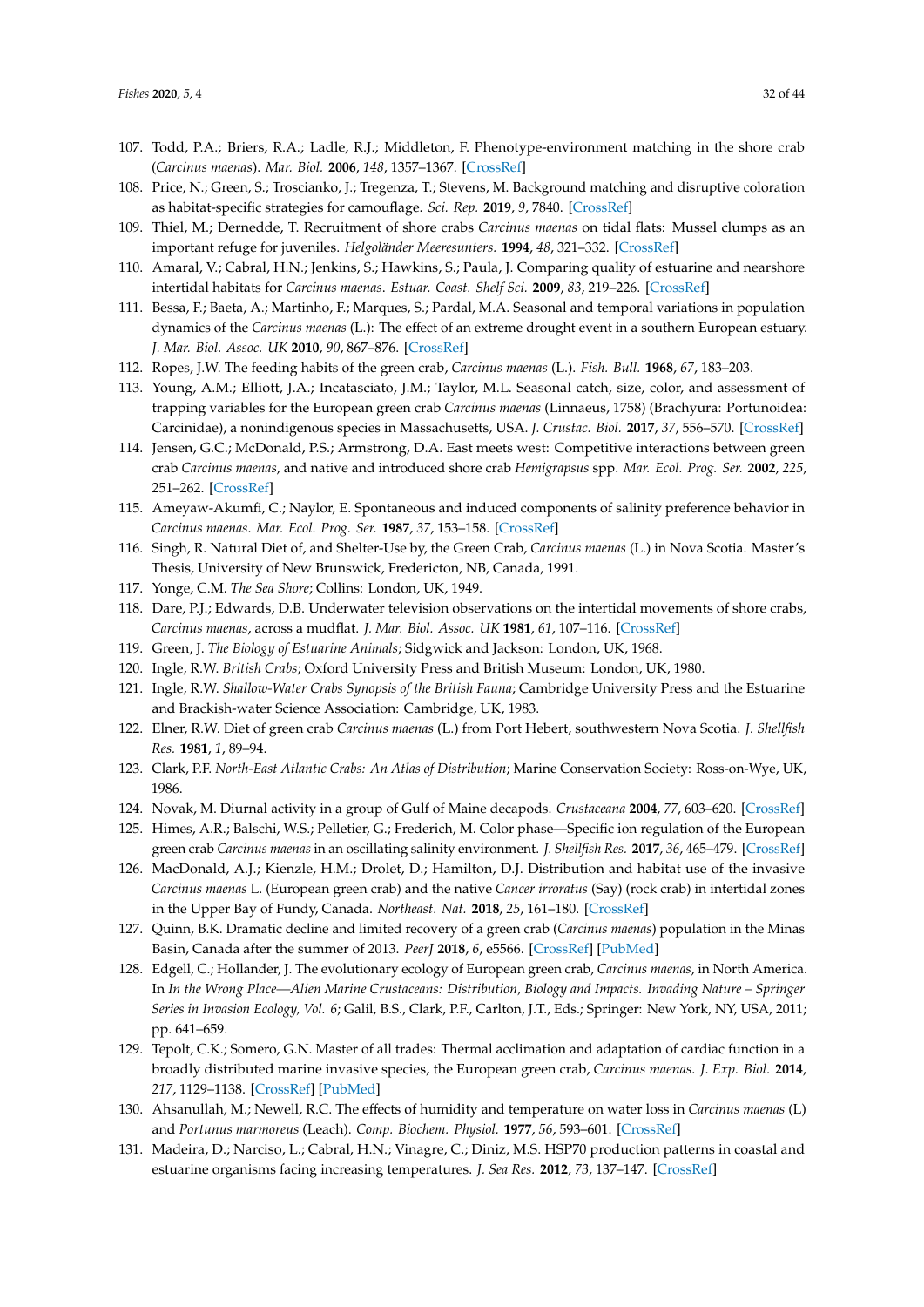- <span id="page-32-0"></span>132. Cuculescu, M.; Hyde, D.; Bowler, K. Thermal tolerance of two species of marine crab, *Cancer pagurus* and *Carcinus maenas*. *J. Therm. Biol.* **1988**, *23*, 107–110. [\[CrossRef\]](http://dx.doi.org/10.1016/S0306-4565(98)00008-4)
- <span id="page-32-1"></span>133. Crisp, D.J. (Ed.) The effects of the severe winter of 1962-63 on marine life in Britain. *J. Anim. Ecol.* **1964**, *33*, 165–210. [\[CrossRef\]](http://dx.doi.org/10.2307/2355)
- <span id="page-32-2"></span>134. Beukema, J.J. The abundance of shore crabs *Carcinus maenas* (L.) on a tidal flat in the Wadden Sea after cold and mild winters. *J. Exp. Mar. Biol. Ecol.* **1991**, *153*, 97–113. [\[CrossRef\]](http://dx.doi.org/10.1016/S0022-0981(05)80009-7)
- <span id="page-32-3"></span>135. Dexter, R.W. The marine communities of a tidal inlet at Cape Ann, Massachusetts: A study in bio-ecology. *Ecol. Monogr.* **1947**, *17*, 261–294. [\[CrossRef\]](http://dx.doi.org/10.2307/1948658)
- <span id="page-32-4"></span>136. Kienzle, H. Population Dynamics and Interactions between Invasive Green Crabs (*Carcinus maenas*) and Native Rock Crabs (*Cancer irroratus*) in Intertidal Zones in the Upper Bay of Fundy. Bachelor's Thesis, Mount Allison University, Sackville, NB, Canada, 2015; p. 41.
- <span id="page-32-5"></span>137. Kelley, A.; De Riviera, C.E.; Buckley, B.A. Cold tolerance of the invasive *Carcinus maenas* in the east Pacific: Molecular mechanisms and implications for range expansion in a changing climate. *Biol. Invasions* **2013**, *15*, 2299–2309. [\[CrossRef\]](http://dx.doi.org/10.1007/s10530-013-0454-7)
- <span id="page-32-6"></span>138. Naylor, E. Biological effects of heat effluent in the docks at Swansea. *Proc. Zool. Soc. Lond.* **1965**, *144*, 253–268. [\[CrossRef\]](http://dx.doi.org/10.1111/j.1469-7998.1965.tb05177.x)
- <span id="page-32-7"></span>139. Berrill, M. The life cycle of the green crab *Carcinus maenas* at the northern end of its range. *J. Crustac. Biol.* **1982**, *2*, 31–39. [\[CrossRef\]](http://dx.doi.org/10.2307/1548108)
- <span id="page-32-8"></span>140. McGaw, I.J.; Naylor, E. Distribution and rhythmic locomotor patterns of estuarine and open shore populations of *Carcinus maenas*. *J. Mar. Biol. Assoc. UK* **1992**, *72*, 599–609. [\[CrossRef\]](http://dx.doi.org/10.1017/S0025315400059373)
- 141. Atkinson, R.J.A.; Parsons, A.J. Seasonal patterns of migration and locomotion rhythmicity in populations of *Carcinus*. *Neth. J. Sea Res.* **1973**, *7*, 81–93. [\[CrossRef\]](http://dx.doi.org/10.1016/0077-7579(73)90034-3)
- <span id="page-32-19"></span>142. Dries, M.; Adelung, D. Die schlei, ein modell für die verbreitung der strandkrabbe *Carcinus maenas*. *Helgoländer Meeresunter.* **1982**, *35*, 65. [\[CrossRef\]](http://dx.doi.org/10.1007/BF02289835)
- <span id="page-32-21"></span>143. Hunter, E.; Naylor, E. Intertidal migration by the shore crab *Carcinus maenas*. *Mar. Ecol. Prog. Ser.* **1993**, *101*, 131–138. [\[CrossRef\]](http://dx.doi.org/10.3354/meps101131)
- <span id="page-32-22"></span>144. Warman, C.G.; Reid, D.G.; Naylor, E. Variation in the tidal migratory behavior and rhythmic light-responsiveness in the shore crab, *Carcinus maenas*. *J. Mar. Biol. Assoc. UK* **1993**, *73*, 355–364. [\[CrossRef\]](http://dx.doi.org/10.1017/S0025315400032914)
- <span id="page-32-20"></span>145. Aagaard, A.; Warman, C.G.; Depledge, M.H. Tidal and seasonal changes in the temporal and spatial distribution of foraging *Carcinus maenas* in the weakly tidal littoral zone of Kerteminde Fjord, Denmark. *Mar. Ecol. Prog. Ser.* **1995**, *122*, 165–172. [\[CrossRef\]](http://dx.doi.org/10.3354/meps122165)
- <span id="page-32-9"></span>146. Reid, D.; Abelló, P.; Kaiser, M.; Warman, C. Carapace colour, inter-moult duration and the behavioural and physiological ecology of the shore crab *Carcinus maenas*. *Estuar. Coast. Shelf Sci.* **1997**, *44*, 203–211. [\[CrossRef\]](http://dx.doi.org/10.1006/ecss.1996.0212)
- <span id="page-32-10"></span>147. Audet, D.; Miron, G.; Morivasu, M. Biological characteristics of a newly established green crab population in the southern Gulf of St. Lawrence, Canada. *J. Shellfish Res.* **2008**, *27*, 427–441. [\[CrossRef\]](http://dx.doi.org/10.2983/0730-8000(2008)27[427:BCOANE]2.0.CO;2)
- <span id="page-32-11"></span>148. Dawirs, R.R.; Pueschel, C.; Schorn, F. Temperature and growth in *Carcinus maenas* L. (Decapoda: Portunidae) larvae reared in the laboratory from hatching through metamorphosis. *J. Exp. Mar. Biol. Ecol.* **1986**, *100*, 47–74. [\[CrossRef\]](http://dx.doi.org/10.1016/0022-0981(86)90155-3)
- <span id="page-32-12"></span>149. McKnight, A.; Mathews, L.M.; Avery, R.; Lee, K.T. Distribution is correlated with color phase in green crabs, *Carcinus maenas* (Linnaeus, 1758) in southern New England. *Crustaceana* **2000**, *73*, 763–768.
- <span id="page-32-13"></span>150. Baeta, A.; Cabral, H.N.; Neto, J.M.; Marques, J.C. Biology, population dynamics and secondary production of the green crab *Carcinus maenas* (L.) in a temperate estuary. *Estuar. Coast. Shelf Sci.* **2005**, *65*, 43–52. [\[CrossRef\]](http://dx.doi.org/10.1016/j.ecss.2005.05.004)
- <span id="page-32-14"></span>151. Dawirs, R.R. Temperature and larval development of*Carcinus maenas*(Decapoda) in the laboratory; predictions of larval dynamics in the sea. *Mar. Ecol. Prog. Ser.* **1985**, *24*, 297–302. [\[CrossRef\]](http://dx.doi.org/10.3354/meps024297)
- <span id="page-32-15"></span>152. Nagaraj, M. Combined effects of temperature and salinity on the zoeal development of the green crab, *Carcinus maenas* (Linnaeus, 1758) (Decapoda: Portunidae). *Sci. Mar.* **1993**, *57*, 1–8.
- <span id="page-32-16"></span>153. Henry, R.P.; Garrelts, E.E.; McCarty, M.M.; Towle, D.W. Salinity adaptations in the euryhaline green crab, *Carcinus maenas*. *Bull. Mt. Desert Isl. Biol. Lab.* **1999**, *38*, 55.
- <span id="page-32-17"></span>154. Perkins, E.J.; Gribbon, E.; Murray, R.B. Some aspects of the biology of *Carcinus maenas* (L.) II. survival at low salinity. *Trans. Dumfries. Galloway Nat. Hist. Antiqu. Soc.* **1969**, *46*, 27–28.
- <span id="page-32-18"></span>155. Taylor, A.C. The respiratory responses of *Carcinus maenas* (L.) to changes in environmental salinity. *J. Exp. Mar. Biol. Ecol.* **1977**, *29*, 197–210. [\[CrossRef\]](http://dx.doi.org/10.1016/0022-0981(77)90048-X)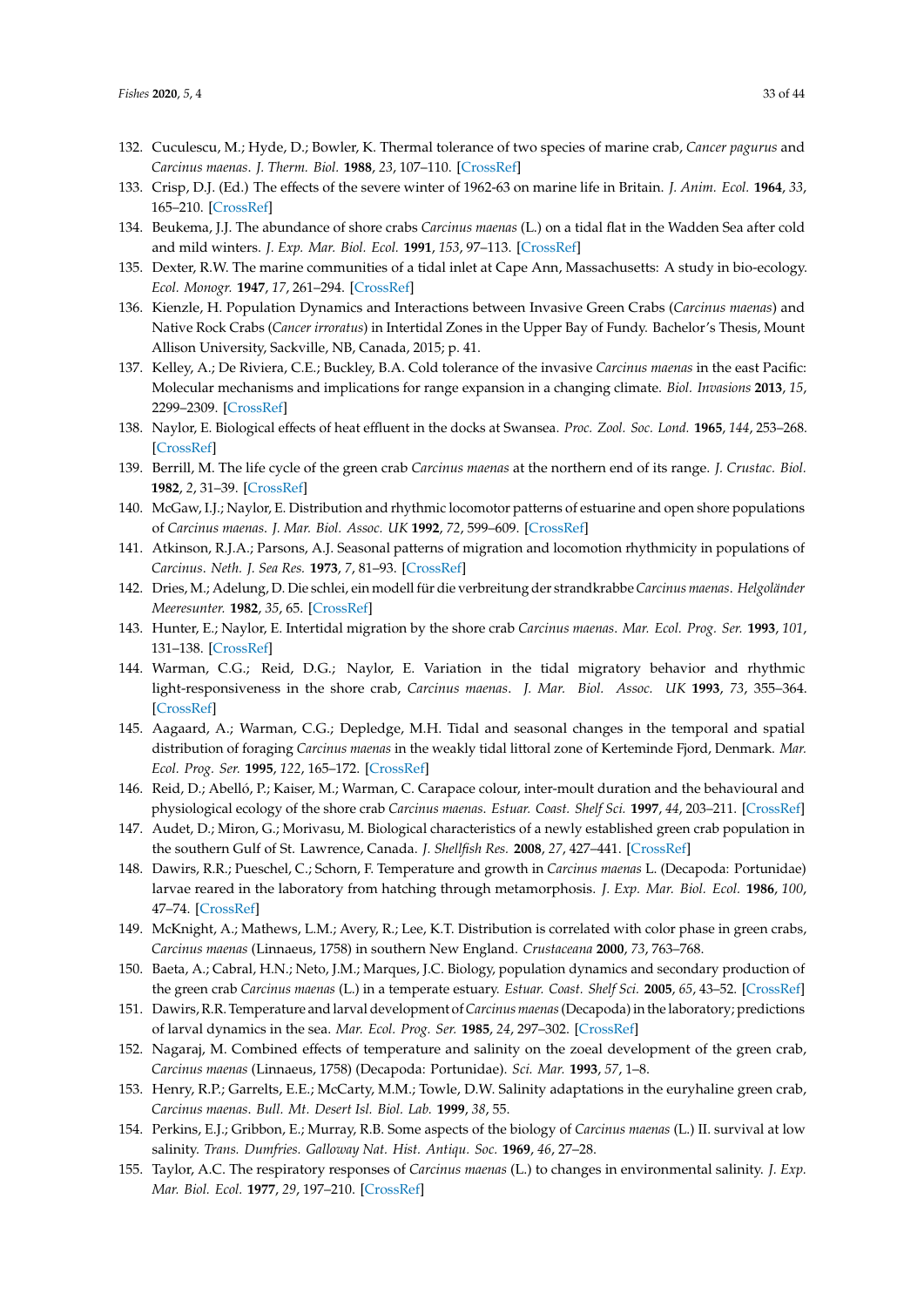- <span id="page-33-0"></span>156. McGaw, I.J. Behavioural Responses of the Shore Crab *Carcinus maenas* to Salinity Variation. Ph.D. Thesis, University of Wales, Bangor, UK, 1991.
- <span id="page-33-3"></span>157. McGaw, I.; Naylor, E. Salinity preference of the shore crab *Carcinus maenas* in relation to coloration during intermoult and to prior acclimation. *J. Exp. Mar. Biol. Ecol.* **1992**, *155*, 145–159. [\[CrossRef\]](http://dx.doi.org/10.1016/0022-0981(92)90059-J)
- <span id="page-33-5"></span>158. Reid, D.; Abelló, P.; McGaw, I.J.; Naylor, E. Differential tolerances of desiccation and hypo-osmotic stress in sub- and inter-tidal *Carcinus maenas*. In *Phenotypic Responses and Individuality in Aquatic Ectotherms*; Aldrich, J.C., Ed.; Japaga Publishers: Wicklow, Ireland, 1989; pp. 89–96.
- <span id="page-33-1"></span>159. Lee, K.T.; McKnight, A.; Kellogg, K.; Juanes, F. Salinity tolerance in color phases of female green crabs *Carcinus maenas* (Linnaeus, 1758). *Crustaceana* **2003**, *76*, 247–253.
- <span id="page-33-2"></span>160. Styrishave, B.; Andersen, O. Seasonal variations in hepatopancreas fatty acid profiles of two colour forms of shore crabs, *Carcinus maenas*. *Mar. Biol.* **2000**, *137*, 415–422. [\[CrossRef\]](http://dx.doi.org/10.1007/s002270000345)
- <span id="page-33-4"></span>161. Thomas, N.J.; Lasiak, T.A.; Naylor, E. Salinity preference behavior in *Carcinus*. *Mar. Behav. Physiol.* **1981**, *7*, 277–282. [\[CrossRef\]](http://dx.doi.org/10.1080/10236248109386988)
- <span id="page-33-6"></span>162. McGaw, I.J.; Kaiser, M.J.; Naylor, E.; Hughes, R.N. Intraspecific morphological variation related to the moult-cycle in colour forms of the shore crab *Carcinus maenas*. *J. Zool. Lond.* **1992**, *228*, 351–359. [\[CrossRef\]](http://dx.doi.org/10.1111/j.1469-7998.1992.tb04614.x)
- <span id="page-33-7"></span>163. Anger, K.; Spivak, E.; Luppi, T. Effects of reduced salinities on development and bioenergetics of early larval shore crab, *Carcinus maenas*. *J. Exp. Mar. Biol. Ecol.* **1998**, *220*, 287–304. [\[CrossRef\]](http://dx.doi.org/10.1016/S0022-0981(97)00110-X)
- <span id="page-33-8"></span>164. Lance, J. The salinity tolerance of some estuarine planktonic crustaceans. *Biol. Bull.* **1964**, *127*, 108–118. [\[CrossRef\]](http://dx.doi.org/10.2307/1539348)
- <span id="page-33-9"></span>165. Darbyson, E.A. Local Vectors of Spread of the Green Crab (*Carcinus maenas*) and the Clubbed Tunicate (*Styela Clava*) in the Southern Gulf of St. Lawrence, Canada. Master's Thesis, University of Halifax, Halifax, NS, Canada, 2006.
- <span id="page-33-10"></span>166. Bohn, G. Sur le renversement du courant respiratoire chez les Décapodes. *CR. Acad. Sci.* **1897**, *125*, 539–542.
- <span id="page-33-12"></span>167. Reid, D.G.; Aldrich, J.C. Variation in responses to environmental hypoxia of different colour forms of the shore crab *Carcinus maenas* (L.). *Comp. Biochem. Physiol.* **1989**, *92*, 535–539. [\[CrossRef\]](http://dx.doi.org/10.1016/0300-9629(89)90361-7)
- <span id="page-33-11"></span>168. Taylor, A.C.; Butler, P.J. The behavior and physiological responses of the shore crab *Carcinus maenas* during changes in environmental oxygen tension. *Neth. J. Sea Res.* **1973**, *7*, 496–505. [\[CrossRef\]](http://dx.doi.org/10.1016/0077-7579(73)90069-0)
- <span id="page-33-13"></span>169. Aldrich, J.C. The influence of individual variations in metabolic rate and tidal conditions on the response to hypoxia in *Carcinus maenas* (L.). *Comp. Biochem. Physiol.* **1986**, *83*, 53–60. [\[CrossRef\]](http://dx.doi.org/10.1016/0300-9629(86)90087-3)
- <span id="page-33-14"></span>170. Taylor, A.C. The respiratory responses of *Carcinus maenas* to declining oxygen tension. *J. Exp. Biol.* **1976**, *65*, 309–322.
- <span id="page-33-15"></span>171. Jungblut, S.; Boos, K.; McCarthy, M.L.; Saborowski, R.; Hagen, W. Invasive versus native brachyuran crabs in a European rocky intertidal: Respiratory performance and energy expenditures. *Mar. Biol.* **2018**, *165*, 54. [\[CrossRef\]](http://dx.doi.org/10.1007/s00227-018-3313-3)
- <span id="page-33-16"></span>172. McMahon, B.R. Physiological responses to oxygen depletion in intertidal animals. *Am. Zool.* **1988**, *28*, 39–53. [\[CrossRef\]](http://dx.doi.org/10.1093/icb/28.1.39)
- <span id="page-33-17"></span>173. Clutton-Brock, T. Sexual selection in males and females. *Science* **2007**, *318*, 1882–1885. [\[CrossRef\]](http://dx.doi.org/10.1126/science.1133311) [\[PubMed\]](http://www.ncbi.nlm.nih.gov/pubmed/18096798)
- <span id="page-33-18"></span>174. Souza, A.T.; Ilarri, M.I.; Campos, J.; Marques, J.C.; Martins, I. Differences in the neighborhood: Structural variations in the carapace of shore crabs *Carcinus maenas* (Decapoda: Portunidae). *Estuar. Coast. Shelf Sci.* **2011**, *95*, 424–430. [\[CrossRef\]](http://dx.doi.org/10.1016/j.ecss.2011.06.021)
- 175. Wolf, F. Red and green colour forms in the common shore crab *Carcinus maenas* (L.) (Crustacea: Brachyura: Portunidae): Theoretical predictions and empirical data. *J. Nat. Hist.* **1998**, *32*, 1807–1812. [\[CrossRef\]](http://dx.doi.org/10.1080/00222939800771311)
- <span id="page-33-22"></span>176. Styrishave, B.; Rewitz, K.; Andersen, O. Frequency of moulting by shore crabs *Carcinus maenas* (L.) changes their colour and their success in mating and physiological performance. *J. Exp. Mar. Biol. Ecol.* **2004**, *313*, 317–336. [\[CrossRef\]](http://dx.doi.org/10.1016/j.jembe.2004.08.013)
- <span id="page-33-19"></span>177. Styrishave, B.; Aagaard, A.; Andersen, O. *In situ* studies on physiology and behavior in two colour forms of the shore crab *Carcinus maenas* in relation to season. *Mar. Ecol. Prog. Ser.* **1999**, *189*, 221–231. [\[CrossRef\]](http://dx.doi.org/10.3354/meps189221)
- <span id="page-33-20"></span>178. Rewitz, K.; Styrishave, B.; Depledge, M.H.; Andersen, O. Spatial and temporal distribution of shore crabs *Carcinus maenas* in a small tidal estuary (Looe Estuary), Cornwall, England. *J. Crustac. Biol.* **2004**, *24*, 178–187. [\[CrossRef\]](http://dx.doi.org/10.1651/C-2417)
- <span id="page-33-21"></span>179. Kaiser, M.J.; Hughes, R.N.; Reid, D.G. Chelal morphometry, prey-size selection and aggressive competition in green and red forms of *Carcinus maenas* (L.). *J. Exp. Mar. Biol. Ecol.* **1990**, *140*, 121–134. [\[CrossRef\]](http://dx.doi.org/10.1016/0022-0981(90)90086-R)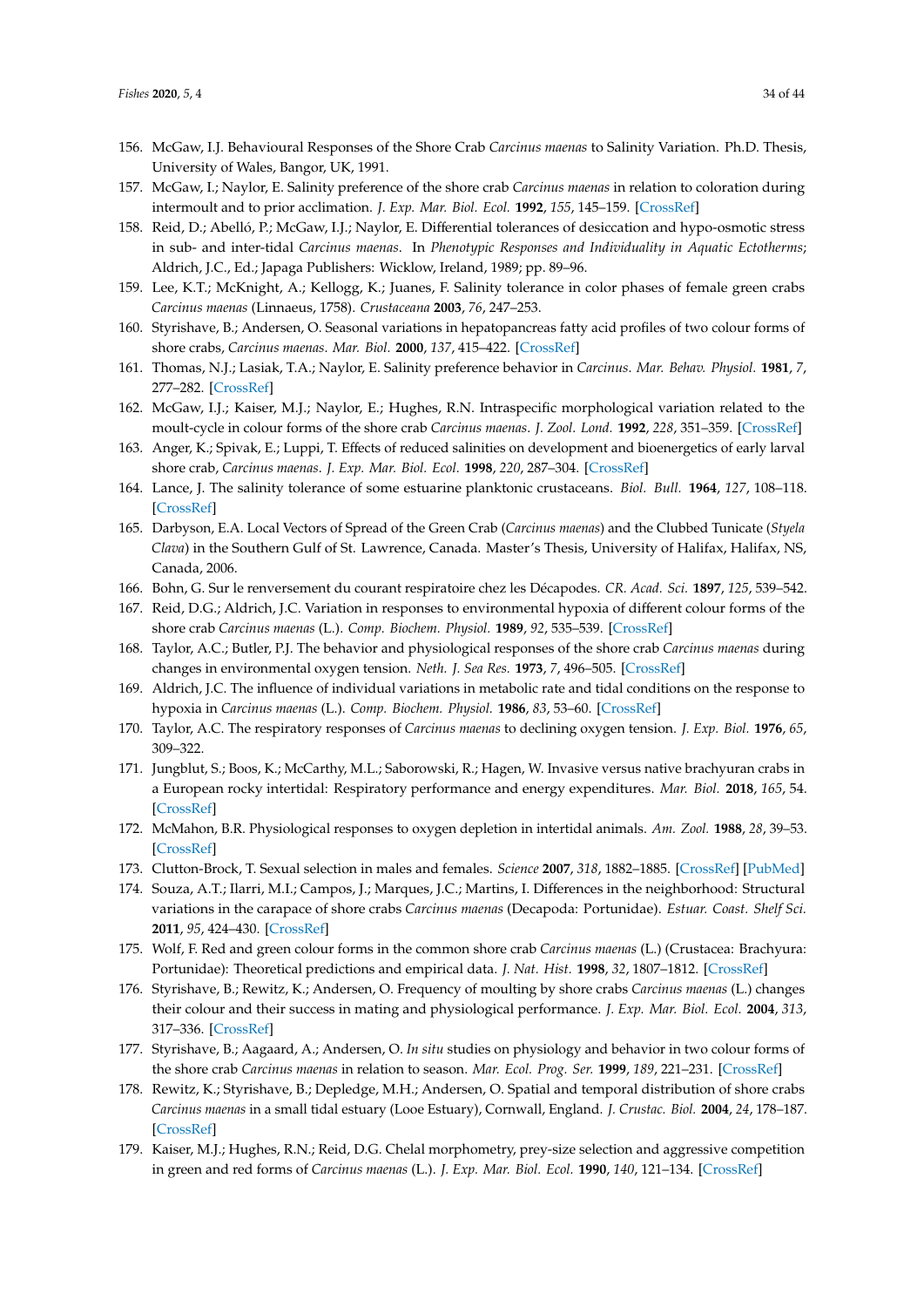- <span id="page-34-0"></span>180. Lee, K.T.; Vespoli, J.L. Tracking color change in individual green crabs, *Carcinus maenas* (L.). *Northeast. Nat.* **2015**, *22*, 413–423. [\[CrossRef\]](http://dx.doi.org/10.1656/045.022.0214)
- <span id="page-34-1"></span>181. Queiroga, H. An analysis of the size structure of *Carcinus maenas* (L.)(Decapoda, Brachyura) from Canal de Mira, Ria de Aveiro, Portugal. *Biosis* **1993**, *1*, 89–106.
- <span id="page-34-2"></span>182. Poirier, L.A.; Mohan, J.; Speare, R.; Davidson, J.; Quijón, P.A.; St-Hilaire, S. Moulting synchrony in green crabs (*Carcinus maenas*) from Prince Edward Island, Canada. *Mar. Biol. Res.* **2016**, *12*, 969–977. [\[CrossRef\]](http://dx.doi.org/10.1080/17451000.2016.1210810)
- <span id="page-34-3"></span>183. Fulton, B.A.; Fairchild, E.A.; Warner, R. *Carcinus maenas* in two New Hampshire estuaries. Part 2: Assessment of average intermolt period. *J. Crustac. Biol.* **2013**, *33*, 339–347. [\[CrossRef\]](http://dx.doi.org/10.1163/1937240X-00002145)
- <span id="page-34-4"></span>184. McVean, A.; Findlay, I. The incidence of autotomy in an estuarine population of the crab *Carcinus maenas*. *J. Mar. Biol. Assoc. UK* **1979**, *59*, 341–354. [\[CrossRef\]](http://dx.doi.org/10.1017/S0025315400042648)
- <span id="page-34-5"></span>185. Bliss, D.E. Autotomy and regeneration. In *Physiology of Crustacea, Vol. 1*; Waterman, T.H., Ed.; Academic Press: New York, NY, USA, 1961; pp. 561–589.
- <span id="page-34-6"></span>186. Sekkelsten, G.I. Effect of handicap on mating success in male shore crabs *Carcinus maenas*. *Oikos* **1988**, *51*, 131–134. [\[CrossRef\]](http://dx.doi.org/10.2307/3565635)
- <span id="page-34-7"></span>187. Brian, J.V. Inter-Population Variability in the Shore Crab (*Carcinus maenas* L.) and Its Potential Use as a Biomarker of Anthropogenic Effects. Ph.D. Thesis, Napier University, Edinburgh, UK, 2002.
- <span id="page-34-8"></span>188. van der Meeren, G.I. Sex- and size-dependent mating tactics in a natural population of shore crabs *Carcinus maenas*. *J. Anim. Ecol.* **1994**, *63*, 307–314. [\[CrossRef\]](http://dx.doi.org/10.2307/5549)
- <span id="page-34-9"></span>189. d'Acoz, C.D.U. Activités reproductrices saisonnieres des differentes classe de tailes d'une population de crabs verts *Carcinus maenas* (Linnaeus, 1758) dans le sud de la mer du Nord. *Cah. Biol. Mar.* **1993**, *35*, 1–13.
- <span id="page-34-10"></span>190. van der Meeren, G.I.; Van der Meeren, C.I. Location of spawning shore crabs, *Carcinus maenas* (L., 1758) (Decapoda, Brachyura). *Crustaceana* **1992**, *63*, 92–94. [\[CrossRef\]](http://dx.doi.org/10.1163/156854092X00325)
- <span id="page-34-11"></span>191. Williamson, H.C. On the larval and early young stages, and rate of growth, of the shore crab (*Carcinus maenas* Leach). *Rep. Fish. Board. Scotl.* **1903**, *21*, 136–139.
- <span id="page-34-12"></span>192. Rasmussen, E. Behaviour of sacculinized shore crabs (*Carcinus maenas* Pennant). *Nature* **1959**, *183*, 479–480. [\[CrossRef\]](http://dx.doi.org/10.1038/183479c0)
- <span id="page-34-13"></span>193. Wheatly, M.G. The provision of oxygen to developing eggs by female shore crabs (*Carcinus maenas*). *J. Mar. Biol. Assoc. UK* **1981**, *61*, 117–128. [\[CrossRef\]](http://dx.doi.org/10.1017/S0025315400045951)
- <span id="page-34-14"></span>194. Almaça, C. Note sur la biologie des populations de *Carcinus maenas* (L.) de la zone intertidale du Portugal occidental. *Quad. Lab. Tecnol. Pesca* **1982**, *3*, 179–185.
- <span id="page-34-15"></span>195. Sprung, M. Larval abundance and recruitment of *Carcinus maenas* L. close to its southern geographic limit: A case of match and mismatch. In *Advances in Decapod Crustacean Research*; Springer: Berlin/Heidelberg, Germany, 2001; pp. 153–158.
- <span id="page-34-16"></span>196. Queiroga, H.; Costlow, J.D.; Moreira, M.H. Larval abundance patterns of *Carcinus maenas* (Decapoda, Brachyura) in Canal de Mira (Ria de Aveiro, Portugal). *Mar. Ecol. Prog. Ser.* **1994**, *111*, 63–72. [\[CrossRef\]](http://dx.doi.org/10.3354/meps111063)
- <span id="page-34-17"></span>197. Best, K.; McKenzie, C.H.; Couturier, C. Reproductive biology of an invasive population of European green crab, *Carcinus maenas*, in Placentia Bay, Newfoundland. *Manag. Biol. Invasions* **2017**, *8*, 247–255. [\[CrossRef\]](http://dx.doi.org/10.3391/mbi.2017.8.2.12)
- <span id="page-34-18"></span>198. Sharp, G.; Semple, R.; Connolly, K.; Blok, R.; Audet, D.; Cairns, D.; Courtenay, S. Ecological assessment of the Basin Head Lagoon: A proposed Marine Protected Area. *Can. Manuscr. Rep. Fish. Aquat. Sci.* **2003**, *2641*, 76.
- <span id="page-34-19"></span>199. Gillespie, G.E.; Phillips, A.C.; Paltzat, D.L.; Therriault, T.W. Status of the European green crab, *Carcinus maenas*, in British Columbia—2006. *Can. Tech. Rep. Fish. Aquat. Sci.* **2007**, *2700*, 39.
- <span id="page-34-20"></span>200. Mabin, C.; Wilson, J.R.U.; Le Roux, J.J.; Robinson, T.B. Reassessing the invasion of South African waters by the European shore-crab *Carcinus maenas*. *Afr. J. Mar. Sci.* **2017**, *39*, 259–267. [\[CrossRef\]](http://dx.doi.org/10.2989/1814232X.2017.1363818)
- <span id="page-34-21"></span>201. Lyons, J.L.; O'Riordan, M.R.; Cross, F.T.; Culloty, C.S. Reproductive biology of the shore crab *Carcinus maenas* (Decapoda, Portunidae): A macroscopic and histological view. *Invertebr. Reprod. Dev.* **2012**, *56*, 144–156. [\[CrossRef\]](http://dx.doi.org/10.1080/07924259.2011.582693)
- <span id="page-34-22"></span>202. Hines, A.H.; Ruiz, G.M.; Hitchcock, N.G.; deRivera, C. *Projecting Range Expansion of Invasive European Green Crabs (Carcinus maenas) to Alaska: Temperature and Salinity Tolerance of Larvae*; Prince William Sound Regional Citizens' Advisory Council: Anchorage, AK, USA, 2004; p. 22.
- <span id="page-34-23"></span>203. Flores, A.A.V.; Gomes, C.C.; Villano, W.F. Source populations in coastal crabs: Parameters affecting egg production. *Aquat. Biol.* **2009**, *7*, 31–43. [\[CrossRef\]](http://dx.doi.org/10.3354/ab00179)
- <span id="page-34-24"></span>204. Bate, C.S. On the development of Decapoda Crustacea. *Philos. Trans. R. Soc. Lond.* **1858**, *148*, 2–589.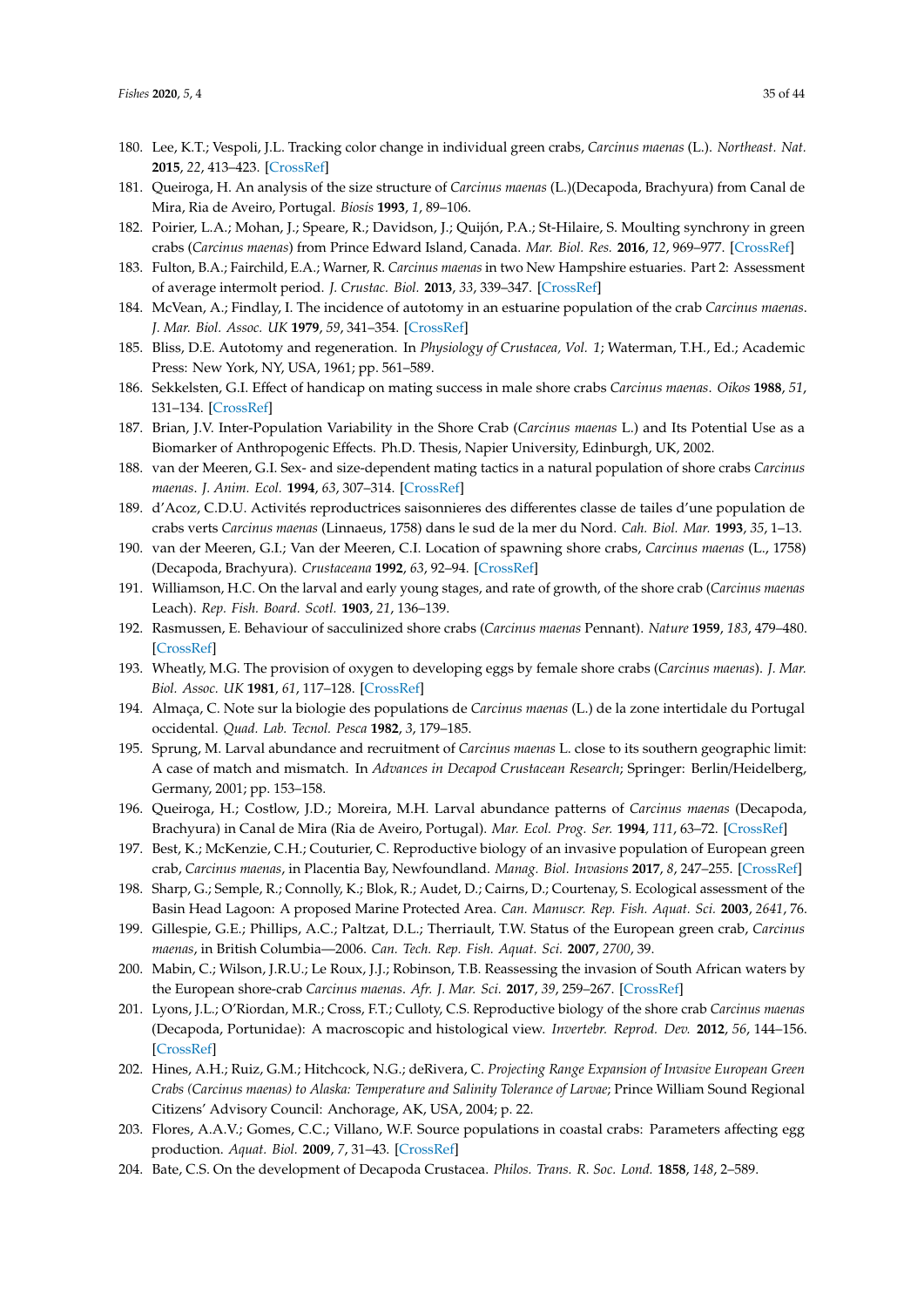- <span id="page-35-0"></span>205. Griffen, B.D. Linking individual diet variation and fecundity in an omnivorous marine consumer. *Oecologia* **2014**, *174*, 121–130. [\[CrossRef\]](http://dx.doi.org/10.1007/s00442-013-2751-3) [\[PubMed\]](http://www.ncbi.nlm.nih.gov/pubmed/23996228)
- <span id="page-35-1"></span>206. Klein Breteler, W. Laboratory experiments on the influence of environmental factors on the frequency of moulting and the increase in size at moulting of juvenile shore crabs, *Carcinus maenas*. *Neth. J. Sea Res.* **1975**, *9*, 100–120. [\[CrossRef\]](http://dx.doi.org/10.1016/0077-7579(75)90025-3)
- <span id="page-35-2"></span>207. Starr, M.; Himmelman, J.H.; Therriault, J.-C. Direct coupling of marine invertebrate spawning with phytoplankton blooms. *Science* **1990**, *247*, 1071–1074. [\[CrossRef\]](http://dx.doi.org/10.1126/science.247.4946.1071) [\[PubMed\]](http://www.ncbi.nlm.nih.gov/pubmed/17800066)
- <span id="page-35-3"></span>208. Mohamedeen, H.; Hartnoll, R.G. Larval and postlarval growth of individually reared specimens of the common shore crab *Carcinus maenas* (L.). *J. Exp. Mar. Biol. Ecol.* **1989**, *134*, 1–24. [\[CrossRef\]](http://dx.doi.org/10.1016/0022-0981(90)90053-F)
- <span id="page-35-4"></span>209. Epifanio, C.E.; Cohen, J.H. Behavioral adaptations in larvae of brachyuran crabs; a review. *J. Exp. Mar. Biol. Ecol.* **2016**, *482*, 85–105. [\[CrossRef\]](http://dx.doi.org/10.1016/j.jembe.2016.05.006)
- <span id="page-35-5"></span>210. Rasmussen, E. Systematics and ecology of the Isefjord marine fauna (Denmark) with a survey of the eelgrass (*Zostera*) vegetation and its communities. *Ophelia* **1973**, *11*, 1–507. [\[CrossRef\]](http://dx.doi.org/10.1080/00785326.1973.10430115)
- <span id="page-35-6"></span>211. Zeng, C.; Naylor, E. Occurrence in coastal water and endogenous tidal swimming rhythms of late megalopae of the shore crab *Carcinus maenas*: Implications for onshore recruitment. *Mar. Ecol. Prog. Ser.* **1966**, *136*, 69–79. [\[CrossRef\]](http://dx.doi.org/10.3354/meps136069)
- <span id="page-35-11"></span>212. Queiroga, H. Processos de dispersão e recrutamento das larvas do caranguejo *Carcinus maenas* (L.) na Ria de Aveiro. Ph.D. Thesis, Universidade de Aveiro, Aveiro, Portugal, 1995.
- <span id="page-35-7"></span>213. Queiroga, H. Distribution and drift of the crab *Carcinus maenas* (L.) (Decapoda, Portunidae) larvae over the continental shelf off northern Portugal in April 1991. *J. Plank. Res.* **1996**, *18*, 1981–2000. [\[CrossRef\]](http://dx.doi.org/10.1093/plankt/18.11.1981)
- <span id="page-35-8"></span>214. Zeng, C.; Naylor, E. Endogenous tidal rhythms of vertical migration in field collected zoea-1 larvae of the shore crab *Carcinus maenas*: Implications for ebb tide offshore dispersal. *Mar. Ecol. Prog. Ser.* **1966**, *132*, 71–82. [\[CrossRef\]](http://dx.doi.org/10.3354/meps132071)
- <span id="page-35-9"></span>215. Crowe, T.P.; Underwood, A.J. Testing behavioural "preferences" for suitable microhabitat. *J. Exp. Mar. Biol. Ecol.* **1998**, *225*, 1–11. [\[CrossRef\]](http://dx.doi.org/10.1016/S0022-0981(97)00187-1)
- <span id="page-35-10"></span>216. Therriault, T.W.; Herborg, L.M.; Locke, A.; McKindsey, C.W. *Risk Assessment for European Green Crab (Carcinus maenas) in Canadian Waters*; Fisheries and Oceans Canada, Science Branch: Nanaimo, BC, Canada, 2008.
- <span id="page-35-12"></span>217. Orton, J.H. Experiments in the sea on the rate of growth of some Crustacea Decapoda. *J. Mar. Biol. Assoc. UK* **1936**, *20*, 673–689. [\[CrossRef\]](http://dx.doi.org/10.1017/S0025315400058240)
- <span id="page-35-13"></span>218. Lützen, J. Growth, reproduction, and life span in *Sacculina carcini* Thompson (Cirripedia: Rhizocephala) in the Isefjord, Denmark. *Sarsia* **1984**, *69*, 91–105. [\[CrossRef\]](http://dx.doi.org/10.1080/00364827.1984.10420595)
- <span id="page-35-14"></span>219. Behrens Yamada, S.; Dumbauld, B.R.; Kalin, A.; Hunt, C.E.; Figlar-Barnes, R.; Randall, A. Growth and persistence of a recent invader *Carcinus maenas* in estuaries of the northeastern Pacific. *Biol. Invasions* **2005**, *7*, 309–321. [\[CrossRef\]](http://dx.doi.org/10.1007/s10530-004-0877-2)
- <span id="page-35-15"></span>220. Werner, M. Prevalence of the parasite *Sacculina carcini* Thompson 1836 (Crustacea, Rhizocephala) on its host crab *Carcinus maenas* (L.) on the west coast of Sweden. *Ophelia* **2001**, *55*, 101–110. [\[CrossRef\]](http://dx.doi.org/10.1080/00785236.2001.10409477)
- <span id="page-35-16"></span>221. Munch-Petersen, S.; Sparre, P.; Hoffman, E. Abundance of the shore crab, *Carcinus maenas* (L) estimated from mark-recapture experiments. *Dana* **1982**, *2*, 97–121.
- <span id="page-35-17"></span>222. Heath, J.R.; Barnes, H. Some changes in biochemical composition with season and during the moulting cycle of the common shore crab, *Carcinus maenas* (L.). *J. Exp. Mar. Biol. Ecol.* **1970**, *5*, 199–233. [\[CrossRef\]](http://dx.doi.org/10.1016/0022-0981(70)90001-8)
- <span id="page-35-18"></span>223. Garm, A. Mechanosensory properyies of the mouthpart setae of the European shore crab *Carcinus maenas*. *Mar. Biol.* **2005**, *147*, 1179–1190. [\[CrossRef\]](http://dx.doi.org/10.1007/s00227-005-0020-7)
- <span id="page-35-19"></span>224. Pedersen, K.L.; Pedersen, S.N.; Højrup, P.; Andersen, J.S.; Roepstorff, P.; Knudsen, J.; Depledge, M.H. Purification and characterization of a cadmium-induced metallothionein from the shore crab *Carcinus maenas* (L.). *Biochem. J.* **1994**, *297*, 609–614. [\[CrossRef\]](http://dx.doi.org/10.1042/bj2970609)
- <span id="page-35-20"></span>225. Sneddon, L.U.; Huntingford, F.A.; Taylor, A.C. Weapon size versus body size as a predictor of winning in fights between shore crabs, *Carcinus maenas* (L.). *Behav. Ecol. Sociobiol.* **1997**, *41*, 237–242. [\[CrossRef\]](http://dx.doi.org/10.1007/s002650050384)
- <span id="page-35-21"></span>226. Abelló, P.; Aagaard, A.; Warman, C.G.; Depledge, M.H. Spatial variability in the population structure of the shore crab *Carcinus maenas* (Crustacea: Brachyura) in a shallow-water, weakly tidal fjord. *Mar. Ecol. Prog. Ser.* **1997**, *147*, 97–103. [\[CrossRef\]](http://dx.doi.org/10.3354/meps147097)
- <span id="page-35-22"></span>227. McVean, A. The incidence of autotomy in *Carcinus maenas* (L.). *J. Exp. Mar. Biol. Ecol.* **1976**, *24*, 177–187. [\[CrossRef\]](http://dx.doi.org/10.1016/0022-0981(76)90102-7)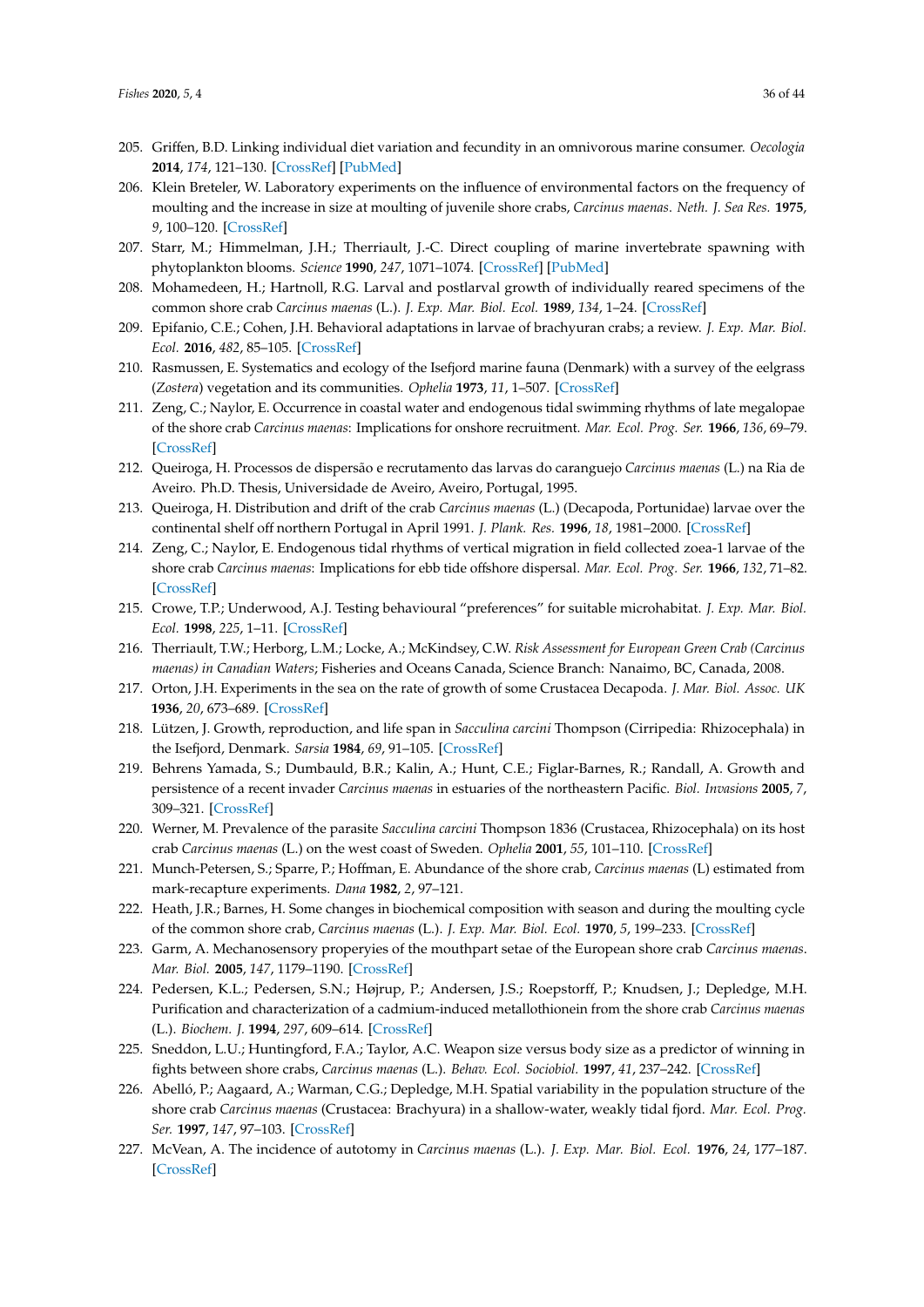- <span id="page-36-0"></span>228. Fletcher, N.; Hardege, J.D. The cost of conflict: Agonistic encounters influence responses to chemical signals in the European shore crab. *Anim. Behav.* **2009**, *77*, 357–361. [\[CrossRef\]](http://dx.doi.org/10.1016/j.anbehav.2008.10.007)
- <span id="page-36-1"></span>229. Walne, P.R.; Dean, G.J. Experiments on predation by the shore crab *Carcinus maenas* on *Mytilus* and *Mercenaria*. *ICES J. Mar. Sci.* **1972**, *34*, 190–199. [\[CrossRef\]](http://dx.doi.org/10.1093/icesjms/34.2.190)
- <span id="page-36-2"></span>230. Elner, R.W. The mechanics of predation by the shore crab, *Carcinus maenas* (L.), on the edible mussel, *Mytilus edulis* L. *Oecologia* **1978**, *36*, 333–344. [\[CrossRef\]](http://dx.doi.org/10.1007/BF00348059)
- <span id="page-36-3"></span>231. Elner, R.W.; Hughes, R.N. Energy maximization in the diet of the shore crab, *Carcinus maenas*. *J. Anim. Ecol.* **1978**, *47*, 103–116. [\[CrossRef\]](http://dx.doi.org/10.2307/3925)
- <span id="page-36-4"></span>232. Huxley, J.S.; Richards, O.W. Relative growth of the abdomen and the carapace of the shore-crab *Carcinus maenas*. *J. Mar. Biol. Assoc. UK* **1931**, *17*, 1001–1015. [\[CrossRef\]](http://dx.doi.org/10.1017/S0025315400052085)
- <span id="page-36-5"></span>233. Kamermans, P.; Blankendaal, M.; Perdon, J. Predation of shore crabs (*Carcinus maenas* (L.)) and starfish (*Asterias rubens* L.) on blue mussel (*Mytilus edulis* L.) seed from wild sources and spat collectors. *Aquaculture* **2009**, *290*, 256–262. [\[CrossRef\]](http://dx.doi.org/10.1016/j.aquaculture.2009.02.031)
- <span id="page-36-6"></span>234. Stevens, M.; Lown, A.E.; Wood, L.E. Camouflage and individual variation in shore crabs (*Carcinus maenas*) from different habitats. *PLoS ONE* **2014**, *9*, e115586. [\[CrossRef\]](http://dx.doi.org/10.1371/journal.pone.0115586)
- <span id="page-36-7"></span>235. Spooner, E.H.; Coleman, R.A.; Attrill, M.J. Sex differences in body morphology and multitrophic interactions involving the foraging behavior of the crab *Carcinus maenas*. *Mar. Ecol.* **2007**, *28*, 394–403. [\[CrossRef\]](http://dx.doi.org/10.1111/j.1439-0485.2007.00186.x)
- <span id="page-36-8"></span>236. Tremblay, M.J.; Thompson, A.; Paul, K. *Recent Trends in the Abundance of the Invasive Green Crab (Carcinus maenas) in Bras d'Or Lakes and Eastern Nova Scotia Based on Trap Surveys*; Fisheries and Ocean Canada, Bedford Institute of Oceanography: Dartmouth, NS, Canada, 2006.
- <span id="page-36-9"></span>237. Tummon Flynn, P.; Lynn, K.D.; Cairns, D.K.; Quijon, P.A. The role of the non-indigenous green crab (*Carcinus maenas*) in the decline of a unique strain of Irish moss (*Chondrus crispus*): Direct and indirect effects. *ICES J. Mar. Sci.* **2019**. [\[CrossRef\]](http://dx.doi.org/10.1093/icesjms/fsz130)
- <span id="page-36-10"></span>238. Rayner, G. The Behavioural Interactions between the American Lobster (*Homarus Americanus*) and the Invasive Green Crab (*Carcinus maenas*). Ph.D. Thesis, Memorial University of Newfoundland, St. John's, NL, Canada, 2018.
- <span id="page-36-11"></span>239. Rayner, G.; McGaw, I.J. Effects of the invasive green crab (*Carcinus maenas*) on American lobster (*Homarus americanus*): Food acquisition and trapping behavior. *J. Sea Res.* **2019**, *144*, 95–104. [\[CrossRef\]](http://dx.doi.org/10.1016/j.seares.2018.10.004)
- <span id="page-36-12"></span>240. Aman, J.; Grimes, K.W. Measuring Impacts of Invasive European Green Crabs on Maine Salt Marshes: A Novel Approach. In *Report to the Maine Outdoor Heritage Fund*; Wells National Estuarine Research Reserve: Wells, ME, USA, 2016; p. 19.
- <span id="page-36-13"></span>241. Jamieson, G.S.; Foreman, M.G.G.; Cherniawsky, J.Y.; Levings, C.D. European green crab (*Carcinus maenas*) dispersal: The Pacific experience. In *Crabs in Cold Water Regions: Biology, Management and Economics*; Paul, A.J., Dawe, E.G., Elner, R., Jamieson, G.S., Kruse, G.H., Otto, R.S., Sainte-Marie, B., Shirley, T.C., Woodby, D., Eds.; College Program AK-SG-02-01; University of Alaska Sea Grant: College, AK, USA, 2002; pp. 561–576.
- <span id="page-36-14"></span>242. Kelley, A.L.; deRivera, C.E.; Grosholz, E.D.; Ruiz, G.M.; Behrens Yamada, S.; Gillespie, G. Thermogeographic variation in body size of *Carcinus maenas*, the European green crab. *Mar. Biol.* **2015**, *162*, 1625–1635. [\[CrossRef\]](http://dx.doi.org/10.1007/s00227-015-2698-5)
- <span id="page-36-15"></span>243. DiBacco, C.; Therriault, T.W. Reproductive periodicity and larval vertical migration behavior of European green crab *Carcinus maenas* in a non-native habitat. *Mar. Ecol. Prog. Ser.* **2015**, *536*, 123–134. [\[CrossRef\]](http://dx.doi.org/10.3354/meps11422)
- <span id="page-36-16"></span>244. Hidalgo, F.J.; Baron, P.J.; Orensanz, J.M. A prediction come true: The green crab invades the Patagonian coast. *Biol. Invasions* **2005**, *7*, 547–552. [\[CrossRef\]](http://dx.doi.org/10.1007/s10530-004-5452-3)
- <span id="page-36-17"></span>245. Campbell, R.T.; Baring, R.J.; Dittmann, S. Cracking the cuisine: Invasive European shore crabs (*Carcinus maenas*) select a menu of soft-shelled mussels over cockles. *J. Exp. Mar. Biol. Ecol.* **2019**, *517*, 25–33. [\[CrossRef\]](http://dx.doi.org/10.1016/j.jembe.2019.05.011)
- <span id="page-36-18"></span>246. Jensen, G.C.; McDonald, P.S.; Armstrong, D.A. Biotic resistance to green crab, *Carcinus maenas*, in California bays. *Mar. Biol.* **2007**, *151*, 2231–2243. [\[CrossRef\]](http://dx.doi.org/10.1007/s00227-007-0658-4)
- <span id="page-36-19"></span>247. Behrens Yamada, S.; Gillespie, G.E. Will the European green crab (*Carcinus maenas*) persist in the Pacific Northwest? *ICES J. Mar. Sci.* **2008**, *65*, 725–729. [\[CrossRef\]](http://dx.doi.org/10.1093/icesjms/fsm191)
- <span id="page-36-20"></span>248. Grosholz, E.D.; Ruiz, G.M. Biological invasions drive size increases in marine and estuarine invertebrates. *Ecol. Lett.* **2003**, *6*, 700–705. [\[CrossRef\]](http://dx.doi.org/10.1046/j.1461-0248.2003.00495.x)
- <span id="page-36-21"></span>249. Bloch, C.P.; Curry, K.D.; Jahoda, J.C. Long-term effects of an invasive shore crab on Cape Cod, Massachusetts. *Northeast. Nat.* **2015**, *22*, 178–191. [\[CrossRef\]](http://dx.doi.org/10.1656/045.022.0118)
- <span id="page-36-22"></span>250. Scherer, B.; Reise, K. Significant predation on micro- and macrobenthos by the crab *Carcinus maenas* L. in the Wadden Sea. *Kiel Meeresforsch Sonderh* **1981**, *5*, 490–500.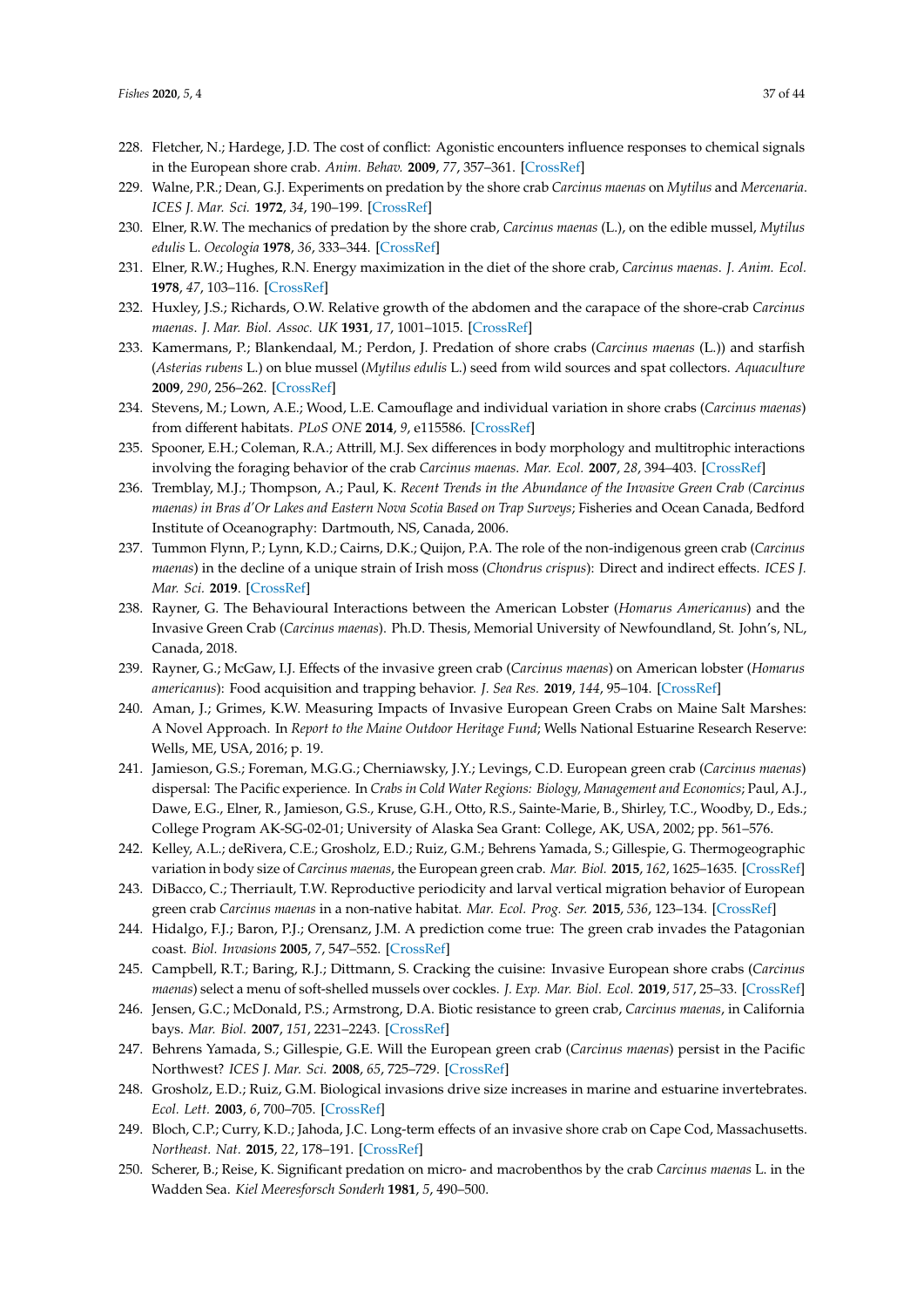- <span id="page-37-0"></span>251. Jackson, D.; Mason, C.F.; Long, S.P. Macro-invertebrate populations and production on a salt-marsh in east England dominated by *Spartina anglica*. *Oecologia* **1985**, *65*, 406–411. [\[CrossRef\]](http://dx.doi.org/10.1007/BF00378916) [\[PubMed\]](http://www.ncbi.nlm.nih.gov/pubmed/28310446)
- <span id="page-37-1"></span>252. Miller, R.J. Effectiveness of crab and lobster traps. *Can. J. Fish. Aquat. Sci.* **1990**, *47*, 1228–1251. [\[CrossRef\]](http://dx.doi.org/10.1139/f90-143)
- <span id="page-37-2"></span>253. Grosholz, E.D.; Ruiz, G.M.; Dean, C.A.; Shirley, K.A.; Maron, J.L.; Connors, P.G. The impacts of a nonindigenous marine predator in a California bay. *Ecology* **2000**, *81*, 1206–1224. [\[CrossRef\]](http://dx.doi.org/10.1890/0012-9658(2000)081[1206:TIOANM]2.0.CO;2)
- <span id="page-37-3"></span>254. Miller, R.J. Saturation of crab traps: Reduced entry and escapement. *ICES J. Mar. Sci.* **1979**, *38*, 338–345. [\[CrossRef\]](http://dx.doi.org/10.1093/icesjms/38.3.338)
- <span id="page-37-4"></span>255. Bergshoeff, J.A.; McKenzie, C.H.; Best, K.; Zargarpour, N.; Favaro, B. Using underwater video to evaluate the performance of the Fukui trap as a mitigation tool for the invasive European green crab (*Carcinus maenas*) in Newfoundland, Canada. *PeerJ* **2018**, *6*, e4223. [\[CrossRef\]](http://dx.doi.org/10.7717/peerj.4223)
- <span id="page-37-5"></span>256. Bergshoeff, J.A.; McKenzie, C.H.; Favaro, B. Improving the efficiency of the Fukui trap as a capture tool for the invasive European green crab (*Carcinus maenas*) in Newfoundland, Canada. *PeerJ* **2019**, *7*, e6308. [\[CrossRef\]](http://dx.doi.org/10.7717/peerj.6308)
- <span id="page-37-6"></span>257. Waser, A.M.; Dekker, R.; Witte, J.I.; McSweeney, N.; Ens, B.J.; van der Meer, J. Quantifying tidal movements of the shore crab *Carcinus maenas* on to complex epibenthic bivalve habitats. *Estuaries Coasts* **2018**, *41*, 507–520. [\[CrossRef\]](http://dx.doi.org/10.1007/s12237-017-0297-z)
- <span id="page-37-7"></span>258. Edwards, E. Observations on growth of the edible crab *Cancer pagurus*. *Rapports et Procés-Verbaux des Réunions* **1965**, *156*, 62–70.
- <span id="page-37-8"></span>259. Therriault, T. European green crab in British Columbia—Population and impact. In *Proceedings of the Regional Advisory Process on Green Crab, Carcinus maenas, Populations and Mitigations in the Newfoundland and Labrador Region, Canada, 17 March 2010*; Can. Sci. Advis. Sec. Proceed. Ser. 2011/020; Clovelly Golf Club: St. John's, NL, Canada, 2011; pp. 5–7.
- <span id="page-37-9"></span>260. Mathieson, S.; Berry, A.J. Spatial, temporal and tidal variation in crab populations in the Forth Estuary, Scotland. *J. Mar. Biol. Assoc. UK* **1997**, *77*, 167–183. [\[CrossRef\]](http://dx.doi.org/10.1017/S0025315400033853)
- <span id="page-37-10"></span>261. Grundstrom, J.; McAneney, B.; Fregeau, M.; Weston, S.; Buttner, J.; Walton, W.C.; Murphy, D.C. *Characterization of Green Crab (Carcinus maenas) Populations in Coastal Waters of Massachusetts*; 2004; p. 16, Unpublished report.
- <span id="page-37-11"></span>262. Aagaard, A. In situ variation in heart rate of the shore crab *Carcinus maenas* in relation to environmental factors and physiological condition. *Mar. Biol.* **1996**, *125*, 765–772. [\[CrossRef\]](http://dx.doi.org/10.1007/BF00349259)
- <span id="page-37-12"></span>263. Baeta, A.; Cabral, H.N.; Marques, J.C.; Pardal, M.A. Feeding ecology of the green crab, *Carcinus maenas* (L., 1758) in a temperate estuary, Portugal. *Crustaceana* **2006**, *79*, 1181–1193.
- <span id="page-37-13"></span>264. McGaw, I.J.; (Memorial University, St. John's, NL, Canada). Personal communication, 2018.
- <span id="page-37-14"></span>265. McKenzie, C. Ecological assessment of the invasive European green crab, *Carcinus maenas*, in Newfoundland: 2007–2009 population dynamics & ecological impact. In *Proceedings of the Regional Advisory Process on Green Crab, Carcinus maenas, Populations and Mitigations in the Newfoundland and Labrador Region, Canada, 17 March 2010*; Can. Sci. Advis. Sec. Proceed. Ser. 2011/020; Clovelly Golf Club: St. John's, NL, Canada, 2011; pp. 1–3.
- <span id="page-37-15"></span>266. Goldstein, J.S.; Morrissey, E.M.; Moretti, E.D.; Watson, W.H. A comparison of the distribution and abundance of European green crabs and American lobsters in the Great Bay Estuary, New Hampshire, USA. *Fish. Res.* **2017**, *189*, 10–17. [\[CrossRef\]](http://dx.doi.org/10.1016/j.fishres.2017.01.002)
- <span id="page-37-16"></span>267. Young, T.; Komarow, S.; Deegan, L.; Garritt, R. Population size and summer home range of the green crab, *Carcinus maenas*, in salt marsh tidal creeks. *Biol. Bull.* **1999**, *197*, 297–299. [\[CrossRef\]](http://dx.doi.org/10.2307/1542662) [\[PubMed\]](http://www.ncbi.nlm.nih.gov/pubmed/28281810)
- <span id="page-37-17"></span>268. Gee, J.M.; Warwick, R.M.; Davey, J.T.; George, C.L. Field experiments on the role of epibenthic predation in determining prey densities in an estuarine mudflat. *Estuar. Coast. Shelf Sci.* **1985**, *21*, 439–448. [\[CrossRef\]](http://dx.doi.org/10.1016/0272-7714(85)90022-8)
- <span id="page-37-18"></span>269. Raffaelli, D.; Conacher, A.; McLaclan, H.; Emes, C. The role of epibenthic crustacean predators in an estuarine food web. *Estuar. Coast. Shelf Sci.* **1989**, *28*, 149–160. [\[CrossRef\]](http://dx.doi.org/10.1016/0272-7714(89)90062-0)
- <span id="page-37-19"></span>270. Zwarts, L.; Wanink, J.H. How the food supply harvestable by waders in the Wadden Sea depends on the variation in energy density, body weight, biomass, burying depth and behavior of tidal-flat invertebrates. *Neth. J. Sea Res.* **1993**, *31*, 441–476. [\[CrossRef\]](http://dx.doi.org/10.1016/0077-7579(93)90059-2)
- <span id="page-37-20"></span>271. Ameyaw-Akumfi, C.; Hughes, R.N. Behaviour of *Carcinus maenas* feeding on large *Mytilus edulis*. How do they assess the optimum diet? *Mar. Ecol. Prog. Ser.* **1987**, *38*, 213–216. [\[CrossRef\]](http://dx.doi.org/10.3354/meps038213)
- <span id="page-37-22"></span>272. Smith, O.R.; Chin, E. The effects of predation on soft clams, *Mya arenaria*. *Natl Shellfish. Assoc. Conv. Address* **1951**, *42*, 37–44.
- <span id="page-37-21"></span>273. MacPhail, J.S.; Lord, E.I.; Dickie, L.M. The green crab—A new clam enemy. *Fish. Res. Bull. Can. Atl. Prog. Rep.* **1955**, *63*, 3–12.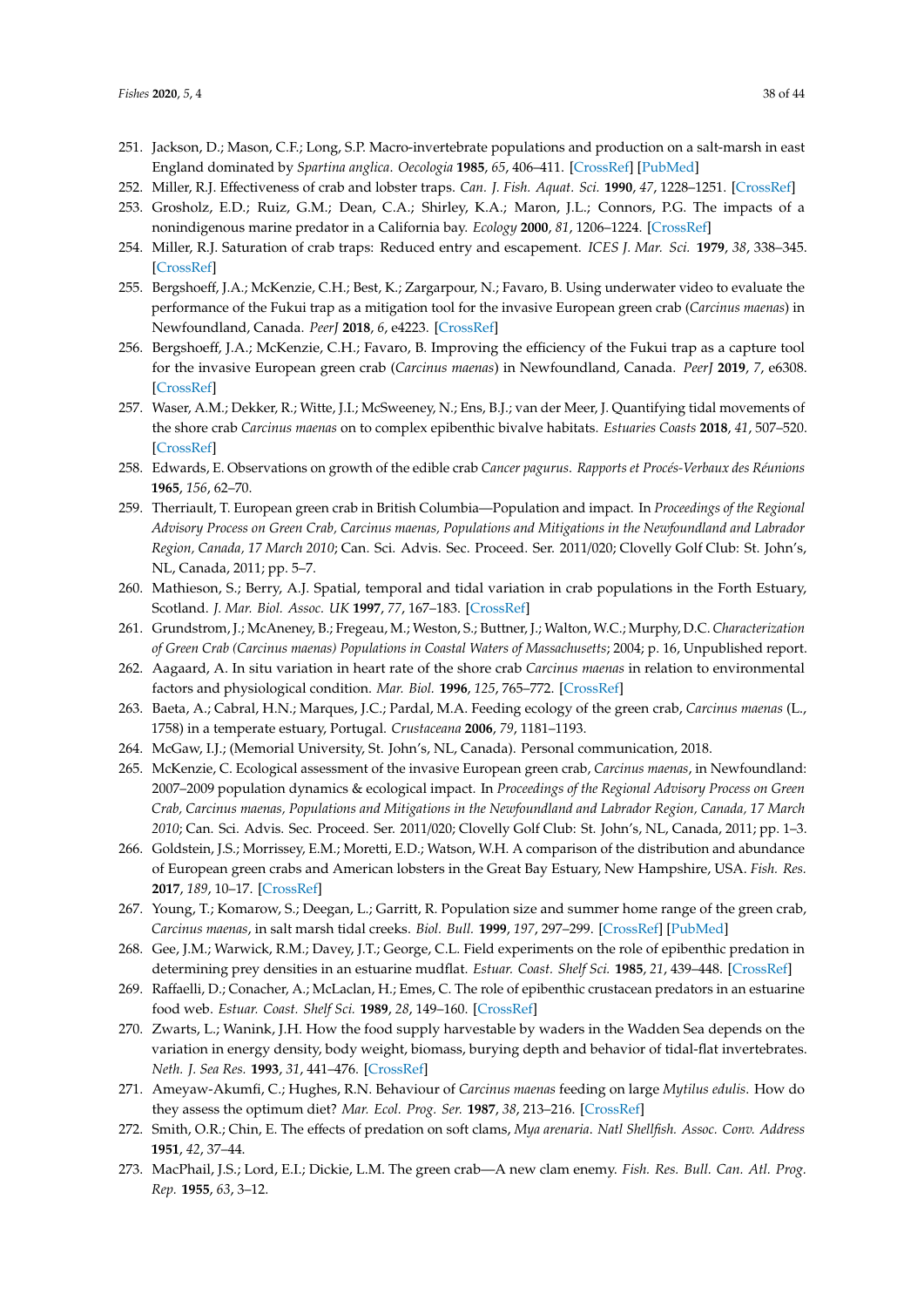- <span id="page-38-19"></span>274. Jensen, K.T.; Jensen, J.N. The importance of some epibenthic predators on the density of juvenile benthic macrofauna in the Danish Wadden Sea. *J. Exp. Mar. Biol. Ecol.* **1985**, *89*, 157–174. [\[CrossRef\]](http://dx.doi.org/10.1016/0022-0981(85)90124-8)
- <span id="page-38-1"></span>275. Beal, B.F. Evaluating factors contributing to mortalities of juveniles of the soft-shell clam (*Mya arenaria* L.) in Hampton/Seabrook Harbor, New Hampshire. *Final Rep. New Hamps. Estuaries Proj.* **2002**, 111p. Available online: http://scholars.unh.edu/cgi/[viewcontent.cgi?article](http://scholars.unh.edu/cgi/viewcontent.cgi?article=1315&context=prep)=1315&context=prep (accessed on 27 December 2017).
- <span id="page-38-18"></span>276. Tyrell, M.; Harris, L.G. Potential impact of the introduced Asian shore crab, *Hemigrapsus sanguineus*, in northern New England: Diet, feeding preferences, and overlap with the green crab, *Carcinus maenas*. In *Marine Bioinvasions, Proceedings of the First National Conference, Cambridge, MA, USA, 24–27 January 1999*; Pederson, Ed.; MIT SeaGrant College Program: Cambridge, MA, USA, 1999; pp. 208–220.
- <span id="page-38-20"></span>277. DeGraaf, J.D.; Tyrrell, M.C. Comparison of the feeding rates of two introduced crab species, *Carcinus maenas* and *Hemigrapsus sanguineus*, on the blue mussel, *Mytilus edulis*. *Northeast. Nat.* **2004**, *11*, 163–166. [\[CrossRef\]](http://dx.doi.org/10.1656/1092-6194(2004)011[0163:COTFRO]2.0.CO;2)
- <span id="page-38-0"></span>278. Whitlow, W.L. Changes in survivorship, behavior, and morphology in native soft-shell clams induced by invasive green crab predators. *Mar. Ecol.* **2010**, *31*, 418–430. [\[CrossRef\]](http://dx.doi.org/10.1111/j.1439-0485.2009.00350.x)
- <span id="page-38-2"></span>279. Department of Fisheries and Oceans (DFO). Ecological Assessment of the Invasive European Green Crab (*Carcinus maenas*) in Newfoundland 2007–2009. In *DFO Canadian Science Advisory Secretariat Science Advisory Report 2010*/*033*; DFO: St. John's, NL, Canada, 2011; p. 10.
- <span id="page-38-3"></span>280. Trussell, G.C.; Ewanchuk, P.J.; Bertness, M.D.; Silliman, B.R. Trophic cascades in rocky shore tide pools: distinguishing lethal and nonlethal effects. *Oecologia* **2004**, *139*, 427–432. [\[CrossRef\]](http://dx.doi.org/10.1007/s00442-004-1512-8)
- <span id="page-38-4"></span>281. Sigurdsson, G.M.; Rochette, R. Predation by green crab and sand shrimp on settling and recently settled American lobster postlarvae. *J. Crustac. Biol.* **2013**, *33*, 10–14. [\[CrossRef\]](http://dx.doi.org/10.1163/1937240X-00002107)
- <span id="page-38-5"></span>282. Gregory, G.J.; Quijon, P.A. The impact of a coastal invasive predator on infaunal communities: Assessing the roles of density and a native counterpart. *J. Sea Res.* **2011**, *66*, 181–186. [\[CrossRef\]](http://dx.doi.org/10.1016/j.seares.2011.05.009)
- <span id="page-38-6"></span>283. Le Calvez, J.C. Location of the shore crab *Carcinus maenas* L., in the food web of a managed estuary ecosystem: The Rance Basin (Brittany, France). *Investigación Pesquera* **1987**, *51* (Suppl. 1), 431–442.
- <span id="page-38-7"></span>284. Ruiz, G.M.; Rodriguez, L. Preliminary evaluation and predictions of impacts of *Carcinus maenas* on native crabs in Tasmania. In Proceedings of the First International Workshop on the Demography, Impacts and Management of Introduced Populations of the European Crab, *Carcinus maenas*, Hobart, Australia, 20–21 March 1997; Thresher, R.E., Ed.; Technical Report 11. Centre for Research on Introduced Marine Pests: Hobart, TAS, Australia, 1997; pp. 51–55.
- <span id="page-38-8"></span>285. Griffen, B.D.; Guy, T.; Buck, J.C. Inhibition between invasives: A newly introduced predator moderates the impacts of a previously established invasive predator. *J. Anim. Ecol.* **2008**, *77*, 32–40. [\[CrossRef\]](http://dx.doi.org/10.1111/j.1365-2656.2007.01304.x)
- <span id="page-38-9"></span>286. Wallace, J.C. Feeding, starvation and metabolic rate in the shore crab *Carcinus maenas*. *Mar. Biol.* **1973**, *20*, 277–281. [\[CrossRef\]](http://dx.doi.org/10.1007/BF00354271)
- <span id="page-38-10"></span>287. Crothers, J.H. Dale Fort Marine Fauna. *Field Stud.* **1966**, *2*, 169.
- <span id="page-38-11"></span>288. Crothers, J.H. The distribution of crabs on rocky shores around the Dale Peninsula. *Field. Stud.* **1970**, *23*, 263–274.
- <span id="page-38-12"></span>289. Mascaró, M.; Seed, R. Foraging behavior of juvenile *Carcinus maenas* (L.) and *Cancer pagurus* L. *Mar. Biol.* **2001**, *139*, 1135–1145.
- <span id="page-38-13"></span>290. van den Brink, A.; Hutting, S. Clash of the crabs: Interspecific, inter-cohort competition between the native European green crab, *Carcinus maenas* and the exotic brush clawed crab *Hemigrapsus takanoi* on artificial oyster reefs. *J. Sea Res.* **2017**, *128*, 41–51. [\[CrossRef\]](http://dx.doi.org/10.1016/j.seares.2017.08.002)
- <span id="page-38-14"></span>291. Schubart, C.D. The East Asian shore crab *Hemigrapsus sanguineus*(Brachyura: Varunidae) in the Mediterranean Sea: An independent human-mediated introduction. *Sci. Mar.* **2003**, *67*, 195–200. [\[CrossRef\]](http://dx.doi.org/10.3989/scimar.2003.67n2195)
- <span id="page-38-15"></span>292. Dauvin, J.C.; Rius, A.T.; Ruellet, T. Recent expansion of two invasive crab species *Hemigrapsus sanguineus* (de Haan, 1835) and *H. takanoi* Asakura and Wataabe 2005 along the Opal Coast, France. *Aquat. Invasions* **2009**, *4*, 451–465. [\[CrossRef\]](http://dx.doi.org/10.3391/ai.2009.4.3.3)
- <span id="page-38-16"></span>293. Miron, G.; Audet, D.; Landry, T.; Moriyasu, M. Predation potential of the invasive green crab (*Carcinus maenas*) and other common predators on commercial bivalve species found on Prince Edward Island. *J. Shellfish Res.* **2005**, *24*, 579–586.
- <span id="page-38-17"></span>294. Sungail, J.; Brown, A.C.; Alpert, K.; Maurukas, J. Prey selection by Gulf of Maine green crabs (*Carcinus maenas*), rock crabs (*Cancer irroratus*) and American lobsters (*Homarus americanus*): A laboratory study. *J. Exp. Mar. Biol. Ecol.* **2013**, *449*, 294–303. [\[CrossRef\]](http://dx.doi.org/10.1016/j.jembe.2013.09.021)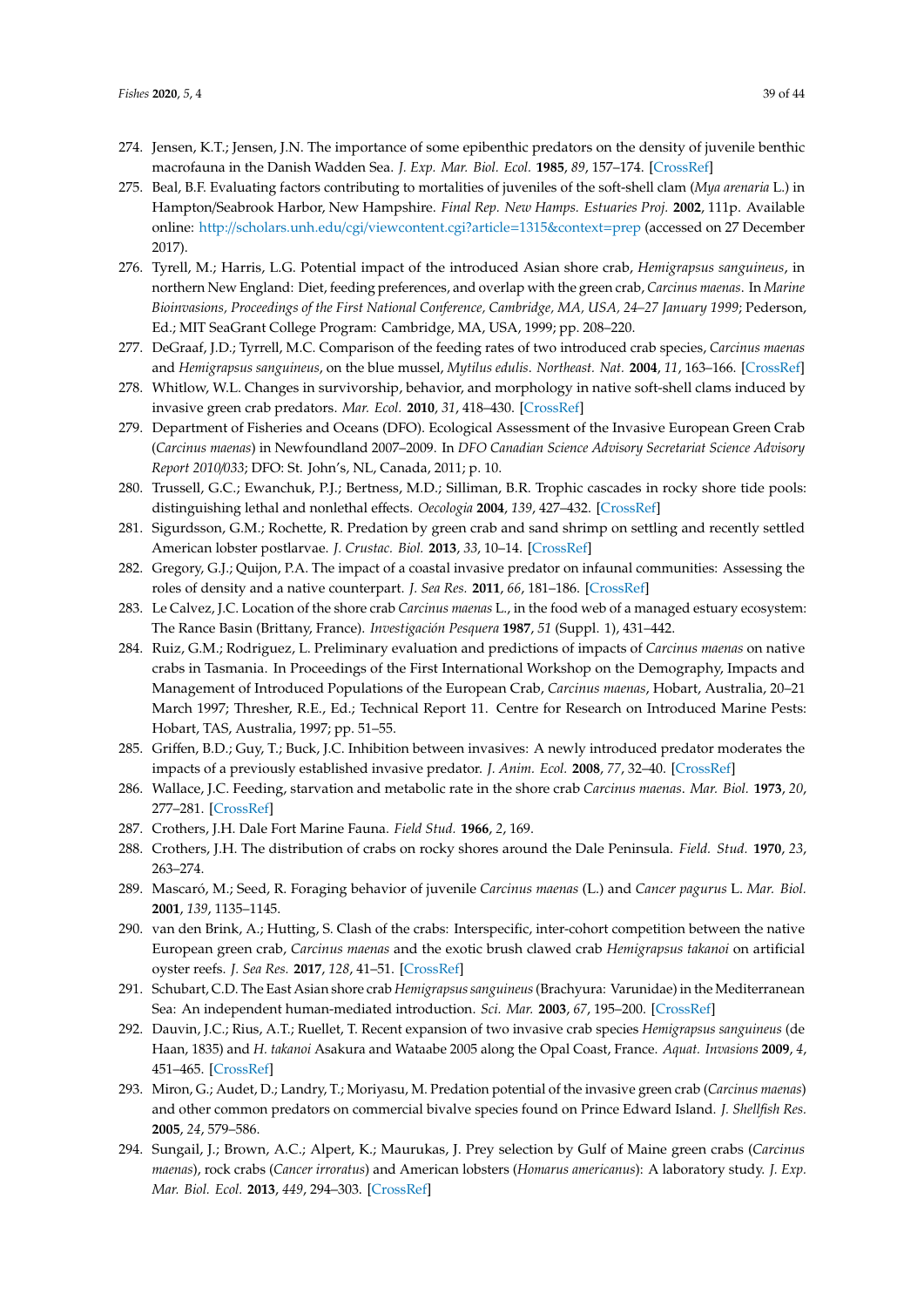- <span id="page-39-0"></span>295. Matheson, K.; Gagnon, P. Effects of temperature, body size, and chela loss on competition for a limited food resource between indigenous rock crab (*Cancer irroratus* Say) and recently introduced green crab (*Carcinus maenas* L.). *J. Exp. Mar. Biol. Ecol.* **2012**, *428*, 49–56. [\[CrossRef\]](http://dx.doi.org/10.1016/j.jembe.2012.06.003)
- <span id="page-39-1"></span>296. Donahue, M.J.; Nichols, A.; Santamaria, C.A.; League-Pike, P.E.; Krediet, C.J.; Perez, K.O.; Shulman, M.J. Predation risk, prey abundance, and the vertical distribution of three brachyuran crabs on Gulf of Maine shores. *J. Crustac. Biol.* **2009**, *29*, 523–531. [\[CrossRef\]](http://dx.doi.org/10.1651/08-3061.1)
- <span id="page-39-2"></span>297. Belair, M.-C.; Miron, G. Predation behavior of *Cancer irroratus* and *Carcinus maenas* during conspecific and heterospecific challenges. *Aquat. Biol.* **2009**, *6*, 41–49. [\[CrossRef\]](http://dx.doi.org/10.3354/ab00166)
- <span id="page-39-3"></span>298. Breen, E.; Metaxas, A. Effects of juvenile non-indigenous *Carcinus maenas* on the growth and condition of juvenile *Cancer irroratus*. *J. Exp. Mar. Biol. Ecol.* **2009**, *377*, 12–19. [\[CrossRef\]](http://dx.doi.org/10.1016/j.jembe.2009.06.007)
- <span id="page-39-4"></span>299. Williams, P.J.; Floyd, T.A.; Rossong, M.A. Agonistic interactions between invasive green crabs, *Carcinus maenas* (Linnaus), and sub-adult American lobsters, *Homarus americanus* (Milne Edwards). *J. Exp. Mar. Biol. Ecol.* **2006**, *329*, 66–74. [\[CrossRef\]](http://dx.doi.org/10.1016/j.jembe.2005.08.008)
- <span id="page-39-5"></span>300. Rossong, M.A.; Williams, P.J.; Comeau, M.; Mitchell, S.C.; Apaloo, J. Agonistic interactions between the invasive green crab, *Carcinus maenas* (Linnaeus) and juvenile American lobster, *Homarus americanus* (Milne Edwards). *J. Exp. Mar. Biol. Ecol.* **2006**, *329*, 281–288. [\[CrossRef\]](http://dx.doi.org/10.1016/j.jembe.2005.09.007)
- <span id="page-39-6"></span>301. Rossong, M.A.; Quijon, P.A.; Williams, P.J.; Snelgrove, P.V.R. Foraging and shelter behavior of juvenile American lobster (*Homarus americanus*): The influence of a non-indigenous crab. *J. Exp. Mar. Biol. Ecol.* **2011**, *403*, 75–80. [\[CrossRef\]](http://dx.doi.org/10.1016/j.jembe.2011.04.008)
- <span id="page-39-7"></span>302. Haarr, M.L.; Rochette, R. The effect of geographic origin on interactions between adult invasive green crabs *carcinus maenas* and juvenile American lobsters *Homarus americanus* in Atlantic Canada. *J. Exp. Mar. Biol. Ecol.* **2012**, *422*, 88–100. [\[CrossRef\]](http://dx.doi.org/10.1016/j.jembe.2012.04.016)
- <span id="page-39-8"></span>303. McDonald, P.S.; Jensen, G.C.; Armstrong, D.A. The competitive and predatory impacts of the nonindigenous crab *Carcinus maenas* (L.) on early benthic phase Dungeness crab *Cancer magister* Dana. *J. Exp. Mar. Biol. Ecol.* **2001**, *258*, 39–54. [\[CrossRef\]](http://dx.doi.org/10.1016/S0022-0981(00)00344-0)
- <span id="page-39-9"></span>304. McDonald, P.S.; Jensen, G.C.; Armstrong, D.A. Green crabs and native predators; possible limitations on the west coast invasion. (Abstract). *J. Shellfish Res.* **1998**, *17*, 1283.
- 305. MacDonald, J.A.; Roudez, R.; Glover, T.; Weis, J.S. The invasive green crab and Japanese shore crab: Behavioral interactions with a native crab species, the blue crab. *Biol. Invasions* **2007**, *9*, 837–848. [\[CrossRef\]](http://dx.doi.org/10.1007/s10530-006-9085-6)
- <span id="page-39-10"></span>306. Ahi, R.S.; Moss, S.P. Status of the nonindigenous crab, *Hemigrapsus sanguineus,* at Greenwich Point, Connecticut. *Northeast. Nat.* **1999**, *6*, 221–224.
- 307. Lohrer, A.M.; Whitlatch, R.B. Interactions among aliens: Apparent replacement of one exotic species by another. *Ecology* **2002**, *83*, 719–732. [\[CrossRef\]](http://dx.doi.org/10.1890/0012-9658(2002)083[0719:IAAARO]2.0.CO;2)
- <span id="page-39-15"></span>308. Lohrer, A.M.; Whitlatch, R.B. Ecological studies on the recently introduced Japanese shore crab (*Hemigrapsus sanguineus*), in eastern Long Island Sound. In Proceedings of the Second Northeast Conference on Nonindigenous Aquatic Nuisance Species, Burlington, VT, USA, 18–19 April 1997; Balcoln, N., Ed.; Connecticut Sea Grant College Program CTSG-97-02. University of Connecticut, Avery Point: Groton, CT, USA, 1997; pp. 49–60.
- 309. McDermott, J.J. The western Pacific brachyuran (*Hemigrapsus sanguineus*: Grapsidae), in its new habitat along the Atlantic coast of the United States: Geographic distribution and ecology. *ICES J. Mar. Sci.* **1998**, *55*, 289–298. [\[CrossRef\]](http://dx.doi.org/10.1006/jmsc.1997.0273)
- <span id="page-39-14"></span>310. Gerard, V.A.; Cerrato, R.M.; Larson, A.A. Potential impacts of a grapsid crab on intertidal communities of the northwestern Atlantic Ocean. *Biol. Invasions* **1999**, *1*, 353–361. [\[CrossRef\]](http://dx.doi.org/10.1023/A:1010093329077)
- 311. Kraemer, G.P.; Sellberg, M.; Gordon, A.; Main, J. Eight-year record of *Hemigrapsus sanguineus* (Asian shore crab) invasion in western Long Island Sound estuary. *Northeast. Nat.* **2007**, *14*, 207–224. [\[CrossRef\]](http://dx.doi.org/10.1656/1092-6194(2007)14[207:EROHSA]2.0.CO;2)
- <span id="page-39-11"></span>312. Griffen, B.D. Ecological impacts of replacing one invasive species with another in rocky intertidal areas. In *In the Wrong Place—Alien Marine Crustaceans: Distribution, Biology and Impacts. Invading Nature—Springer Series in Invasion Ecology, Vol. 6*; Galil, B.S., Clark, P.F., Carlton, J.T., Eds.; Springer: New York, NY, USA, 2011; pp. 687–701.
- <span id="page-39-12"></span>313. Young, A.M.; (Salem State University, Salem, MA, USA). Personal observation, 2014.
- <span id="page-39-13"></span>314. Richards, B.; Chief Scientist, Weedoo Greenboat Inc., West Palm Beach, FL, USA. Personal communication, 2018.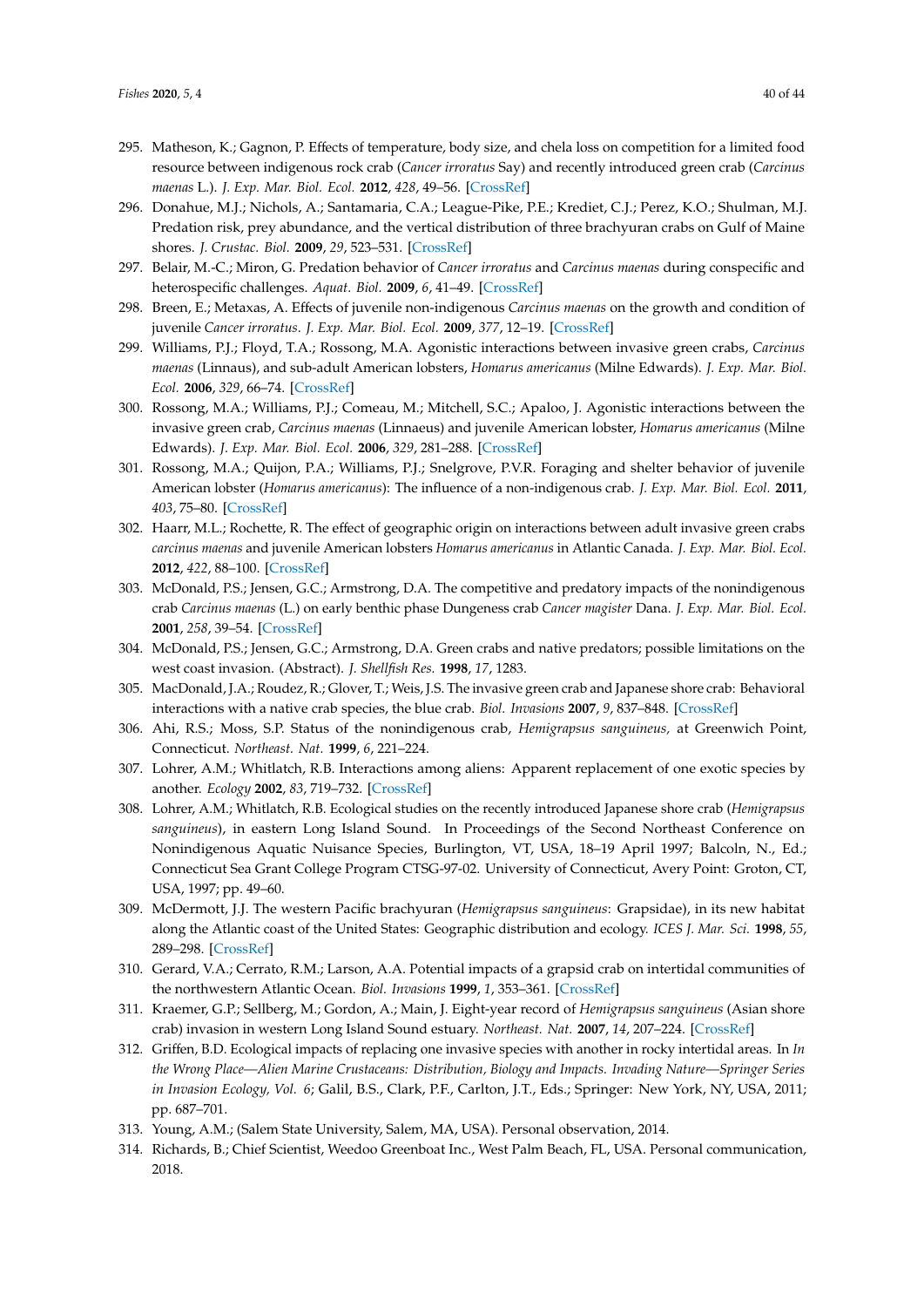- <span id="page-40-0"></span>315. Menge, B.A. Components of predation intensity in the low zone of the New England rocky intertidal region. *Oecologia* **1983**, *58*, 141–155. [\[CrossRef\]](http://dx.doi.org/10.1007/BF00399210) [\[PubMed\]](http://www.ncbi.nlm.nih.gov/pubmed/28310571)
- <span id="page-40-1"></span>316. Epifanio, C.E. Invasion biology of the Asian shore crab *Hemigrapsus sanguineus*: A review. *J. Exp. Mar. Biol. Ecol.* **2013**, *441*, 33–49. [\[CrossRef\]](http://dx.doi.org/10.1016/j.jembe.2013.01.010)
- <span id="page-40-2"></span>317. Baillie, C.; Grabowski, J.H. Invasion dynamics: Interactions between the European green crab *Carcinus maenas* and the Asian shore crab *Hemigrapsus sanguineus*. *Biol. Invasions* **2019**, *21*, 787–802. [\[CrossRef\]](http://dx.doi.org/10.1007/s10530-018-1858-1)
- <span id="page-40-3"></span>318. Wong, M.C.; Dowd, M. Role of invasive green crabs in the food web of an intertidal sand flat determined from field observations and a dynamic simulation model. *Estuaries Coasts* **2014**, *37*, 1004–1016. [\[CrossRef\]](http://dx.doi.org/10.1007/s12237-013-9728-7)
- <span id="page-40-4"></span>319. Moksnes, P.-O. Self-regulating mechanisms in cannibalistic populations of juvenile shore crabs *Carcinus maenas*. *Ecology* **2004**, *85*, 1343–1354. [\[CrossRef\]](http://dx.doi.org/10.1890/02-0750)
- <span id="page-40-5"></span>320. Dunstone, N.; Birks, J.D.S. The feeding ecology of mink (*Mustela vison*) in coastal habitat. *J. Zool.* **1987**, *212*, 69–83. [\[CrossRef\]](http://dx.doi.org/10.1111/j.1469-7998.1987.tb05115.x)
- <span id="page-40-6"></span>321. Mason, C.F.; MacDonald, S.M. The winter diet of otters (*Lutra zutra*) on a Scottish sea loch. *J. Zool.* **1980**, *192*, 558–561. [\[CrossRef\]](http://dx.doi.org/10.1111/j.1469-7998.1980.tb04254.x)
- <span id="page-40-7"></span>322. Sergeant, D.E. The status of the common seal (*Phoca vitulina* L.) on the East Anglian coast. *J. Mar. Biol. Assoc. UK* **1951**, *29*, 707–717. [\[CrossRef\]](http://dx.doi.org/10.1017/S0025315400052887)
- <span id="page-40-8"></span>323. Lynch, B.R.; Rochette, R. Spatial overlap and interaction between sub-adult American lobsters, *Homarus americanus*, and the invasive European green crab *Carcinus maenas*. *J. Exp. Mar. Biol. Ecol.* **2009**, *369*, 127–135. [\[CrossRef\]](http://dx.doi.org/10.1016/j.jembe.2008.11.002)
- <span id="page-40-9"></span>324. Skonberg, D.I.; Perkins, D.L. Nutrient composition of green crab (*Carcinus maenas*) leg meat and claw meat. *Food Chem.* **2002**, *77*, 401–404. [\[CrossRef\]](http://dx.doi.org/10.1016/S0308-8146(01)00364-8)
- <span id="page-40-10"></span>325. McNiven, M.A.; Quijon, P.A.; Mitchell, A.W.; Ramsey, A.; St-Hilaire, S. Composition and distribution of the European green crab in Prince Edward Island, Canada. *Open J. Anim. Sci.* **2013**, *3*, 295–298. [\[CrossRef\]](http://dx.doi.org/10.4236/ojas.2013.34043)
- <span id="page-40-11"></span>326. St-Hilaire, S. Assessing the Potential for a Soft-Shell Green Crab Industry in PEI. Ph.D. Thesis, University of Prince Edward Island, Charlottetown, PE, Canada, 2016.
- <span id="page-40-17"></span>327. Warner, R. Little green invaders. We have met the enemy and his name is *Carcinus maenas*. Now shall we eat him? *The Boston Globe* **2015**, *287*, 16–23. Available online: https://[www.bostonglobe.com](https://www.bostonglobe.com/magazine/2015/02/12/the-green-crab-problem-shall-eat-enemy/Ahtg6L87Gpxs0RMKntYAoN/story.html)/magazine/2015/02/ 12/[the-green-crab-problem-shall-eat-enemy](https://www.bostonglobe.com/magazine/2015/02/12/the-green-crab-problem-shall-eat-enemy/Ahtg6L87Gpxs0RMKntYAoN/story.html)/Ahtg6L87Gpxs0RMKntYAoN/story.html (accessed on 22 July 2017).
- 328. Galetti, J.A.; Calder, B.L.; Skonberg, D.I. Mechanical separation of green crab (*Carcinus maenas*) meat and consumer acceptability of a value-added food product. *J. Aquat. Food Prod. Tech.* **2017**, *26*, 172–180. [\[CrossRef\]](http://dx.doi.org/10.1080/10498850.2015.1126663)
- 329. McMahon, M. Investigating the viability of a soft-shell green crab industry in New England. In Proceedings of the Green Crab Working Summit Presentation, Portland, ME, USA, 6 June 2018.
- 330. Parks, M. Bait to delicacy: Navigating and redefining the green crab market. In Proceedings of the Green Crab Working Summit Presentation, Portland, ME, USA, 6 June 2018.
- <span id="page-40-12"></span>331. Skonberg, D. Toward full utilization of the green crab Biomass: Food and feed ingredients. In Proceedings of the Green Crab Working Summit Presentation, Portland, ME, USA, 6 June 2018.
- <span id="page-40-13"></span>332. Kang, B.; Myracle, A.D.; Skonberg, D.I. Potential of recovered proteins from invasive green crabs (*Carcinus maenas*) as a functional food ingredient. *J. Sci. Food Agric.* **2019**, *99*, 1748–1754. [\[CrossRef\]](http://dx.doi.org/10.1002/jsfa.9364)
- <span id="page-40-14"></span>333. Parks, M.; Thái, T. *The Green Crab Cookbook*; Ingram Spark Publishing: La Vergne, TN, USA, 2018.
- 334. Lee, K.T.; Jivoff, P.; Bishop, R.E. A low cost, reliable method for quantifying coloration in *Carcinus maenas* (Linnaeus, 1758) (Decapoda, Brachyura). *Crustaceana* **2005**, *78*, 579–590.
- <span id="page-40-15"></span>335. Nagaraju, G.D.; Borst, D. Methyl farnesoate couples environmental changes to testicular development in the crab *Carcinus maenas*. *J. Exp. Biol.* **2008**, *211*, 2773–2778. [\[CrossRef\]](http://dx.doi.org/10.1242/jeb.019133)
- <span id="page-40-16"></span>336. Abuhagr, A.M.; Blindert, J.L.; Nimitkul, S.; Zander, I.A.; LaBere, S.M.; Chang, S.A.; MacLea, K.S.; Chang, E.S.; Mykles, D.L. Molt regulation in green and red color morphs of the crab *Carcinus maenas*: Gene expression of molt-inhibiting hormone signaling components. *J. Exp. Biol.* **2014**, *217*, 796–808. [\[CrossRef\]](http://dx.doi.org/10.1242/jeb.093385)
- <span id="page-40-18"></span>337. Deese, H.; Arnold, S. Green crabs working as lobster bait in Nova Scotia. *Waterfr. Arch.* **2014**. Available online: http://www.workingwaterfrontarchives.org/2014/03/18/[green-crabs-as-lobster-bait-working-in-nova](http://www.workingwaterfrontarchives.org/2014/03/18/green-crabs-as-lobster-bait-working-in-nova-scotia/)[scotia](http://www.workingwaterfrontarchives.org/2014/03/18/green-crabs-as-lobster-bait-working-in-nova-scotia/)/ (accessed on 18 March 2014).
- <span id="page-40-19"></span>338. Ghosh, B.; Urban, M.W. Self-repairing oxetane-substituted chitosan polyurethane networks. *Science* **2009**, *323*, 1458–1460. [\[CrossRef\]](http://dx.doi.org/10.1126/science.1167391) [\[PubMed\]](http://www.ncbi.nlm.nih.gov/pubmed/19286550)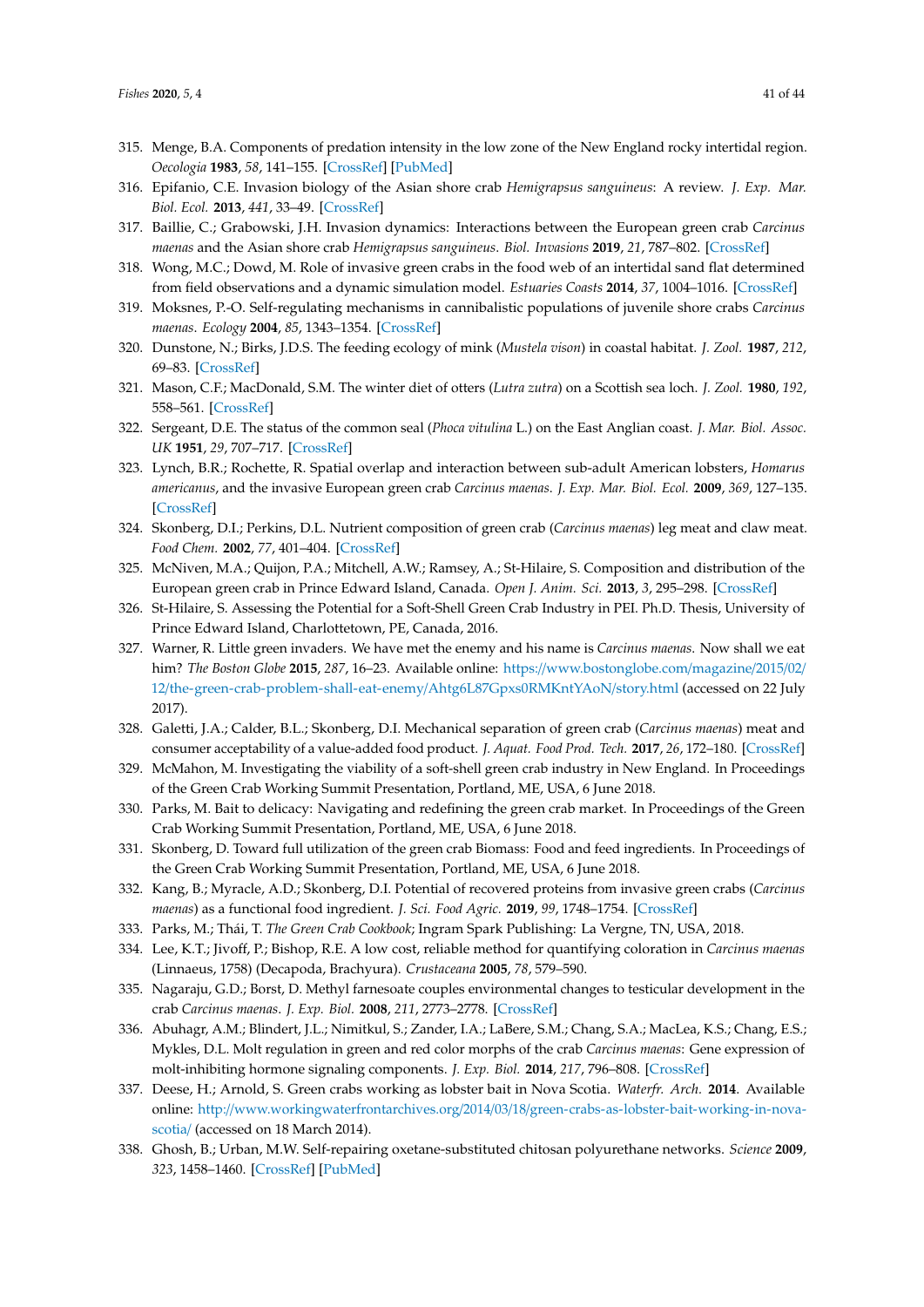- <span id="page-41-0"></span>339. Morganti, P.; Li, Y.H. Innovation in cosmetic and medical science. The role of chitin nanofibrils composites. *J. Appl. Cosmetol.* **2015**, *33*, 9–24.
- <span id="page-41-1"></span>340. Gao, Y.; Cranston, R. Recent advances in antimicrobial treatments of textiles. *Text. Res. J.* **2008**, *78*, 60–72.
- <span id="page-41-2"></span>341. Varshosaz, J.; Jaffari, F.; Karimzadeh, S. Development of bioadhesive chitosan gels for topical delivery of lidocaine. *Sci. Pharm.* **2006**, *74*, 209–223. [\[CrossRef\]](http://dx.doi.org/10.3797/scipharm.2006.74.209)
- <span id="page-41-3"></span>342. Steiger, M.G.; Mach-Aigner, A.R.; Gorsche, R.; Rosenberg, E.E.; Mihovilovic, M.D.; Mach, R.L. Synthesis of an antiviral drug precursor from chitin using a saprophyte as a whole-cell catalyst. *Microb. Cell Fact.* **2011**, *10*, 102. [\[CrossRef\]](http://dx.doi.org/10.1186/1475-2859-10-102)
- <span id="page-41-4"></span>343. Teotia, S.; Lata, R.; Gupta, M. Chitosan as a macroaffinity ligand: Purification of chitinases by affinity precipitation and aqueous two-phase extractions. *J. Chromatogr. A* **2004**, *1052*, 85–91. [\[CrossRef\]](http://dx.doi.org/10.1016/j.chroma.2004.08.096) [\[PubMed\]](http://www.ncbi.nlm.nih.gov/pubmed/15527124)
- <span id="page-41-5"></span>344. McCarthy, C. Estuary Therapy: Advances in Coastal Restoration at Kejimkujik National Park Seaside. In *Green Crab Summit Presentation*; University of Maine: Orono, ME, USA, 2013; Available online: [http:](http://www.seagrant.umaine.edu/green-crab-summit) //[www.seagrant.umaine.edu](http://www.seagrant.umaine.edu/green-crab-summit)/green-crab-summit (accessed on 16 December 2013).
- <span id="page-41-6"></span>345. Lützen, J.; Jensen, K.H.; Glenner, H. Life history of *Sacculina carcini* Thompson, 1836 (Cirripedia: Rhizocephala: Sacculinidae) and the intermoult cycle of its host, the shore crab *Carcinus maenas* (Linnaeus, 1758) (Decapoda: Brachyura: Carcinidae). *J. Crustac. Biol.* **2018**, *38*, 413–419. [\[CrossRef\]](http://dx.doi.org/10.1093/jcbiol/ruy044)
- <span id="page-41-7"></span>346. Mouritsen, K.N.; Jensen, T. The effect of *Sacculina carcini* infections on the fouling, burying, behavior and condition of the shore crab, *Carcinus maenas*. *Mar. Biol. Res.* **2006**, *2*, 270–275. [\[CrossRef\]](http://dx.doi.org/10.1080/17451000600874752)
- <span id="page-41-8"></span>347. Bojko, J.; Subramaniam, K.; Waltzek, T.B.; Stentiford, G.D.; Behringer, D.C. Genomic and developmental characterisation of a novel bunyavirus infecting the crustacean *Carcinus maenas*. *Sci. Rep.* **2019**, *9*, 1–10. [\[CrossRef\]](http://dx.doi.org/10.1038/s41598-019-49260-4)
- <span id="page-41-9"></span>348. Bojko, J.; Clark, F.; Bass, D.; Dunn, A.M.; Stewart-Clark, S.; Stebbing, P.D.; Stentiford, G.D. *Parahepatospora carcini* n. gen., n. sp., a parasite of invasive *Carcinus maenas* with intermediate features of sporogony between the Enterocytozoon clade and other Microsporidia. *J. Invertebr. Pathol.* **2017**, *143*, 124–134. [\[CrossRef\]](http://dx.doi.org/10.1016/j.jip.2016.12.006)
- <span id="page-41-10"></span>349. Torchin, M.E.; Lafferty, K.D.; Kuris, A.M. Release from parasites as natural enemies: Increased performance of a globally introduced marine crab. *Biol. Invasions* **2001**, *3*, 333–345. [\[CrossRef\]](http://dx.doi.org/10.1023/A:1015855019360)
- <span id="page-41-11"></span>350. Costa, S.; Bessa, F.; Pardal, M.A. The parasite *Sacculina carcini* Thompson, 1936 (Cirrepedia, Rhizocephala) in the crab *Carcinus maenas* (Linnaeus, 1758) (Decapoda, Portunidae): Influence of environmental conditions, colour morphotype and sex. *Crustaceana* **2013**, *86*, 34–47.
- <span id="page-41-12"></span>351. Waser, A.M.; Goedknegt, M.A.; Dekker, R.; McSweeney, N.; Witte, J.I.J.; van der Meer, J.; Thieltges, D.W. Tidal elevation and parasitism: Patterns of infection by the rhizocephalan parasite *Sacculina carcini* in shore crabs *Carcinus maenas*. *Mar. Ecol. Prog. Ser.* **2016**, *545*, 215–225. [\[CrossRef\]](http://dx.doi.org/10.3354/meps11594)
- <span id="page-41-13"></span>352. Rytter Jensen, A.; Schneider, M.R.; Høeg, J.T.; Glenner, H.; Lützen, J. Variation in juvenile stages and success of male acquisition in Danish and French populations of the parasitic barnacle *Sacculina carcini* (Cirripedia: Rhizocephala) parasitizing the shore crab *Carcinus maenas*. *Mar. Biol. Res.* **2019**, *15*, 191–203. [\[CrossRef\]](http://dx.doi.org/10.1080/17451000.2019.1612071)
- <span id="page-41-14"></span>353. Høeg, J.T.; Lützen, J. Life cycle and reproduction in the Cirripedia Rhizocephala. *Oceanog. Mar. Biol. Ann. Rev.* **1995**, *33*, 427–485.
- <span id="page-41-15"></span>354. Torchin, M.E.; Mitchell, C.E. Parasites, pathogens, and invasions by plants and animals. *Front. Ecol. Environ.* **2004**, *2*, 183–190. [\[CrossRef\]](http://dx.doi.org/10.1890/1540-9295(2004)002[0183:PPAIBP]2.0.CO;2)
- <span id="page-41-16"></span>355. Blakeslee, A.M.H.; Keogh, C.L.; Fowler, A.E.; Griffen, B.D. Assessing the effects of trematode infection on invasive green crabs in eastern North America. *PLoS ONE* **2015**, *10*, e0128674. [\[CrossRef\]](http://dx.doi.org/10.1371/journal.pone.0128674)
- <span id="page-41-17"></span>356. Kuris, A. Nemertean egg predators as potential biocontrol agents for *Carcinus maenas*. In Proceedings of the First International Workshop on the Demography, Impacts and Management of Introduced Populations of the European crab, *Carcinus maenas*, Hobart, Australia, 20–21 March 1997; Thresher, R.E., Ed.; Technical Report 11. Centre for Research on Introduced Marine Pests: Hobart, TAS, Australia, 1997; pp. 88–90.
- <span id="page-41-18"></span>357. Minchin, D. The influence of the parasitic cirripede *Sacculina carcini* on its brachyuran host *Carcinus maenas* within its home range. In Proceedings of the First International Workshop on the Demography, Impacts and Management of Introduced Populations of the European crab, *Carcinus maenas*, Hobart, Australia, 20–21 March 1997; Thresher, R.E., Ed.; Technical Report 11. Centre for Research on Introduced Marine Pests: Hobart, TAS, Australia, 1997; pp. 81–86.
- <span id="page-41-19"></span>358. Goddard, J.H.R.; Torchin, M.E.; Kuris, A.M.; Lafferty, K.D. Host specificity of *Sacculina carcini*, a potential biological control agent of the introduced European green crab *Carcinus maenas* in California. *Biol. Invasions* **2005**, *7*, 895–912. [\[CrossRef\]](http://dx.doi.org/10.1007/s10530-003-2981-0)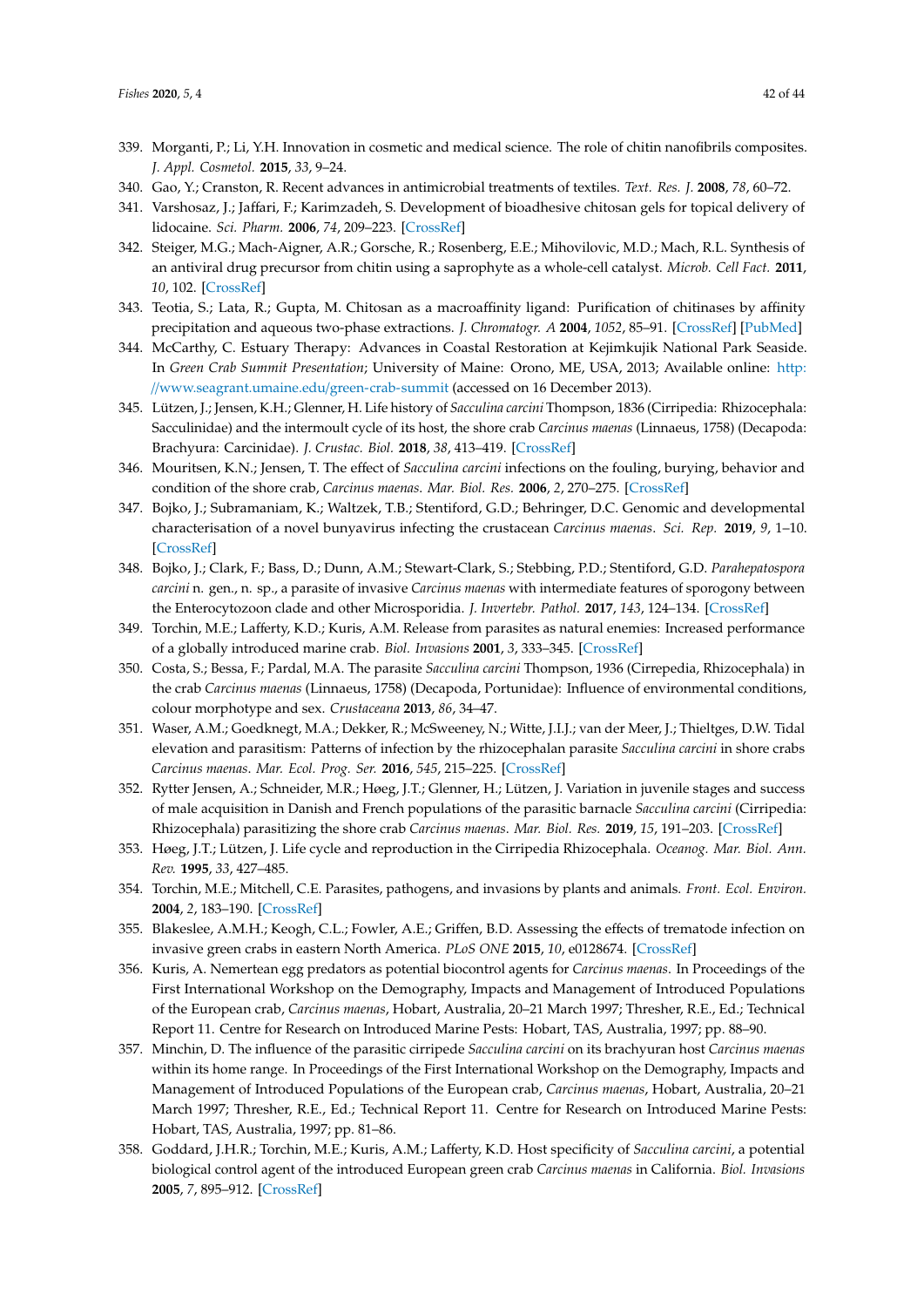- <span id="page-42-0"></span>359. Crooks, J.A. Characterizing ecosystem-level consequences of biological invasions: The role of ecosystem engineers. *Oikos* **2002**, *97*, 153–166. [\[CrossRef\]](http://dx.doi.org/10.1034/j.1600-0706.2002.970201.x)
- <span id="page-42-1"></span>360. Garbary, D.J.; Miller, A.G.; Williams, J.; Seymour, N.R. Drastic decline of an extensive eelgrass bed in Nova Scotia due to the activity of the invasive green crab (*Carcinus maenas*). *Mar. Biol.* **2014**, *161*, 3–15. [\[CrossRef\]](http://dx.doi.org/10.1007/s00227-013-2323-4)
- <span id="page-42-2"></span>361. McDonald, P.S.; Holsman, K.K.; Beauchamp, D.A.; Dumbauld, B.R.; Armstrong, D.A. Bioenergetics modeling to investigate habitat use by the nonindigenous crab, *Carcinus maenas*, in Willipa Bay, Washington. *Estuar. Coast.* **2006**, *29*, 1132–1149. [\[CrossRef\]](http://dx.doi.org/10.1007/BF02781815)
- 362. Davis, R.C.; Short, F.T.; Burdick, D.M. Quantifying the effects of green crab damage to eelgrass transplants. *Rest. Ecol.* **1998**, *6*, 297–302. [\[CrossRef\]](http://dx.doi.org/10.1046/j.1526-100X.1998.00634.x)
- <span id="page-42-3"></span>363. Garbary, D.J.; Miller, A.G. Green crabs (*Carcinus maenas)* as the grim reaper: Destruction of eelgrass beds in Nova Scotia. *J. Shellfish Res.* **2006**, *25*, 728.
- <span id="page-42-4"></span>364. Matheson, K.; McKenzie, C.H.; Gregory, R.S.; Robichaud, D.A.; Bradbury, I.A.; Snelgrove, P.V.; Rose, G.A. Linking eelgrass decline and impacts on associated fish communities to European green crab *Carcinus maenas* invasion. *Mar. Ecol. Prog. Ser.* **2016**, *548*, 31–45. [\[CrossRef\]](http://dx.doi.org/10.3354/meps11674)
- <span id="page-42-5"></span>365. Trussell, G.C.; Ewanchuk, P.J.; Bertness, M.D. Trait-mediated effects in rocky intertidal food chains: Predator risk cues alter prey feeding rates. *Ecology* **2003**, *84*, 629–640. [\[CrossRef\]](http://dx.doi.org/10.1890/0012-9658(2003)084[0629:TMEIRI]2.0.CO;2)
- <span id="page-42-6"></span>366. Dare, P.J.; Edwards, D.B. Experiments on the survival, growth and yield of relaid seed mussels (*Mytilus edulis* L.) in the Menai Straits, North Wales. *ICES J. Mar. Sci.* **1976**, *37*, 16–28. [\[CrossRef\]](http://dx.doi.org/10.1093/icesjms/37.1.16)
- <span id="page-42-7"></span>367. Richards, M.G.; Huxman, M.; Bryant, A. Predation: A causal mechanism for variability in intertidal bivalve populations. *J. Exp. Mar. Biol. Ecol.* **1999**, *241*, 159–177. [\[CrossRef\]](http://dx.doi.org/10.1016/S0022-0981(99)00075-1)
- <span id="page-42-8"></span>368. Camphuysen, C.J.; Berrevoets, C.M.; Cremers, H.J.W.M.; Dekinga, A.; Dekker, R.; Ens, B.J.; van der Have, T.M.; Kats, R.K.H.; Kuiken, T.; Leopold, M.F.; et al. Mass mortality of common eiders (*Somateria mollissima*) in the Dutch Wadden Sea, winter 1999/2000: Starvation in a commercially exploited wetland of international imporE.B.ce. *Biol. Conserv.* **2002**, *106*, 303–317. [\[CrossRef\]](http://dx.doi.org/10.1016/S0006-3207(01)00256-7)
- <span id="page-42-11"></span>369. Welch, W.R. Changes in abundance of the green crab, *Carcinus maenas* (L.), in relation to recent temperature changes. *Fish. Bull.* **1968**, *67*, 337–345.
- <span id="page-42-9"></span>370. Tan, E.B.P.; Beal, B.F. Interactions between the invasive European green crab, *Carcinus maenas* (L.), and juveniles of the soft-shell clam, *Mya arenaria* L., in eastern Maine, USA. *J. Exp. Mar. Biol. Ecol.* **2015**, *462*, 62–73. [\[CrossRef\]](http://dx.doi.org/10.1016/j.jembe.2014.10.021)
- <span id="page-42-10"></span>371. McClenachan, L.; O'Connor, G.; Reynolds, T. Adaptive capacity of co-management systems in the face of environmental change: The soft-shell clam fisher and invasive green crab in Maine. *Mar. Policy* **2015**, *52*, 26–32. [\[CrossRef\]](http://dx.doi.org/10.1016/j.marpol.2014.10.023)
- <span id="page-42-12"></span>372. Atlantic Coastal Cooperative Statistics Program. Available online: http://[www.accsp.org](http://www.accsp.org) (accessed on 7 July 2018).
- 373. Beal, B.F.; Kraus, M.G. Interactive effects of initial size, stocking density, and type of predator deterrent netting on survival and growth of cultured juveniles of the soft-shell clam, *Mya arenaria* L, in eastern Maine. *Aquaculture* **2002**, *208*, 81–111. [\[CrossRef\]](http://dx.doi.org/10.1016/S0044-8486(01)00900-0)
- 374. Beal, B.F. Biotic and abiotic factors influencing growth and survival of wild and cultured individuals of the softshell clam (*Mya arenaria* L.) in eastern Maine. *J. Shellfish Res.* **2006**, *25*, 461–474. [\[CrossRef\]](http://dx.doi.org/10.2983/0730-8000(2006)25[461:BAAFIG]2.0.CO;2)
- <span id="page-42-13"></span>375. Beal, B.F. Relative importance of predation and intraspecific competition in regulating growth and survival of juveniles of the softshell clam, *Mya arenaria* L., at several spatial scales. *J. Exp. Mar. Biol. Ecol.* **2006**, *336*, 1–17. [\[CrossRef\]](http://dx.doi.org/10.1016/j.jembe.2006.04.006)
- <span id="page-42-14"></span>376. Beal, B.F.; Coffin, C.R.; Randall, S.F.; Goodenow, C.A.; Pepperman, K.E.; Ellis, B.W.; Jourdet, C.B.; Protopopescu, G.C. Spatial variability in recruitment of an infaunal bivalve: Experimental effects of predator exclusion on the softshell clam (*Mya arenaria* L.) along three tidal estuaries in southern Maine, USA. *J. Shellfish Res.* **2018**, *37*, 1–27. [\[CrossRef\]](http://dx.doi.org/10.2983/035.037.0101)
- <span id="page-42-15"></span>377. Williams, P.J.; Macsween, C.; Rossong, M.A. Competition between invasive green crab (*Carcinus maenas*) and American lobster (*Homarus americanus*). *N. Z. J. Mar. Freshw. Res.* **2009**, *44*, 37–41. [\[CrossRef\]](http://dx.doi.org/10.1080/00288330909509979)
- 378. Malyshev, A.; Quijón, P.A. Disruption of essential habitat by a coastal invader: New evidence of the effects of green crabs on eelgrass beds. *ICES J. Mar. Sci.* **2011**, *68*, 1852–1856. [\[CrossRef\]](http://dx.doi.org/10.1093/icesjms/fsr126)
- <span id="page-42-16"></span>379. Neckles, H.A. Loss of eelgrass in Casco Bay, linked to green crab disturbance. *Northeast. Nat.* **2015**, *22*, 478–500. [\[CrossRef\]](http://dx.doi.org/10.1656/045.022.0305)